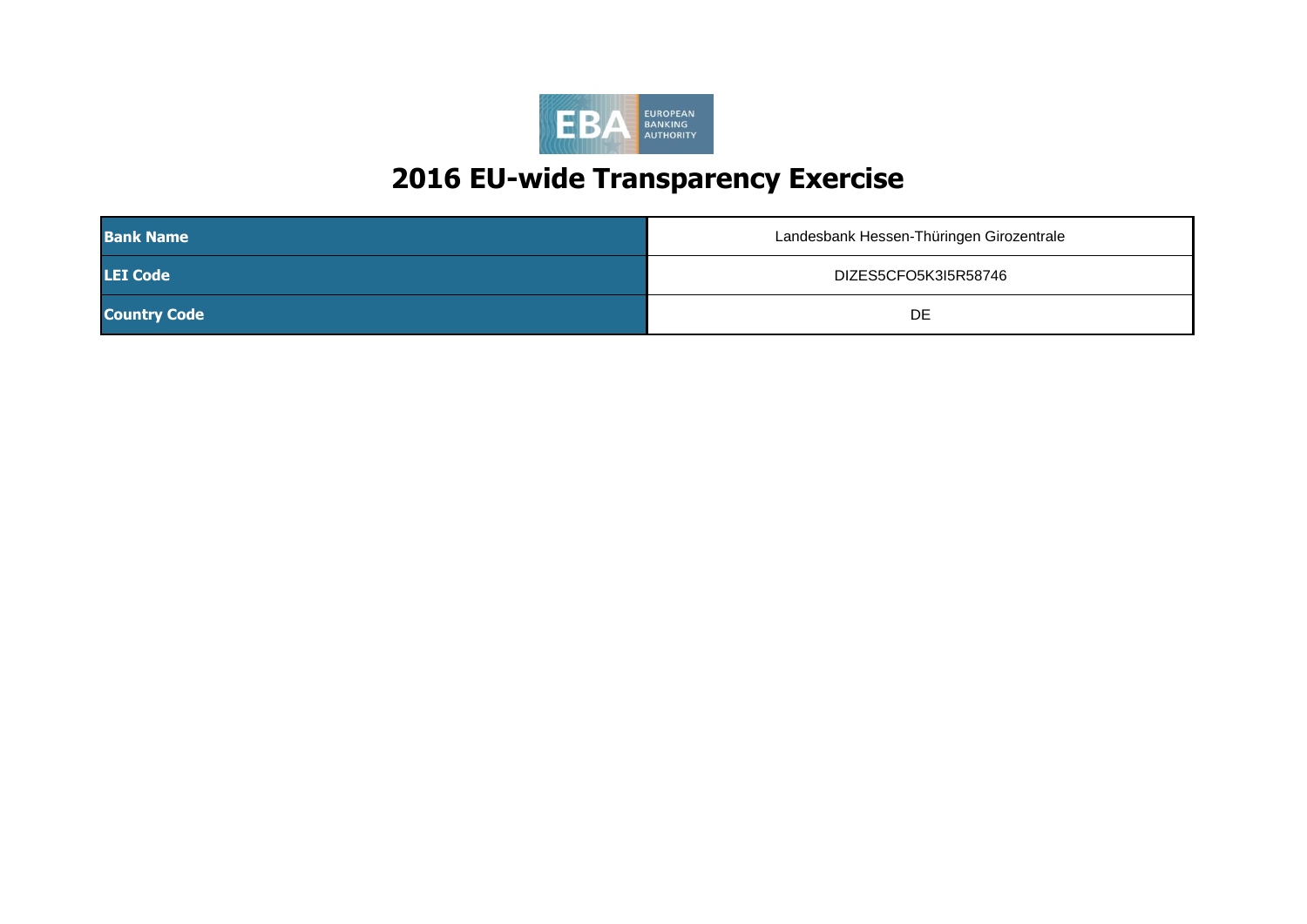

## **2016 EU-wide Transparency Exercise Capital**

Landesbank Hessen-Thüringen Girozentrale

| (mln EUR, %)                                            |                |                                                                                                                                       |              | As of 31/12/2015 As of 30/06/2016 | <b>COREP CODE</b>                                                                                                                                                                  | <b>REGULATION</b>                                                                                                                                                                                                                                                                                                                               |
|---------------------------------------------------------|----------------|---------------------------------------------------------------------------------------------------------------------------------------|--------------|-----------------------------------|------------------------------------------------------------------------------------------------------------------------------------------------------------------------------------|-------------------------------------------------------------------------------------------------------------------------------------------------------------------------------------------------------------------------------------------------------------------------------------------------------------------------------------------------|
|                                                         | $\overline{A}$ | <b>OWN FUNDS</b>                                                                                                                      | 10,879       | 10,591                            | 01.00 (r010,c010)                                                                                                                                                                  | Articles 4(118) and 72 of CRR                                                                                                                                                                                                                                                                                                                   |
|                                                         | $\mathbf{A.1}$ | COMMON EQUITY TIER 1 CAPITAL (net of deductions and after applying<br>transitional adjustments)                                       | 7,564        | 7,298                             | C 01.00 (r020,c010)                                                                                                                                                                | Article 50 of CRR                                                                                                                                                                                                                                                                                                                               |
|                                                         | A.1.1          | Capital instruments eligible as CET1 Capital (including share premium and net own capital<br>instruments)                             | 3,947        | 3,947                             | 01.00 (r030,c010)                                                                                                                                                                  | Articles 26(1) points (a) and (b), 27 to 29, 36(1) point (f) and 42 of CRR                                                                                                                                                                                                                                                                      |
|                                                         | A.1.2          | <b>Retained earnings</b>                                                                                                              | 3,770        | 3,879                             | 01.00 (r130, c010)                                                                                                                                                                 | Articles 26(1) point (c), 26(2) and 36 (1) points (a) and (f) of CRR                                                                                                                                                                                                                                                                            |
|                                                         | A.1.3          | Accumulated other comprehensive income                                                                                                | $-180$       | $-329$                            | 01.00 (r180,c010)                                                                                                                                                                  | Articles 4(100), 26(1) point (d) and 36 (1) point (l) of CRR                                                                                                                                                                                                                                                                                    |
|                                                         | A.1.4          | Other Reserves                                                                                                                        | $\bf 0$      | $\pmb{0}$                         | 01.00 (r200,c010)                                                                                                                                                                  | Articles 4(117) and 26(1) point (e) of CRR                                                                                                                                                                                                                                                                                                      |
|                                                         | A.1.5          | Funds for general banking risk                                                                                                        | $\mathbf{0}$ | $\mathbf{0}$                      | 201.00 (r210, c010)                                                                                                                                                                | Articles 4(112), 26(1) point (f) and 36 (1) point (l) of CRR                                                                                                                                                                                                                                                                                    |
|                                                         | $A.1.6$        | Minority interest given recognition in CET1 capital                                                                                   | $\mathbf 0$  | $\mathbf 0$                       | 01.00 (r230, c010)                                                                                                                                                                 | Article 84 of CRR                                                                                                                                                                                                                                                                                                                               |
|                                                         | A.1.7          | Adjustments to CET1 due to prudential filters                                                                                         | $-62$        | $-226$                            | C 01.00 (r250,c010)                                                                                                                                                                | Articles 32 to 35 of and 36 (1) point (I) of CRR                                                                                                                                                                                                                                                                                                |
|                                                         | A.1.8          | (-) Intangible assets (including Goodwill)                                                                                            | $-148$       | $-148$                            | C 01.00 (r300,c010) + C 01.00 (r340,c010)                                                                                                                                          | Articles 4(113), 36(1) point (b) and 37 of CRR. Articles 4(115), 36(1) point (b) and 37 point (a) of<br>CCR                                                                                                                                                                                                                                     |
|                                                         | A.1.9          | (-) DTAs that rely on future profitability and do not arise from temporary differences net of<br>associated DTLs                      | $-2$         | $\mathbf 0$                       | 01.00 (r370,c010)                                                                                                                                                                  | Articles 36(1) point (c) and 38 of CRR                                                                                                                                                                                                                                                                                                          |
|                                                         | A.1.10         | (-) IRB shortfall of credit risk adjustments to expected losses                                                                       | $-132$       | $-139$                            | 01.00 (r380,c010)                                                                                                                                                                  | Articles 36(1) point (d), 40 and 159 of CRR                                                                                                                                                                                                                                                                                                     |
|                                                         | A.1.11         | (-) Defined benefit pension fund assets                                                                                               | $\mathbf{0}$ | $^{\circ}$                        | C 01.00 (r390,c010)                                                                                                                                                                | Articles 4(109), 36(1) point (e) and 41 of CRR                                                                                                                                                                                                                                                                                                  |
|                                                         | A.1.12         | (-) Reciprocal cross holdings in CET1 Capital                                                                                         | $\mathbf 0$  | $\bf 0$                           | C 01.00 (r430,c010)                                                                                                                                                                | Articles 4(122), 36(1) point (g) and 44 of CRR                                                                                                                                                                                                                                                                                                  |
|                                                         | A.1.13         | (-) Excess deduction from AT1 items over AT1 Capital                                                                                  | $\mathbf 0$  | $\bf 0$                           | 01.00 (r440,c010)                                                                                                                                                                  | Article 36(1) point (j) of CRR                                                                                                                                                                                                                                                                                                                  |
|                                                         | A.1.14         | (-) Deductions related to assets which can alternatively be subject to a 1.250% risk weight                                           | $\mathbf 0$  | $\bf 0$                           | $201.00$ (r450,c010) + C 01.00 (r460,c010) -<br>: 01.00 (r470,c010) + C 01.00 (r471,c010)+<br>: 01.00 (r472,c010)                                                                  | Articles 4(36), 36(1) point (k) (i) and 89 to 91 of CRR; Articles 36(1) point (k) (i), 243(1) point (b),<br>Patter (1) paint (b) and 258 of CRR; Articles 36(1) point k) (ii) and 379(3) of CRR; Articles 36(1)<br>point k) (iv) and 153(8) of CRR articles 36(1) point k) (ii) and 379(3) of CRR; Articles 36(1)<br>point k) (v) and 155(4) of |
|                                                         | A.1.14.1       | Of which: from securitisation positions (-)                                                                                           | $\mathbf 0$  | $\bf 0$                           | 01.00 (r460,c010)                                                                                                                                                                  | Articles 36(1) point (k) (ii), 243(1) point (b), 244(1) point (b) and 258 of CRR                                                                                                                                                                                                                                                                |
|                                                         | A.1.15         | (-) Holdings of CET1 capital instruments of financial sector entities where the institution does<br>not have a significant investment | $\mathbf 0$  | $\pmb{0}$                         | 01.00 (r480,c010)                                                                                                                                                                  | Articles 4(27), 36(1) point (h); 43 to 46, 49 (2) and (3) and 79 of CRR                                                                                                                                                                                                                                                                         |
| <b>OWN FUNDS</b><br><b>Transitional period</b>          | A.1.16         | (-) Deductible DTAs that rely on future profitability and arise from temporary differences                                            | $\mathbf{0}$ | $^{\circ}$                        | 01.00 (r490,c010)                                                                                                                                                                  | Articles 36(1) point (c) and 38; Articles 48(1) point (a) and 48(2) of CRR                                                                                                                                                                                                                                                                      |
|                                                         | A.1.17         | (-) Holdings of CET1 capital instruments of financial sector entities where the institution has a<br>significant investment           | $\mathbf 0$  | $\bf 0$                           | 01.00 (r500,c010)                                                                                                                                                                  | Articles 4(27); 36(1) point (i); 43, 45; 47; 48(1) point (b); 49(1) to (3) and 79 of CRR                                                                                                                                                                                                                                                        |
|                                                         | A.1.18         | (-) Amount exceding the 17.65% threshold                                                                                              | $\mathbf 0$  | $\bf{0}$                          | 01.00 (r510,c010)                                                                                                                                                                  | Article 48 of CRR                                                                                                                                                                                                                                                                                                                               |
|                                                         | A.1.19         | (-) Additional deductions of CET1 Capital due to Article 3 CRR                                                                        | $\mathbf 0$  | $\mathbf{0}$                      | C 01.00 (rS24,c010)                                                                                                                                                                | Article 3 CRR                                                                                                                                                                                                                                                                                                                                   |
|                                                         | A.1.20         | CET1 capital elements or deductions - other                                                                                           | $\mathbf{0}$ | $^{\circ}$                        | C 01.00 (r529,c010)                                                                                                                                                                |                                                                                                                                                                                                                                                                                                                                                 |
|                                                         | A.1.21         | <b>Transitional adjustments</b>                                                                                                       | 370          | 313                               | $CA1(1.1.1.6 + 1.1.1.8 + 1.1.1.26)$                                                                                                                                                |                                                                                                                                                                                                                                                                                                                                                 |
|                                                         | A.1.21.1       | Transitional adjustments due to grandfathered CET1 Capital instruments (+/-)                                                          | $\mathbf 0$  | $\bf{0}$                          | 01.00 (r220,c010)                                                                                                                                                                  | Articles 483(1) to (3), and 484 to 487 of CRR                                                                                                                                                                                                                                                                                                   |
|                                                         | A.1.21.2       | Transitional adjustments due to additional minority interests (+/-)                                                                   | $\mathbf{0}$ | $\mathbf{0}$                      | 01.00 (r240,c010)                                                                                                                                                                  | Articles 479 and 480 of CRR                                                                                                                                                                                                                                                                                                                     |
|                                                         | A.1.21.3       | Other transitional adjustments to CET1 Capital (+/-)                                                                                  | 370          | 313                               | 01.00 (r520,c010)                                                                                                                                                                  | Articles 469 to 472, 478 and 481 of CRR                                                                                                                                                                                                                                                                                                         |
|                                                         | A.2            | ADDITIONAL TIER 1 CAPITAL (net of deductions and after transitional adjustments)                                                      | 607          | 544                               | 01.00 (r530,c010)                                                                                                                                                                  | Article 61 of CRR                                                                                                                                                                                                                                                                                                                               |
|                                                         | A.2.1          | Additional Tier 1 Capital instruments                                                                                                 | $\mathbf{0}$ | $^{\circ}$                        | C 01.00 (r540,c010) + C 01.00 (r670,c010)                                                                                                                                          |                                                                                                                                                                                                                                                                                                                                                 |
|                                                         | A.2.2          | (-) Excess deduction from T2 items over T2 capital                                                                                    | $\mathbf 0$  | $\mathbf 0$                       | 01.00 (r720,c010)                                                                                                                                                                  |                                                                                                                                                                                                                                                                                                                                                 |
|                                                         | A.2.3          | Other Additional Tier 1 Capital components and deductions                                                                             | $\cdot 1$    | $^{\circ1}$                       | (101.00 (r690,c010) + C 01.00 (r700,c010) +<br>(01.00 (r710,c010) + C 01.00 (r740,c010)<br>$01.00 (r744, c010) + C 01.00 (r748, c010)$                                             |                                                                                                                                                                                                                                                                                                                                                 |
|                                                         | A.2.4          | Additional Tier 1 transitional adjustments                                                                                            | 608          | 544                               | : 01.00 (r660,c010) + C 01.00 (r680,c010) +<br>: 01.00 (r730,c010)                                                                                                                 |                                                                                                                                                                                                                                                                                                                                                 |
|                                                         | A.3            | TIER 1 CAPITAL (net of deductions and after transitional adjustments)                                                                 | 8,171        | 7,841                             | 01.00 (r015,c010)                                                                                                                                                                  | Article 25 of CRR                                                                                                                                                                                                                                                                                                                               |
|                                                         | A.4            | TIER 2 CAPITAL (net of deductions and after transitional adjustments)                                                                 | 2,708        | 2,750                             | C 01.00 (r750,c010)                                                                                                                                                                | Article 71 of CRR                                                                                                                                                                                                                                                                                                                               |
|                                                         | A.4.1          | Tier 2 Capital instruments                                                                                                            | 2,690        | 2,694                             | C 01.00 (r760.c010) + C 01.00 (r890.c010)                                                                                                                                          |                                                                                                                                                                                                                                                                                                                                                 |
|                                                         | A.4.2          | Other Tier 2 Capital components and deductions                                                                                        | $-5$         | -5                                | C 01.00 (r910.c010) + C 01.00 (r920.c010) +<br>01.00 (r930,c010) + C 01.00 (r940,c010) +<br>$01.00$ (r950.c010) + C 01.00 (r970.c010) +<br>01.00 (r974,c010) + C 01.00 (r978,c010) |                                                                                                                                                                                                                                                                                                                                                 |
|                                                         | A.4.3          | Tier 2 transitional adjustments                                                                                                       | $23\,$       | 60                                | $C 01.00 (r880, c010) + C 01.00 (r900, c010) +$<br>C 01.00 (r960,c010)                                                                                                             |                                                                                                                                                                                                                                                                                                                                                 |
| <b>OWN FUNDS</b>                                        | $\mathbf B$    | TOTAL RISK EXPOSURE AMOUNT                                                                                                            | 54,855       | 52,582                            | 202.00 (r010, c010)                                                                                                                                                                | Articles 92(3), 95, 96 and 98 of CRR                                                                                                                                                                                                                                                                                                            |
| <b>REQUIREMENTS</b>                                     | B.1            | Of which: Transitional adjustments included                                                                                           | 657          | 44                                | 05.01 (r010;c040)                                                                                                                                                                  |                                                                                                                                                                                                                                                                                                                                                 |
|                                                         | C.1            | <b>COMMON EQUITY TIER 1 CAPITAL RATIO (transitional period)</b>                                                                       | 13.79%       | 13.88%                            | CA3 {1}                                                                                                                                                                            | ÷,                                                                                                                                                                                                                                                                                                                                              |
| <b>CAPITAL RATIOS (%)</b><br><b>Transitional period</b> | C.2            | <b>TIER 1 CAPITAL RATIO (transitional period)</b>                                                                                     | 14.90%       | 14.91%                            | CA3 {3}                                                                                                                                                                            |                                                                                                                                                                                                                                                                                                                                                 |
|                                                         | C.3            | <b>TOTAL CAPITAL RATIO (transitional period)</b>                                                                                      | 19.83%       | 20.14%                            | CA3 (5)                                                                                                                                                                            | $\overline{\phantom{a}}$                                                                                                                                                                                                                                                                                                                        |
| <b>CET1 Capital</b><br><b>Fully loaded</b>              | $\mathbf{D}$   | COMMON EQUITY TIER 1 CAPITAL (fully loaded)                                                                                           | 7,193        | 6,983                             | [A.1-A.1.13-A.1.21+MIN(A.2+A.1.13-<br>A.2.2-A.2.4+MIN(A.4+A.2.2-A.4.3,0),0)]                                                                                                       |                                                                                                                                                                                                                                                                                                                                                 |
| CET1 RATIO (%)<br>Fully loaded <sup>1</sup>             | $\mathbf{E}$   | COMMON EQUITY TIER 1 CAPITAL RATIO (fully loaded)                                                                                     | 13.27%       | 13.29%                            | $[D.1]/[B-B.1]$                                                                                                                                                                    |                                                                                                                                                                                                                                                                                                                                                 |

(1) Fully loaded CET1 capital ratio estimation based on the formulae stated in column "COREP CODE"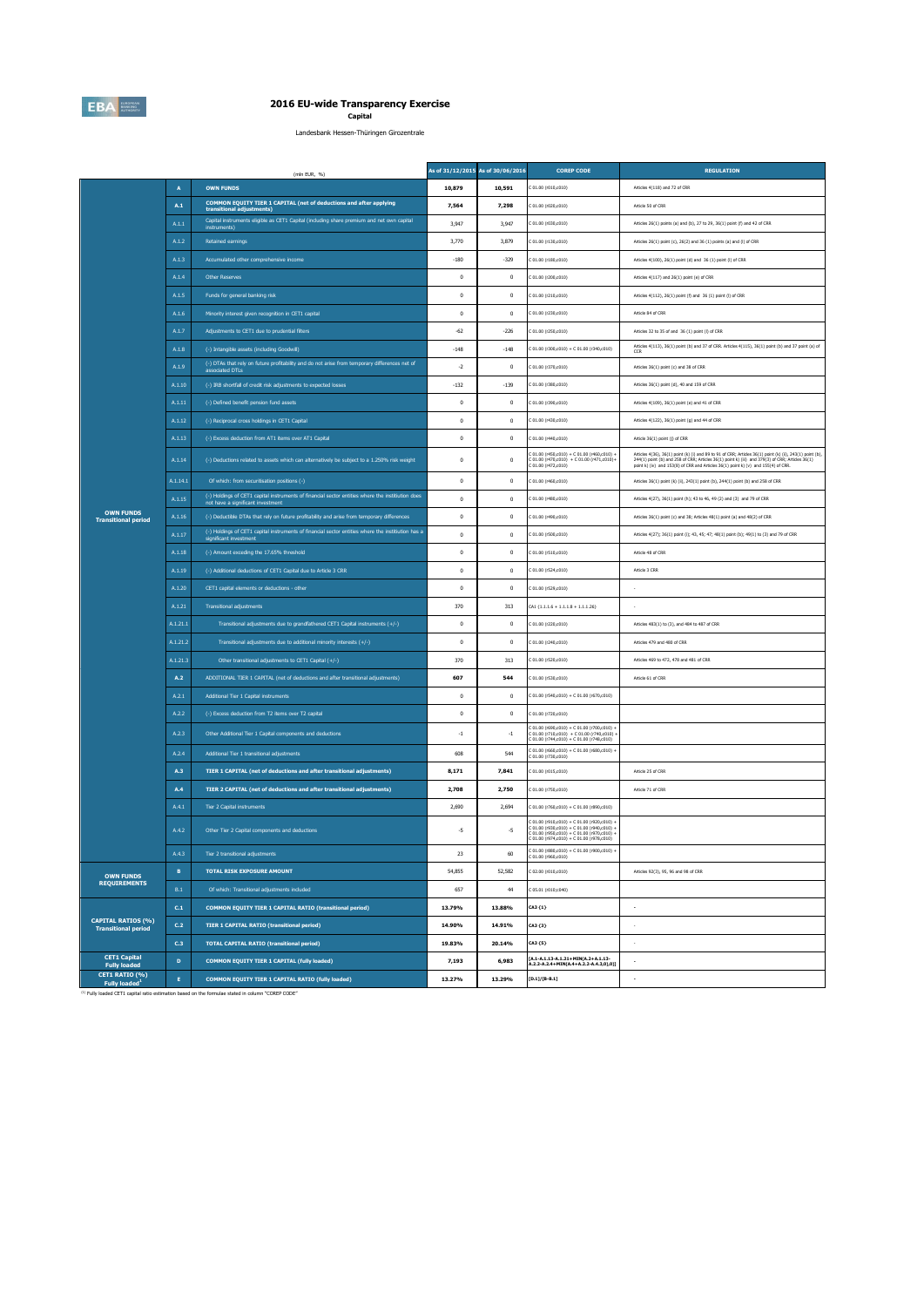

## **Risk exposure amounts**

Landesbank Hessen-Thüringen Girozentrale

|                                                                                                           | as of 31/12/2015 as of 30/06/2016 |        |
|-----------------------------------------------------------------------------------------------------------|-----------------------------------|--------|
| (mln EUR)                                                                                                 |                                   |        |
| Risk exposure amounts for credit risk                                                                     | 46,563                            | 45,011 |
| Risk exposure amount for securitisation and re-securitisations in the banking book                        | 3,298                             | 2,871  |
| Risk exposure amount for contributions to the default fund of a CCP                                       | 0                                 |        |
| Risk exposure amount Other credit risk                                                                    | 43,265                            | 42,140 |
| Risk exposure amount for position, foreign exchange and commodities (Market risk)                         | 3,750                             | 3,069  |
| of which: Risk exposure amount for securitisation and re-securitisations in the trading book <sup>1</sup> | 0                                 |        |
| Risk exposure amount for Credit Valuation Adjustment                                                      | 839                               | 818    |
| Risk exposure amount for operational risk                                                                 | 3,703                             | 3,684  |
| Other risk exposure amounts                                                                               | 0                                 |        |
| <b>Total Risk Exposure Amount</b>                                                                         | 54,855                            | 52,582 |

 $(1)$  May include hedges, which are not securitisation positions, as per Article 338.3 of CRR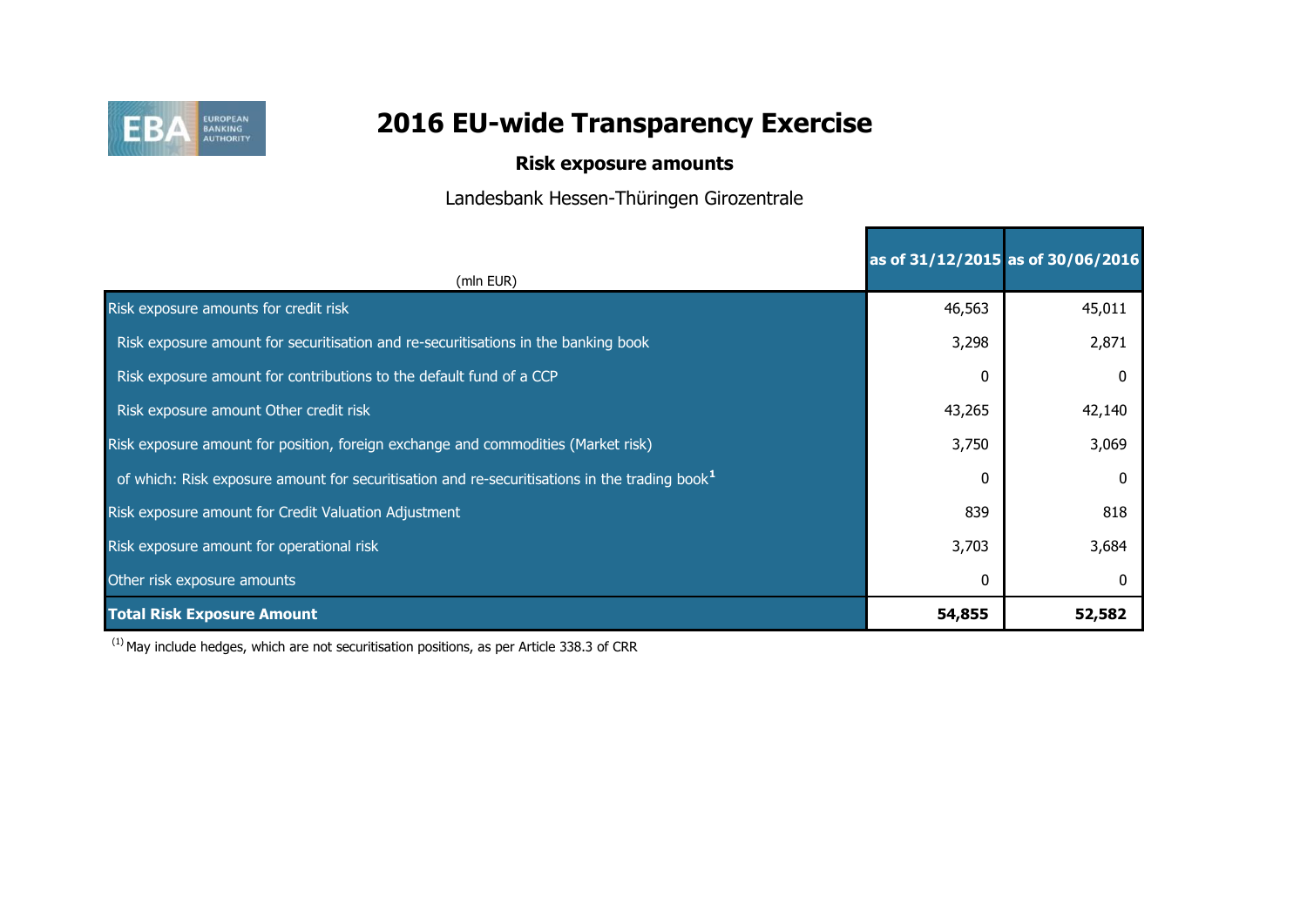

**P&L**

Landesbank Hessen-Thüringen Girozentrale

| (mln EUR)                                                                                                                                                       | As of 31/12/2015 | As of<br>30/06/2016 |
|-----------------------------------------------------------------------------------------------------------------------------------------------------------------|------------------|---------------------|
| Interest income                                                                                                                                                 | 4,357            | 2,004               |
| Of which debt securities income                                                                                                                                 | 288              | 138                 |
| Of which loans and advances income                                                                                                                              | 2,789            | 1,278               |
| Interest expenses                                                                                                                                               | 3,049            | 1,400               |
| (Of which deposits expenses)                                                                                                                                    | 1,383            | 619                 |
| (Of which debt securities issued expenses)                                                                                                                      | 524              | 229                 |
| (Expenses on share capital repayable on demand)                                                                                                                 | $\mathbf 0$      | $\mathbf{0}$        |
| Dividend income                                                                                                                                                 | 45               | 19                  |
| Net Fee and commission income                                                                                                                                   | 307              | 162                 |
| Gains or (-) losses on derecognition of financial assets and liabilities not measured at fair value through profit or loss, and of non financial<br>assets, net | 40               | 7                   |
| Gains or (-) losses on financial assets and liabilities held for trading, net                                                                                   | 108              | 177                 |
| Gains or (-) losses on financial assets and liabilities designated at fair value through profit or loss, net                                                    | 116              | -67                 |
| Gains or (-) losses from hedge accounting, net                                                                                                                  | 3                | $-1$                |
| Exchange differences [gain or (-) loss], net                                                                                                                    | $\Omega$         | $\mathbf{0}$        |
| Net other operating income /(expenses)                                                                                                                          | $-11$            | 17                  |
| <b>TOTAL OPERATING INCOME, NET</b>                                                                                                                              | 1,916            | 918                 |
| (Administrative expenses)                                                                                                                                       | 1,088            | 583                 |
| (Depreciation)                                                                                                                                                  | 38               | 18                  |
| (Provisions or (-) reversal of provisions)                                                                                                                      | -20              | $-2$                |
| (Commitments and guarantees given)                                                                                                                              | $-9$             | $\mathbf{0}$        |
| (Other provisions)                                                                                                                                              | $-11$            | $-2$                |
| Of which pending legal issues and tax litigation <sup>1</sup>                                                                                                   | 18               |                     |
| Of which restructuring                                                                                                                                          | 5                |                     |
| (Impairment or (-) reversal of impairment on financial assets not measured at fair value through profit or loss)                                                | 301              | 81                  |
| (Loans and receivables)                                                                                                                                         | 246              | 79                  |
| (Held to maturity investments, AFS assets and financial assets measured at cost)                                                                                | 56               | $\mathbf{1}$        |
| (Impairment or (-) reversal of impairment of investments in subsidaries, joint ventures and associates and on non-financial assets)                             | 2                | 0                   |
| (of which Goodwill)                                                                                                                                             | $\Omega$         | $\Omega$            |
| Negative goodwill recognised in profit or loss                                                                                                                  | $\mathbf 0$      | 0                   |
| Share of the profit or (-) loss of investments in subsidaries, joint ventures and associates                                                                    | 43               | 5                   |
| Profit or (-) loss from non-current assets and disposal groups classified as held for sale not qualifying as discontinued operations                            | $\Omega$         | $\Omega$            |
| PROFIT OR (-) LOSS BEFORE TAX FROM CONTINUING OPERATIONS                                                                                                        | 550              | 244                 |
| PROFIT OR (-) LOSS AFTER TAX FROM CONTINUING OPERATIONS                                                                                                         | 383              | 159                 |
| Profit or (-) loss after tax from discontinued operations                                                                                                       | $\Omega$         | $\Omega$            |
| PROFIT OR (-) LOSS FOR THE YEAR                                                                                                                                 | 383              | 159                 |
| Of which attributable to owners of the parent                                                                                                                   | 386              | 159                 |

<sup>(1)</sup> Information available only as of end of the year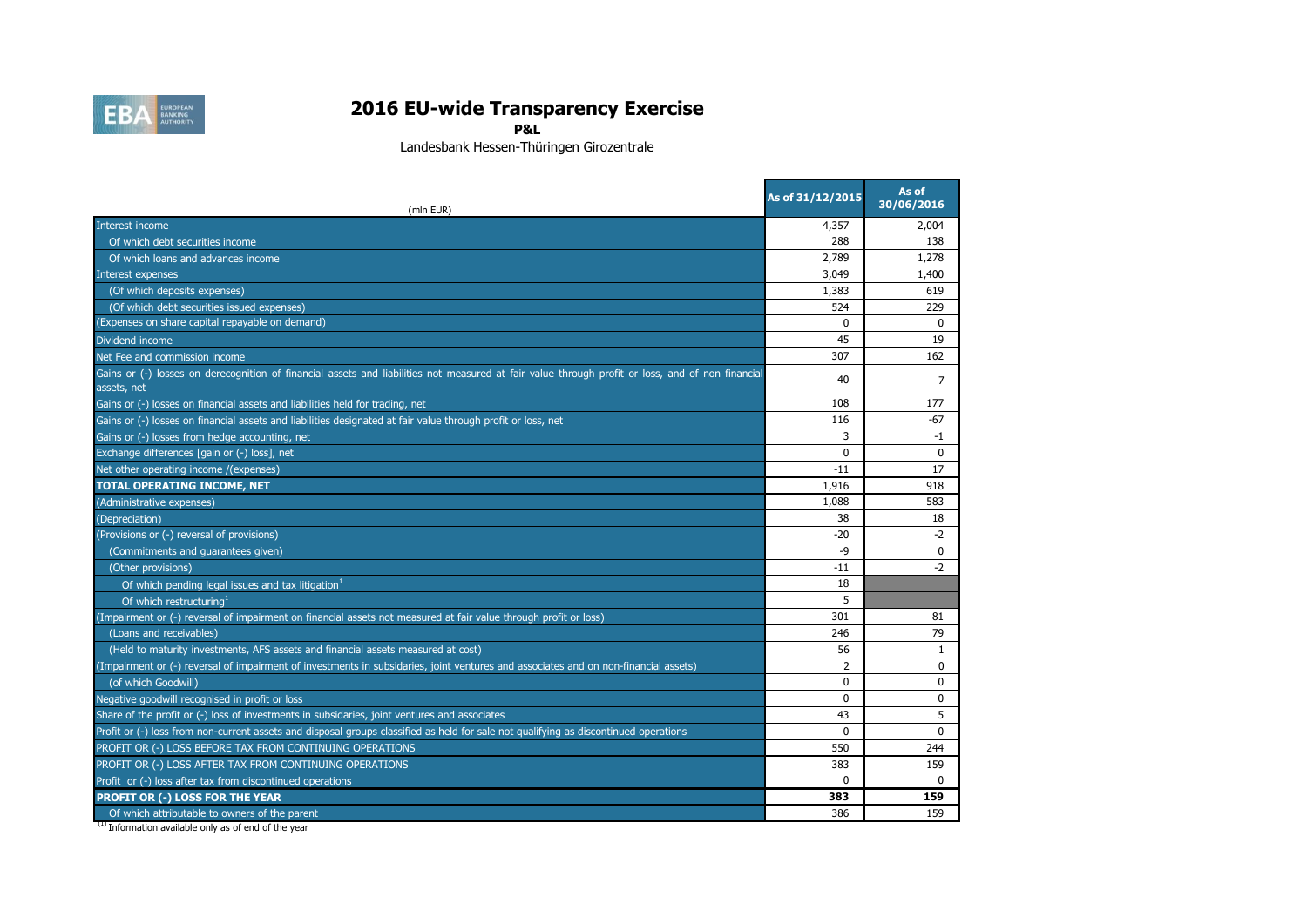**EBA** EUROPEAN

# **2016 EU-wide Transparency Exercise**<br>Market Risk

Landesbank Hessen-Thüringen Girozentrale

|                                           |                                                       |                                                       |                                                                                                               |                                 |                                                                                                                |               |                                                                                            |                               |                                                           | <b>IM</b>              |                                                       |                                                                                                                      |                                 |                                                                                                                |                                                         |                                                                                            |                               |              |                                                         |                        |                                                       |
|-------------------------------------------|-------------------------------------------------------|-------------------------------------------------------|---------------------------------------------------------------------------------------------------------------|---------------------------------|----------------------------------------------------------------------------------------------------------------|---------------|--------------------------------------------------------------------------------------------|-------------------------------|-----------------------------------------------------------|------------------------|-------------------------------------------------------|----------------------------------------------------------------------------------------------------------------------|---------------------------------|----------------------------------------------------------------------------------------------------------------|---------------------------------------------------------|--------------------------------------------------------------------------------------------|-------------------------------|--------------|---------------------------------------------------------|------------------------|-------------------------------------------------------|
|                                           | As of<br>31/12/2015 30/06/2016                        | As of                                                 |                                                                                                               |                                 |                                                                                                                |               | As of 31/12/2015                                                                           |                               |                                                           |                        |                                                       | As of 30/06/2016                                                                                                     |                                 |                                                                                                                |                                                         |                                                                                            |                               |              |                                                         |                        |                                                       |
|                                           |                                                       |                                                       | VaR (Memorandum item)                                                                                         |                                 | <b>STRESSED VaR (Memorandum</b><br><i>item</i> )                                                               |               | <b>INCREMENTAL</b><br><b>DEFAULT AND</b><br><b>MIGRATION RISK</b><br><b>CAPITAL CHARGE</b> |                               | ALL PRICE RISKS CAPITAL<br><b>CHARGE FOR CTP</b>          |                        |                                                       | VaR (Memorandum item)                                                                                                |                                 | <b>STRESSED VaR (Memorandum</b><br><i>item</i> )                                                               |                                                         | <b>INCREMENTAL</b><br><b>DEFAULT AND</b><br><b>MIGRATION RISK</b><br><b>CAPITAL CHARGE</b> |                               |              | <b>ALL PRICE RISKS CAPITAL</b><br><b>CHARGE FOR CTP</b> |                        |                                                       |
| (mln EUR)                                 | <b>TOTAL RISK</b><br><b>EXPOSURE</b><br><b>AMOUNT</b> | <b>TOTAL RISK</b><br><b>EXPOSURE</b><br><b>AMOUNT</b> | <b>MULTIPLICATION</b><br>FACTOR (mc) x<br><b>AVERAGE OF</b><br>PREVIOUS 60<br><b>WORKING DAYS</b><br>(VaRavg) | <b>PREVIOUS</b><br>DAY (VaRt-1) | <b>MULTIPLICATION</b><br>FACTOR (ms) x<br><b>AVERAGE OF</b><br>PREVIOUS 60<br><b>WORKING DAYS</b><br>(SVaRavg) | <b>LATEST</b> | <b>12 WEEKS</b><br><b>AVAILABLE AVERAGE</b><br>(SVaRt-1) MEASURE                           | <b>LAST</b><br><b>MEASURE</b> | <b>12 WEEKS</b><br><b>FLOOR AVERAGE</b><br><b>MEASURE</b> | LAST<br><b>MEASURE</b> | <b>TOTAL RISK</b><br><b>EXPOSURE</b><br><b>AMOUNT</b> | <b>MULTIPLICATION</b><br>FACTOR (mc) x<br><b>AVERAGE OF</b><br><b>PREVIOUS 60</b><br><b>WORKING DAYS</b><br>(VaRavg) | <b>PREVIOUS</b><br>DAY (VaRt-1) | <b>MULTIPLICATION</b><br>FACTOR (ms) x<br><b>AVERAGE OF</b><br>PREVIOUS 60<br><b>WORKING DAYS</b><br>(SVaRavg) | <b>LATEST</b><br>AVAILABLE AVERAGE<br>(SVaRt-1) MEASURE | <b>12 WEEKS</b>                                                                            | <b>LAST</b><br><b>MEASURE</b> | <b>FLOOR</b> | <b>12 WEEKS</b><br><b>AVERAGE</b><br><b>MEASURE</b>     | LAST<br><b>MEASURE</b> | <b>TOTAL RISK</b><br><b>EXPOSURE</b><br><b>AMOUNT</b> |
| <b>Fraded Debt Instruments</b>            | 1,192                                                 | 1.123                                                 |                                                                                                               |                                 |                                                                                                                |               |                                                                                            |                               |                                                           |                        |                                                       |                                                                                                                      | 22                              | 63                                                                                                             |                                                         |                                                                                            |                               |              |                                                         |                        |                                                       |
| Of which: General risk                    |                                                       |                                                       |                                                                                                               |                                 | 89                                                                                                             |               |                                                                                            |                               |                                                           |                        |                                                       |                                                                                                                      | 22                              |                                                                                                                |                                                         |                                                                                            |                               |              |                                                         |                        |                                                       |
| Of which: Specific risk                   | 1,192                                                 | 1.122                                                 |                                                                                                               |                                 |                                                                                                                |               |                                                                                            |                               |                                                           |                        |                                                       |                                                                                                                      |                                 |                                                                                                                |                                                         |                                                                                            |                               |              |                                                         |                        |                                                       |
| <b>Equities</b>                           |                                                       |                                                       |                                                                                                               |                                 |                                                                                                                |               |                                                                                            |                               |                                                           |                        |                                                       |                                                                                                                      |                                 |                                                                                                                |                                                         |                                                                                            |                               |              |                                                         |                        |                                                       |
| Of which: General risk                    |                                                       |                                                       |                                                                                                               |                                 |                                                                                                                |               |                                                                                            |                               |                                                           |                        |                                                       |                                                                                                                      |                                 |                                                                                                                |                                                         |                                                                                            |                               |              |                                                         |                        |                                                       |
| Of which: Specific risk                   | 416                                                   | 240                                                   |                                                                                                               |                                 |                                                                                                                |               |                                                                                            |                               |                                                           |                        |                                                       |                                                                                                                      |                                 |                                                                                                                |                                                         |                                                                                            |                               |              |                                                         |                        |                                                       |
| Foreign exchange risk<br>Commodities risk |                                                       |                                                       |                                                                                                               |                                 |                                                                                                                |               |                                                                                            |                               |                                                           |                        |                                                       |                                                                                                                      |                                 |                                                                                                                |                                                         |                                                                                            |                               |              |                                                         |                        |                                                       |
| <b>Total</b>                              | 1.652                                                 | 1,396                                                 | 79                                                                                                            | 27                              | 89                                                                                                             | 34            |                                                                                            |                               |                                                           |                        | 2.098                                                 | 70                                                                                                                   | 22                              | 63                                                                                                             | 20                                                      |                                                                                            |                               |              |                                                         |                        | 1,672                                                 |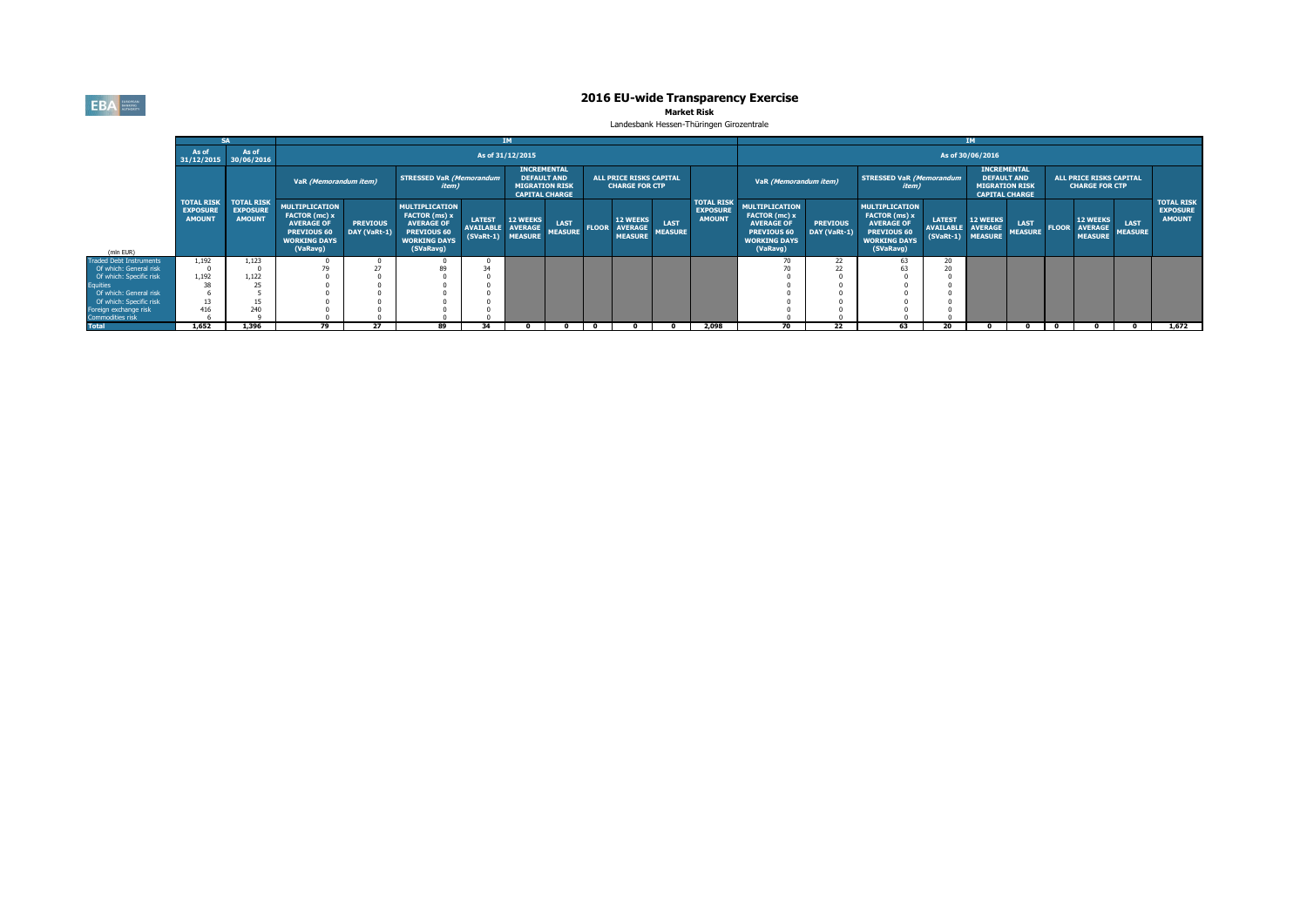

**Credit Risk - Standardised Approach**

Landesbank Hessen-Thüringen Girozentrale

|                   |                                                                   | <b>Standardised Approach</b>      |                                       |                                |                                        |                                   |                                       |                                |                                        |  |  |  |  |
|-------------------|-------------------------------------------------------------------|-----------------------------------|---------------------------------------|--------------------------------|----------------------------------------|-----------------------------------|---------------------------------------|--------------------------------|----------------------------------------|--|--|--|--|
|                   |                                                                   |                                   |                                       | As of 31/12/2015               |                                        |                                   |                                       | As of 30/06/2016               |                                        |  |  |  |  |
|                   | (mln EUR, %)                                                      | Original<br>Exposure <sup>1</sup> | <b>Exposure</b><br>Value <sup>1</sup> | <b>Risk exposure</b><br>amount | Value<br>adiustments and<br>provisions | Original<br>Exposure <sup>1</sup> | <b>Exposure</b><br>Value <sup>1</sup> | <b>Risk exposure</b><br>amount | Value<br>adjustments and<br>provisions |  |  |  |  |
|                   | <b>Central governments or central banks</b>                       | 1.381                             | 1.382                                 | 38                             |                                        | 1.313                             | 1.313                                 | 44                             |                                        |  |  |  |  |
|                   | <b>Regional governments or local authorities</b>                  | 10,408                            | 11.327                                | 20                             |                                        | 10.212                            | 11.029                                | 24                             |                                        |  |  |  |  |
|                   | <b>Public sector entities</b>                                     | 2.888                             | 1.982                                 | 205                            |                                        | 2.733                             | 1.840                                 | 199                            |                                        |  |  |  |  |
|                   | <b>Multilateral Development Banks</b>                             | 231                               | 231                                   | $\Omega$                       |                                        | 207                               | 207                                   | $^{\circ}$                     |                                        |  |  |  |  |
|                   | <b>International Organisations</b>                                | 577                               | 577                                   | $\Omega$                       |                                        | 625                               | 625                                   | $\Omega$                       |                                        |  |  |  |  |
|                   | <b>Institutions</b>                                               | 17,904                            | 16,958                                | 778                            |                                        | 16.715                            | 15.907                                | 705                            |                                        |  |  |  |  |
|                   | <b>Corporates</b>                                                 | 3.910                             | 2.140                                 | 1.835                          |                                        | 3.831                             | 2.154                                 | 1.870                          |                                        |  |  |  |  |
|                   | of which: SME                                                     | 113                               | 106                                   | 99                             |                                        | 109                               | 104                                   | 99                             |                                        |  |  |  |  |
|                   | <b>Retail</b>                                                     | 1.394                             | 122                                   | 97                             |                                        | 1,385                             | 117                                   | 95                             |                                        |  |  |  |  |
|                   | of which: SME                                                     | 41                                | 5                                     | 3                              |                                        | 42                                |                                       | 3                              |                                        |  |  |  |  |
| Consolidated data | Secured by mortgages on immovable property                        | 1.437                             | 1.382                                 | 483                            |                                        | 1.393                             | 1.354                                 | 475                            |                                        |  |  |  |  |
|                   | of which: SME                                                     | 129                               | 126                                   | 36                             |                                        | 132                               | 131                                   | 38                             |                                        |  |  |  |  |
|                   | <b>Exposures in default</b>                                       | 300                               | 156                                   | 187                            | 133                                    | 279                               | 148                                   | 171                            | 121                                    |  |  |  |  |
|                   | Items associated with particularly high risk                      | 112                               | 62                                    | 93                             |                                        | 97                                | 49                                    | 73                             |                                        |  |  |  |  |
|                   | <b>Covered bonds</b>                                              | 186                               | 186                                   | 19                             |                                        | 161                               | 161                                   | 15                             |                                        |  |  |  |  |
|                   | Claims on institutions and corporates with a ST credit assessment | $\Omega$                          | $\Omega$                              | $\Omega$                       |                                        | $\Omega$                          | $\Omega$                              | $\Omega$                       |                                        |  |  |  |  |
|                   | <b>Collective investments undertakings (CIU)</b>                  | $\Omega$                          | $\Omega$                              | $\Omega$                       |                                        | $\Omega$                          | $\Omega$                              | $\Omega$                       |                                        |  |  |  |  |
|                   | <b>Equity</b>                                                     | 1,408                             | 918                                   | 996                            |                                        | 1.385                             | 895                                   | 967                            |                                        |  |  |  |  |
|                   | <b>Securitisation</b>                                             | 1.425                             | 1.406                                 | 1.160                          |                                        | 1.284                             | 1.269                                 | 1.074                          |                                        |  |  |  |  |
|                   | <b>Other exposures</b>                                            | 368                               | 368                                   | 365                            |                                        | 333                               | 333                                   | 330                            |                                        |  |  |  |  |
|                   | <b>Standardised Total</b>                                         | 43,928                            | 39,197                                | 6,276                          | 194                                    | 41,953                            | 37,401                                | 6.044                          | 187                                    |  |  |  |  |

ř.

|                |                                                                                                                                                                                                                                             |                                          | <b>Standardised Approach</b>          |                                |                                                     |                                   |                                       |                                |                                                     |  |  |  |
|----------------|---------------------------------------------------------------------------------------------------------------------------------------------------------------------------------------------------------------------------------------------|------------------------------------------|---------------------------------------|--------------------------------|-----------------------------------------------------|-----------------------------------|---------------------------------------|--------------------------------|-----------------------------------------------------|--|--|--|
|                |                                                                                                                                                                                                                                             |                                          | As of 31/12/2015<br>As of 30/06/2016  |                                |                                                     |                                   |                                       |                                |                                                     |  |  |  |
|                | (mln EUR, %)                                                                                                                                                                                                                                | <b>Original</b><br>Exposure <sup>1</sup> | <b>Exposure</b><br>Value <sup>1</sup> | <b>Risk exposure</b><br>amount | Value<br>adiustments and<br>provisions <sup>2</sup> | Original<br>Exposure <sup>1</sup> | <b>Exposure</b><br>Value <sup>1</sup> | <b>Risk exposure</b><br>amount | Value<br>adjustments and<br>provisions <sup>2</sup> |  |  |  |
|                | <b>Central governments or central banks</b>                                                                                                                                                                                                 | 610                                      | 611                                   | 27                             |                                                     | 450                               | 451                                   | 21                             |                                                     |  |  |  |
|                | <b>Regional governments or local authorities</b>                                                                                                                                                                                            | 10,408                                   | 11.327                                | 20                             |                                                     | 10.212                            | 11.029                                | 24                             |                                                     |  |  |  |
|                | <b>Public sector entities</b>                                                                                                                                                                                                               | 1.230                                    | 1.141                                 | 43                             |                                                     | 1.143                             | 1.033                                 | 44                             |                                                     |  |  |  |
|                | <b>Multilateral Development Banks</b>                                                                                                                                                                                                       | 40                                       | 40                                    | $\Omega$                       |                                                     | 18                                | 18                                    | $\Omega$                       |                                                     |  |  |  |
|                | <b>International Organisations</b>                                                                                                                                                                                                          | 56                                       | 56                                    | n                              |                                                     | 52                                | 52                                    | $\Omega$                       |                                                     |  |  |  |
|                | <b>Institutions</b>                                                                                                                                                                                                                         | 16,424                                   | 15.511                                | 313                            |                                                     | 15.307                            | 14,547                                | 289                            |                                                     |  |  |  |
|                | <b>Corporates</b>                                                                                                                                                                                                                           | 3.010                                    | 1.422                                 | 1.159                          |                                                     | 2.928                             | 1.365                                 | 1.120                          |                                                     |  |  |  |
|                | of which: SMF                                                                                                                                                                                                                               | 113                                      | 106                                   | 99                             |                                                     | 109                               | 104                                   | 99                             |                                                     |  |  |  |
|                | <b>Retail</b>                                                                                                                                                                                                                               | 1.314                                    | 103                                   | 80                             |                                                     | 1.310                             | 99                                    | 79                             |                                                     |  |  |  |
|                | of which: SME                                                                                                                                                                                                                               | 41                                       | 5                                     | в                              |                                                     | 42                                | 5                                     | 3                              |                                                     |  |  |  |
| <b>GERMANY</b> | Secured by mortgages on immovable property                                                                                                                                                                                                  | 1.375                                    | 1.321                                 | 458                            |                                                     | 1.331                             | 1.293                                 | 451                            |                                                     |  |  |  |
|                | of which: SMF                                                                                                                                                                                                                               | 129                                      | 126                                   | 36                             |                                                     | 132                               | 131                                   | 38                             |                                                     |  |  |  |
|                | <b>Exposures in default</b>                                                                                                                                                                                                                 | 87                                       | 70                                    | 83                             | 6                                                   | 74                                | 50                                    | 58                             | 13                                                  |  |  |  |
|                | Items associated with particularly high risk                                                                                                                                                                                                | 23                                       | 23                                    | 35                             |                                                     | 19                                | 19                                    | 28                             |                                                     |  |  |  |
|                | <b>Covered bonds</b>                                                                                                                                                                                                                        | 182                                      | 182                                   | 19                             |                                                     | 153                               | 153                                   | 15                             |                                                     |  |  |  |
|                | Claims on institutions and corporates with a ST credit assessment                                                                                                                                                                           | $\Omega$                                 | $\Omega$                              | $\Omega$                       |                                                     | $\Omega$                          | $\Omega$                              | $\Omega$                       |                                                     |  |  |  |
|                | <b>Collective investments undertakings (CIU)</b>                                                                                                                                                                                            | $\Omega$                                 | $\Omega$                              | $\Omega$                       |                                                     | $\Omega$                          | $\Omega$                              | $\Omega$                       |                                                     |  |  |  |
|                | <b>Equity</b>                                                                                                                                                                                                                               | 1.349                                    | 860                                   | 924                            |                                                     | 1.341                             | 851                                   | 911                            |                                                     |  |  |  |
|                | <b>Securitisation</b>                                                                                                                                                                                                                       |                                          |                                       |                                |                                                     |                                   |                                       |                                |                                                     |  |  |  |
|                | <b>Other exposures</b>                                                                                                                                                                                                                      | 357                                      | 357                                   | 357                            |                                                     | 322                               | 322                                   | 322                            |                                                     |  |  |  |
|                | <b>Standardised Total<sup>2</sup></b><br>(1) Original exposure, unlike Exposure value, is reported before taking into account any effect due to credit conversion factors or credit risk mitigation techniques (e.g. substitution effects). |                                          |                                       |                                | 18                                                  |                                   |                                       |                                | 29                                                  |  |  |  |

|               |                                                                   |                                   |                                       |                                |                                                     | <b>Standardised Approach</b>      |                                       |                                |                                                     |
|---------------|-------------------------------------------------------------------|-----------------------------------|---------------------------------------|--------------------------------|-----------------------------------------------------|-----------------------------------|---------------------------------------|--------------------------------|-----------------------------------------------------|
|               |                                                                   |                                   |                                       | As of 31/12/2015               |                                                     |                                   |                                       | As of 30/06/2016               |                                                     |
|               |                                                                   | Original<br>Exposure <sup>1</sup> | <b>Exposure</b><br>Value <sup>1</sup> | <b>Risk exposure</b><br>amount | Value<br>adjustments and<br>provisions <sup>2</sup> | Original<br>Exposure <sup>1</sup> | <b>Exposure</b><br>Value <sup>1</sup> | <b>Risk exposure</b><br>amount | Value<br>adjustments and<br>provisions <sup>2</sup> |
|               | (mln EUR, %)                                                      |                                   |                                       |                                |                                                     |                                   |                                       |                                |                                                     |
|               | <b>Central governments or central banks</b>                       | 169                               | 169                                   | 8                              |                                                     | 232                               | 232                                   | 12                             |                                                     |
|               | <b>Regional governments or local authorities</b>                  | $\Omega$                          | $\Omega$                              |                                |                                                     | $\Omega$                          | $\Omega$                              | $\Omega$                       |                                                     |
|               | <b>Public sector entities</b>                                     | 1.625                             | 808                                   | 162                            |                                                     | 1,555                             | 773                                   | 155                            |                                                     |
|               | <b>Multilateral Development Banks</b>                             | $\Omega$                          | $\Omega$                              |                                |                                                     | $\Omega$                          | $\Omega$                              | $\Omega$                       |                                                     |
|               | <b>International Organisations</b>                                | $^{\circ}$                        | $\Omega$                              |                                |                                                     | $^{\circ}$                        | $\Omega$                              | $\Omega$                       |                                                     |
|               | <b>Institutions</b>                                               | 147                               | 147                                   | 102                            |                                                     | 129                               | 129                                   | 100                            |                                                     |
|               | <b>Corporates</b>                                                 | 174                               | 133                                   | 109                            |                                                     | 219                               | 171<br>$\Omega$                       | 139                            |                                                     |
|               | of which: SME<br><b>Retail</b>                                    | $\Omega$                          | $\Omega$<br>$\Omega$                  |                                |                                                     | $\Omega$                          | $\Omega$                              | $\Omega$<br>$\Omega$           |                                                     |
|               | of which: SME                                                     | $\Omega$                          | $\Omega$                              |                                |                                                     | $\Omega$                          | $\Omega$                              | $\Omega$                       |                                                     |
| UNITED STATES | Secured by mortgages on immovable property                        | $\Omega$                          | $\Omega$                              |                                |                                                     | $\Omega$                          | $\Omega$                              | $\Omega$                       |                                                     |
|               | of which: SME                                                     | $\Omega$                          | $\Omega$                              |                                |                                                     | $\Omega$                          | $\Omega$                              | $\Omega$                       |                                                     |
|               | <b>Exposures in default</b>                                       | 164                               | 50                                    | 50                             | 114                                                 | 162                               | 66                                    | 66                             | 96                                                  |
|               | Items associated with particularly high risk                      | 52                                | $\overline{\mathbf{3}}$               |                                |                                                     | 51                                | $\overline{2}$                        |                                |                                                     |
|               | <b>Covered bonds</b>                                              | $^{\circ}$                        | $\Omega$                              |                                |                                                     | $\Omega$                          | $\Omega$                              | $\Omega$                       |                                                     |
|               | Claims on institutions and corporates with a ST credit assessment | $\Omega$                          | $\Omega$                              |                                |                                                     | $\Omega$                          | $\Omega$                              | $\Omega$                       |                                                     |
|               | Collective investments undertakings (CIU)                         | $\mathbf 0$                       | $\Omega$                              |                                |                                                     | $\Omega$                          | $\Omega$                              | $\Omega$                       |                                                     |
|               | <b>Equity</b>                                                     | 49                                | 49                                    | 49                             |                                                     | 36                                | 36                                    | 36                             |                                                     |
|               | <b>Securitisation</b>                                             |                                   |                                       |                                |                                                     |                                   |                                       |                                |                                                     |
|               | <b>Other exposures</b>                                            | $\mathbf 0$                       | $^{\circ}$                            | $\mathbf{0}$                   |                                                     | $^{\circ}$                        | $\Omega$                              | $\Omega$                       |                                                     |
|               | <b>Contract Contract Contract</b>                                 |                                   |                                       |                                |                                                     |                                   |                                       |                                |                                                     |

<sup>13</sup> Original exposure, unlike Exposure and a standardised Total<sup>2</sup><br>The Substitution of the Substitution in the Substitution and the Substitution of the Substitution factors or credit risk mitigation techniques (e.g. subst

|               |                                                                   | <b>Standardised Approach</b>      |                                       |                                |                                                     |                                   |                                       |                                |                                                     |  |  |
|---------------|-------------------------------------------------------------------|-----------------------------------|---------------------------------------|--------------------------------|-----------------------------------------------------|-----------------------------------|---------------------------------------|--------------------------------|-----------------------------------------------------|--|--|
|               |                                                                   |                                   | As of 31/12/2015<br>As of 30/06/2016  |                                |                                                     |                                   |                                       |                                |                                                     |  |  |
|               | (mln EUR, %)                                                      | Original<br>Exposure <sup>1</sup> | <b>Exposure</b><br>Value <sup>1</sup> | <b>Risk exposure</b><br>amount | Value<br>adjustments and<br>provisions <sup>2</sup> | Original<br>Exposure <sup>1</sup> | <b>Exposure</b><br>Value <sup>1</sup> | <b>Risk exposure</b><br>amount | Value<br>adjustments and<br>provisions <sup>2</sup> |  |  |
|               | <b>Central governments or central banks</b>                       | 70                                | 70                                    |                                |                                                     | 67                                | 67                                    | $\Omega$                       |                                                     |  |  |
|               | <b>Regional governments or local authorities</b>                  | $^{\circ}$                        | $\Omega$                              |                                |                                                     | $^{\circ}$                        | -0                                    | $\Omega$                       |                                                     |  |  |
|               | <b>Public sector entities</b>                                     | 33                                | 33                                    |                                |                                                     | 34                                | 34                                    | $\Omega$                       |                                                     |  |  |
|               | <b>Multilateral Development Banks</b>                             | $^{\circ}$                        | $\Omega$                              |                                |                                                     | $^{\circ}$                        | $\Omega$                              | $\Omega$                       |                                                     |  |  |
|               | <b>International Organisations</b>                                | $\mathbf{0}$                      | $\Omega$                              |                                |                                                     | $\Omega$                          | $\Omega$                              | $\Omega$                       |                                                     |  |  |
|               | <b>Institutions</b>                                               | 131                               | 78                                    | 28                             |                                                     | 126                               | 72                                    | 29                             |                                                     |  |  |
|               | <b>Corporates</b>                                                 | 64                                | 64                                    | 66                             |                                                     | 64                                | 63                                    | 65                             |                                                     |  |  |
|               | of which: SME                                                     | $^{\circ}$                        | $\Omega$                              |                                |                                                     | $\Omega$                          | $\Omega$                              | $\Omega$                       |                                                     |  |  |
|               | <b>Retail</b>                                                     | $\mathbf{0}$                      | $\Omega$                              |                                |                                                     | $\Omega$                          | $\Omega$                              | $\Omega$                       |                                                     |  |  |
|               | of which: SME                                                     | $\Omega$                          | $\Omega$                              |                                |                                                     |                                   | $\Omega$                              | $\Omega$                       |                                                     |  |  |
| <b>FRANCE</b> | Secured by mortgages on immovable property                        | $\Omega$                          | $\Omega$                              |                                |                                                     |                                   |                                       |                                |                                                     |  |  |
|               | of which: SMF                                                     | $\Omega$                          | $\Omega$                              |                                |                                                     | $\Omega$                          | $\Omega$                              | $\Omega$                       |                                                     |  |  |
|               | <b>Exposures in default</b>                                       | $^{\circ}$                        | $\Omega$                              |                                | $\Omega$                                            | $\Omega$                          | $\Omega$                              | $\Omega$                       | $\circ$                                             |  |  |
|               | Items associated with particularly high risk                      | $\Omega$                          | $\Omega$                              |                                |                                                     | $\Omega$                          | $\Omega$                              | $\Omega$                       |                                                     |  |  |
|               | <b>Covered bonds</b>                                              | $\overline{ }$                    | $\overline{2}$                        |                                |                                                     |                                   | $\overline{z}$                        | $\Omega$                       |                                                     |  |  |
|               | Claims on institutions and corporates with a ST credit assessment | $\Omega$                          | $\Omega$                              |                                |                                                     | $\Omega$                          | $\Omega$                              | $\Omega$                       |                                                     |  |  |
|               | Collective investments undertakings (CIU)                         | $\Omega$                          | $^{\circ}$                            |                                |                                                     | $\Omega$                          | $\Omega$                              | $\Omega$                       |                                                     |  |  |
|               | <b>Equity</b>                                                     | $\Omega$                          | $\Omega$                              |                                |                                                     | $\Omega$                          | $\Omega$                              | $\Omega$                       |                                                     |  |  |
|               | <b>Securitisation</b>                                             |                                   |                                       |                                |                                                     |                                   |                                       |                                |                                                     |  |  |
|               | <b>Other exposures</b>                                            | $\Omega$                          | $\Omega$                              | $\mathbf{0}$                   |                                                     | $\Omega$                          | $\Omega$                              | $\Omega$                       |                                                     |  |  |
|               | <b>Standardised Total<sup>2</sup></b>                             |                                   |                                       |                                | o                                                   |                                   |                                       |                                | $\Omega$                                            |  |  |

<sup>(1)</sup> Original exposure, unlike Exposure value, is reported before taking into account any effect due to credit conversion factors or credit risk mitigation techniques (e.g. substitution effects).<br><sup>(2)</sup> Total value adjustm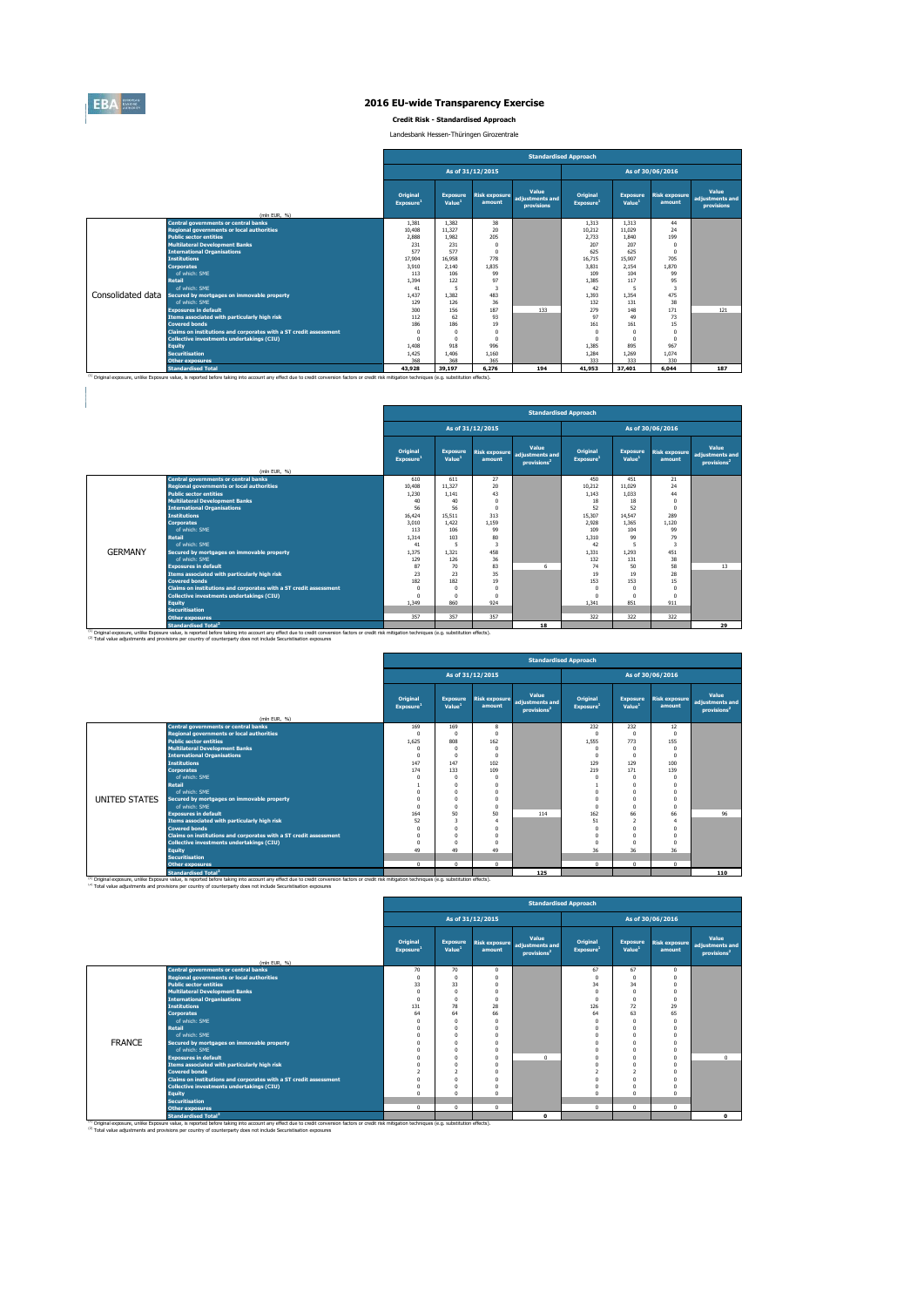

**Credit Risk - Standardised Approach**

|                                                                   | Landesbank Hessen-Thüringen Girozentrale |                                       |                                |                                                     |                                   |                                       |                                |                                                     |  |
|-------------------------------------------------------------------|------------------------------------------|---------------------------------------|--------------------------------|-----------------------------------------------------|-----------------------------------|---------------------------------------|--------------------------------|-----------------------------------------------------|--|
|                                                                   |                                          |                                       |                                |                                                     | <b>Standardised Approach</b>      |                                       |                                |                                                     |  |
|                                                                   |                                          |                                       | As of 31/12/2015               |                                                     |                                   |                                       | As of 30/06/2016               |                                                     |  |
| (mln EUR, %)                                                      | Original<br>Exposure <sup>1</sup>        | <b>Exposure</b><br>Value <sup>1</sup> | <b>Risk exposure</b><br>amount | Value<br>adiustments and<br>provisions <sup>2</sup> | Original<br>Exposure <sup>1</sup> | <b>Exposure</b><br>Value <sup>1</sup> | <b>Risk exposure</b><br>amount | Value<br>adjustments and<br>provisions <sup>2</sup> |  |
| <b>Central governments or central banks</b>                       | 9                                        | 9                                     | $\mathbf{0}$                   |                                                     | 25                                | 25                                    | $\Omega$                       |                                                     |  |
| <b>Regional governments or local authorities</b>                  | $\Omega$                                 | $\Omega$                              | $\Omega$                       |                                                     | $\mathbf{0}$                      | $\Omega$                              | $\Omega$                       |                                                     |  |
| <b>Public sector entities</b>                                     | O                                        | 0                                     | $\Omega$                       |                                                     | $\Omega$                          | $\Omega$                              | $\Omega$                       |                                                     |  |
| <b>Multilateral Development Banks</b>                             | $\Omega$                                 | 0                                     | $\Omega$                       |                                                     | $\Omega$                          | $\Omega$                              | $\Omega$                       |                                                     |  |
| <b>International Organisations</b>                                | $\Omega$                                 | $\Omega$                              | $\Omega$                       |                                                     | $\mathbf{0}$                      | $\Omega$                              | $\Omega$                       |                                                     |  |
| <b>Institutions</b>                                               | 801                                      | 716                                   | 167                            |                                                     | 765                               | 760                                   | 177                            |                                                     |  |
| <b>Corporates</b>                                                 | 232                                      | 125                                   | 139                            |                                                     | 128                               | 119                                   | 137                            |                                                     |  |
| of which: SME                                                     | $\Omega$                                 | $^{\circ}$                            | $\Omega$                       |                                                     | $\Omega$                          | $\Omega$                              | $\Omega$                       |                                                     |  |
| <b>Retail</b>                                                     | $\overline{2}$                           | $\mathbf{0}$                          | n                              |                                                     |                                   | $\Omega$                              | $\Omega$                       |                                                     |  |
| of which: SMF                                                     | $\Omega$                                 | $\Omega$                              | $\theta$                       |                                                     | $\Omega$                          | $\Omega$                              | $\Omega$                       |                                                     |  |
| UNITED KINGDOM Secured by mortgages on immovable property         | $\Omega$                                 | 0                                     | $\Omega$                       |                                                     | $\Omega$                          | $\Omega$                              | $\Omega$                       |                                                     |  |
| of which: SMF                                                     | 0                                        | 0                                     | 0                              |                                                     | $\Omega$                          | $\Omega$                              | $\Omega$                       |                                                     |  |
| <b>Exposures in default</b>                                       | 6                                        | 1                                     |                                | 5                                                   | 6                                 |                                       |                                | $\mathbf{r}$                                        |  |
| Items associated with particularly high risk                      | n                                        | $\mathbf{0}$                          | $\Omega$                       |                                                     | $\Omega$                          | $\Omega$                              | $\Omega$                       |                                                     |  |
| <b>Covered bonds</b>                                              |                                          | 0                                     | n                              |                                                     | $\Omega$                          | $\Omega$                              | $\Omega$                       |                                                     |  |
| Claims on institutions and corporates with a ST credit assessment | 0                                        | 0                                     | $\Omega$                       |                                                     | $\Omega$                          | $\Omega$                              | $\Omega$                       |                                                     |  |
| Collective investments undertakings (CIU)                         | 0                                        | 0                                     | $\Omega$                       |                                                     | $\Omega$                          | $\Omega$                              | $\Omega$                       |                                                     |  |
| Equity                                                            | 9                                        | 9                                     | 21                             |                                                     | $\overline{ }$                    | ъ,                                    | 19                             |                                                     |  |
| <b>Securitisation</b>                                             |                                          |                                       |                                |                                                     |                                   |                                       |                                |                                                     |  |
| <b>Other exposures</b>                                            | $\mathbf 0$                              | $\mathbf{0}$                          | $\mathbf{0}$                   |                                                     | $\mathbf{0}$                      | $\Omega$                              | $\mathbf{0}$                   |                                                     |  |
| <b>Chandardicad Total2</b>                                        |                                          |                                       |                                | $\bullet$                                           |                                   |                                       |                                | $\overline{ }$                                      |  |

<sup>(1)</sup> Original exposure, unlike Exposure (Standardised Total<sup>2</sup><br>The Consumer value, is reported before taking into account any effect due to credit conversion factors or credit risk mitigation techniques (e.g. substitution

|                    |                                                                                                                                                                                                                                                                                                                                    |                                   |                                       |                                |                                                     | <b>Standardised Approach</b>      |                                       |                                |                                                     |
|--------------------|------------------------------------------------------------------------------------------------------------------------------------------------------------------------------------------------------------------------------------------------------------------------------------------------------------------------------------|-----------------------------------|---------------------------------------|--------------------------------|-----------------------------------------------------|-----------------------------------|---------------------------------------|--------------------------------|-----------------------------------------------------|
|                    |                                                                                                                                                                                                                                                                                                                                    |                                   |                                       | As of 31/12/2015               |                                                     |                                   |                                       | As of 30/06/2016               |                                                     |
|                    | (mln EUR, %)                                                                                                                                                                                                                                                                                                                       | Original<br>Exposure <sup>1</sup> | <b>Exposure</b><br>Value <sup>1</sup> | <b>Risk exposure</b><br>amount | Value<br>adiustments and<br>provisions <sup>2</sup> | Original<br>Exposure <sup>1</sup> | <b>Exposure</b><br>Value <sup>1</sup> | <b>Risk exposure</b><br>amount | Value<br>adjustments and<br>provisions <sup>2</sup> |
|                    | <b>Central governments or central banks</b>                                                                                                                                                                                                                                                                                        | 58                                | 58                                    | $\Omega$                       |                                                     | 40                                | 40                                    | $\Omega$                       |                                                     |
|                    | <b>Regional governments or local authorities</b>                                                                                                                                                                                                                                                                                   | 0                                 | $\Omega$                              |                                |                                                     | $\Omega$                          |                                       | $\Omega$                       |                                                     |
|                    | <b>Public sector entities</b>                                                                                                                                                                                                                                                                                                      | O                                 | $\Omega$                              |                                |                                                     | $\Omega$                          |                                       |                                |                                                     |
|                    | <b>Multilateral Development Banks</b>                                                                                                                                                                                                                                                                                              | O                                 | $\Omega$                              |                                |                                                     | $\Omega$                          |                                       |                                |                                                     |
|                    | <b>International Organisations</b>                                                                                                                                                                                                                                                                                                 | $\Omega$                          | $\Omega$                              | n                              |                                                     | $\Omega$                          | n                                     | $\Omega$                       |                                                     |
|                    | <b>Institutions</b>                                                                                                                                                                                                                                                                                                                | 57                                | 153                                   | 69                             |                                                     | 51                                | 53                                    | 16                             |                                                     |
|                    | <b>Corporates</b>                                                                                                                                                                                                                                                                                                                  | 173                               | 165                                   | 154                            |                                                     | 132                               | 126                                   | 117                            |                                                     |
|                    | of which: SMF                                                                                                                                                                                                                                                                                                                      | 0                                 | $\Omega$                              |                                |                                                     | $\Omega$                          | $\Omega$                              | $\Omega$                       |                                                     |
|                    | <b>Retail</b>                                                                                                                                                                                                                                                                                                                      | $\Omega$                          | $\Omega$                              |                                |                                                     | $\Omega$                          |                                       |                                |                                                     |
|                    | of which: SME                                                                                                                                                                                                                                                                                                                      | O                                 | $\Omega$                              |                                |                                                     | O                                 |                                       | $\Omega$                       |                                                     |
| <b>NETHERLANDS</b> | Secured by mortgages on immovable property                                                                                                                                                                                                                                                                                         | n                                 | $\Omega$                              |                                |                                                     | O                                 |                                       |                                |                                                     |
|                    | of which: SMF                                                                                                                                                                                                                                                                                                                      |                                   | $\Omega$                              |                                |                                                     | O                                 |                                       |                                |                                                     |
|                    | <b>Exposures in default</b>                                                                                                                                                                                                                                                                                                        |                                   | $\Omega$                              |                                | $\Omega$                                            | O                                 |                                       | $\Omega$                       | $\Omega$                                            |
|                    | <b>Items associated with narticularly high risk</b>                                                                                                                                                                                                                                                                                |                                   | $\Omega$                              |                                |                                                     | O                                 |                                       |                                |                                                     |
|                    | <b>Covered bonds</b>                                                                                                                                                                                                                                                                                                               |                                   | $\Omega$                              |                                |                                                     |                                   | ٠                                     |                                |                                                     |
|                    | Claims on institutions and corporates with a ST credit assessment                                                                                                                                                                                                                                                                  |                                   | $\Omega$                              |                                |                                                     | $\Omega$                          |                                       |                                |                                                     |
|                    | <b>Collective investments undertakings (CIU)</b>                                                                                                                                                                                                                                                                                   | O                                 | $\Omega$                              |                                |                                                     | O                                 |                                       |                                |                                                     |
|                    | <b>Equity</b>                                                                                                                                                                                                                                                                                                                      | n                                 | $\Omega$                              |                                |                                                     | $\Omega$                          |                                       | $\Omega$                       |                                                     |
|                    | <b>Securitisation</b>                                                                                                                                                                                                                                                                                                              |                                   |                                       |                                |                                                     |                                   |                                       |                                |                                                     |
|                    | <b>Other exposures</b>                                                                                                                                                                                                                                                                                                             | 0                                 | $\mathbf{0}$                          | $^{\circ}$                     |                                                     | $\mathbf{0}$                      | 0                                     | $\mathbf 0$                    |                                                     |
|                    | <b>Standardised Total<sup>2</sup></b>                                                                                                                                                                                                                                                                                              |                                   |                                       |                                | $\overline{\phantom{a}}$                            |                                   |                                       |                                | $5 -$                                               |
|                    | <sup>(1)</sup> Original exposure, unlike Exposure value, is reported before taking into account any effect due to credit conversion factors or credit risk mitigation techniques (e.g. substitution effects).<br>(2) Total value adjustments and provisions per country of counterparty does not include Securistisation exposures |                                   |                                       |                                |                                                     |                                   |                                       |                                |                                                     |

|                   |                                                                   |                                      |                                       |                                | <b>Standardised Approach</b>                        |                                   |                                       |                                |                                                     |
|-------------------|-------------------------------------------------------------------|--------------------------------------|---------------------------------------|--------------------------------|-----------------------------------------------------|-----------------------------------|---------------------------------------|--------------------------------|-----------------------------------------------------|
|                   |                                                                   | As of 31/12/2015<br>As of 30/06/2016 |                                       |                                |                                                     |                                   |                                       |                                |                                                     |
|                   | (mln EUR, %)                                                      | Original<br>Exposure <sup>1</sup>    | <b>Exposure</b><br>Value <sup>1</sup> | <b>Risk exposure</b><br>amount | Value<br>adiustments and<br>provisions <sup>2</sup> | Original<br>Exposure <sup>1</sup> | <b>Exposure</b><br>Value <sup>1</sup> | <b>Risk exposure</b><br>amount | Value<br>adjustments and<br>provisions <sup>2</sup> |
|                   | <b>Central governments or central banks</b>                       | $\overline{\mathbf{3}}$              | 3                                     | $\mathbf{0}$                   |                                                     | $\overline{2}$                    | $\overline{2}$                        | $\mathbf{0}$                   |                                                     |
|                   | <b>Regional governments or local authorities</b>                  | $\Omega$                             | $^{\circ}$                            | $\mathbf{0}$                   |                                                     | $^{\circ}$                        | $\Omega$                              | $\Omega$                       |                                                     |
|                   | <b>Public sector entities</b>                                     | $\Omega$                             | 0                                     | n                              |                                                     | $\Omega$                          | $\Omega$                              | $\Omega$                       |                                                     |
|                   | <b>Multilateral Development Banks</b>                             | 17                                   | 17                                    | $\theta$                       |                                                     | 17                                | 17                                    | $\Omega$                       |                                                     |
|                   | <b>International Organisations</b>                                | $\Omega$                             | $^{\circ}$                            | $\theta$                       |                                                     | $^{\circ}$                        | $\Omega$                              | $\Omega$                       |                                                     |
|                   | <b>Institutions</b>                                               | 12                                   | 11                                    | $\overline{\phantom{a}}$       |                                                     | 6                                 | 5                                     |                                |                                                     |
|                   | <b>Corporates</b>                                                 | $\Omega$                             | $^{\circ}$                            | $\theta$                       |                                                     | 35                                | 17                                    | 17                             |                                                     |
|                   | of which: SMF                                                     | O                                    | $\Omega$                              | $\theta$                       |                                                     | $\Omega$                          | $\Omega$                              | $\Omega$                       |                                                     |
|                   | Retail                                                            |                                      | $\Omega$                              | $\theta$                       |                                                     | $\Omega$                          | $\Omega$                              | $\Omega$                       |                                                     |
|                   | of which: SMF                                                     |                                      | $\Omega$                              | Ō                              |                                                     | $\Omega$                          | $\Omega$                              | $\Omega$                       |                                                     |
| <b>LUXEMBOURG</b> | Secured by mortgages on immovable property                        | n                                    | $\Omega$                              | Ō                              |                                                     | Λ                                 | $\Omega$                              | $\Omega$                       |                                                     |
|                   | of which: SME                                                     |                                      | 0                                     | n                              |                                                     | 0                                 | $\Omega$                              | $\Omega$                       |                                                     |
|                   | <b>Exposures in default</b>                                       |                                      | 0                                     | $\theta$                       | $\Omega$                                            | 0                                 | $\Omega$                              | $\Omega$                       | $\Omega$                                            |
|                   | Items associated with particularly high risk                      |                                      | 5                                     |                                |                                                     |                                   |                                       | 6                              |                                                     |
|                   | <b>Covered bonds</b>                                              |                                      | $\Omega$                              | $\theta$                       |                                                     |                                   | $\Omega$                              | $\Omega$                       |                                                     |
|                   | Claims on institutions and corporates with a ST credit assessment |                                      | $\Omega$                              | n                              |                                                     | 0                                 | $\Omega$                              |                                |                                                     |
|                   | <b>Collective investments undertakings (CIU)</b>                  | $\Omega$                             | $^{\circ}$                            | $\theta$                       |                                                     | $\Omega$                          | $\Omega$                              | $\Omega$                       |                                                     |
|                   | <b>Equity</b>                                                     | $\Omega$                             | $\Omega$                              | n                              |                                                     | $\Omega$                          | $\Omega$                              | $\Omega$                       |                                                     |
|                   | <b>Securitisation</b>                                             |                                      |                                       |                                |                                                     |                                   |                                       |                                |                                                     |
|                   | <b>Other exposures</b>                                            | $^{\circ}$                           | $\mathbf{0}$                          | $\Omega$                       |                                                     | $\mathbf{0}$                      | $^{\circ}$                            | $\Omega$                       |                                                     |
| 11.2.1<br>----    | <b>Standardised Total<sup>2</sup></b>                             |                                      |                                       |                                | $\Omega$                                            |                                   |                                       |                                |                                                     |

<sup>(1)</sup> Original exposure, unlike Exposure value, is reported before taking into account any effect due to credit conversion factors or credit risk mitigation techniques (e.g. substitution effects).<br><sup>(2)</sup> Total value adjustm

|             | <b>Standardised Approach</b>                                                                                                                                                                                                                |                                   |                                       |                                |                                                     |                                   |                                       |                                |                                                     |  |  |  |  |
|-------------|---------------------------------------------------------------------------------------------------------------------------------------------------------------------------------------------------------------------------------------------|-----------------------------------|---------------------------------------|--------------------------------|-----------------------------------------------------|-----------------------------------|---------------------------------------|--------------------------------|-----------------------------------------------------|--|--|--|--|
|             |                                                                                                                                                                                                                                             |                                   |                                       | As of 31/12/2015               |                                                     |                                   |                                       | As of 30/06/2016               |                                                     |  |  |  |  |
|             | (mln EUR, %)                                                                                                                                                                                                                                | Original<br>Exposure <sup>1</sup> | <b>Exposure</b><br>Value <sup>1</sup> | <b>Risk exposure</b><br>amount | Value<br>adiustments and<br>provisions <sup>2</sup> | Original<br>Exposure <sup>1</sup> | <b>Exposure</b><br>Value <sup>1</sup> | <b>Risk exposure</b><br>amount | Value<br>adjustments and<br>provisions <sup>2</sup> |  |  |  |  |
|             | <b>Central governments or central banks</b>                                                                                                                                                                                                 | 207                               | 207                                   | $^{\circ}$                     |                                                     | 205                               | 205                                   | $\Omega$                       |                                                     |  |  |  |  |
|             | <b>Regional governments or local authorities</b>                                                                                                                                                                                            |                                   | $\Omega$                              | $\Omega$                       |                                                     | $\Omega$                          |                                       |                                |                                                     |  |  |  |  |
|             | <b>Public sector entities</b>                                                                                                                                                                                                               |                                   |                                       | $\Omega$                       |                                                     |                                   |                                       |                                |                                                     |  |  |  |  |
|             | <b>Multilateral Development Banks</b>                                                                                                                                                                                                       |                                   | $\Omega$                              | $\Omega$                       |                                                     | $\sqrt{ }$                        |                                       | $\Omega$                       |                                                     |  |  |  |  |
|             | <b>International Organisations</b>                                                                                                                                                                                                          | n                                 | $\Omega$                              | $\Omega$                       |                                                     | $\sqrt{ }$                        |                                       | $\Omega$                       |                                                     |  |  |  |  |
|             | <b>Institutions</b>                                                                                                                                                                                                                         | 107                               | 105                                   | 21                             |                                                     | 103                               | 103                                   | 20 <sub>0</sub>                |                                                     |  |  |  |  |
|             | <b>Corporates</b>                                                                                                                                                                                                                           | 15                                |                                       | 8                              |                                                     | - q                               |                                       |                                |                                                     |  |  |  |  |
|             | of which: SME                                                                                                                                                                                                                               |                                   |                                       | $\Omega$                       |                                                     | $\Omega$                          |                                       |                                |                                                     |  |  |  |  |
|             | <b>Retail</b>                                                                                                                                                                                                                               | 55                                | 16                                    | 15                             |                                                     | 53                                | 16                                    | 15                             |                                                     |  |  |  |  |
|             | of which: SMF                                                                                                                                                                                                                               | n                                 | $\Omega$                              | $\Omega$                       |                                                     | $\Omega$                          |                                       | $\Omega$                       |                                                     |  |  |  |  |
| SWITZERLAND | Secured by mortgages on immovable property                                                                                                                                                                                                  | 61                                | 60                                    | 25                             |                                                     | 61                                | 61                                    | 24                             |                                                     |  |  |  |  |
|             | of which: SMF                                                                                                                                                                                                                               |                                   | $\Omega$                              | $\Omega$                       |                                                     |                                   |                                       | $\Omega$                       |                                                     |  |  |  |  |
|             | <b>Exposures in default</b>                                                                                                                                                                                                                 |                                   |                                       | $\Omega$                       | $\Omega$                                            |                                   |                                       | $\Omega$                       | $\Omega$                                            |  |  |  |  |
|             | Items associated with particularly high risk                                                                                                                                                                                                |                                   |                                       | $\Omega$                       |                                                     |                                   |                                       |                                |                                                     |  |  |  |  |
|             | <b>Covered bonds</b>                                                                                                                                                                                                                        |                                   |                                       | $\Omega$                       |                                                     |                                   |                                       |                                |                                                     |  |  |  |  |
|             | Claims on institutions and corporates with a ST credit assessment                                                                                                                                                                           |                                   |                                       | $\Omega$                       |                                                     |                                   |                                       |                                |                                                     |  |  |  |  |
|             | Collective investments undertakings (CIU)                                                                                                                                                                                                   |                                   |                                       |                                |                                                     |                                   |                                       |                                |                                                     |  |  |  |  |
|             | Equity                                                                                                                                                                                                                                      |                                   | $\Omega$                              |                                |                                                     | $\Omega$                          |                                       |                                |                                                     |  |  |  |  |
|             | <b>Securitisation</b>                                                                                                                                                                                                                       |                                   |                                       |                                |                                                     |                                   |                                       |                                |                                                     |  |  |  |  |
|             | <b>Other exposures</b>                                                                                                                                                                                                                      | 10 <sup>°</sup>                   | 10 <sup>°</sup>                       | $\overline{ }$                 |                                                     | 10                                | 10                                    | $\overline{\phantom{a}}$       |                                                     |  |  |  |  |
|             | <b>Standardised Total<sup>2</sup></b><br>(1) Original exposure, unlike Exposure value, is reported before taking into account any effect due to credit conversion factors or credit risk mitigation techniques (e.g. substitution effects). |                                   |                                       |                                | $\Omega$                                            |                                   |                                       |                                | $\Omega$                                            |  |  |  |  |

j.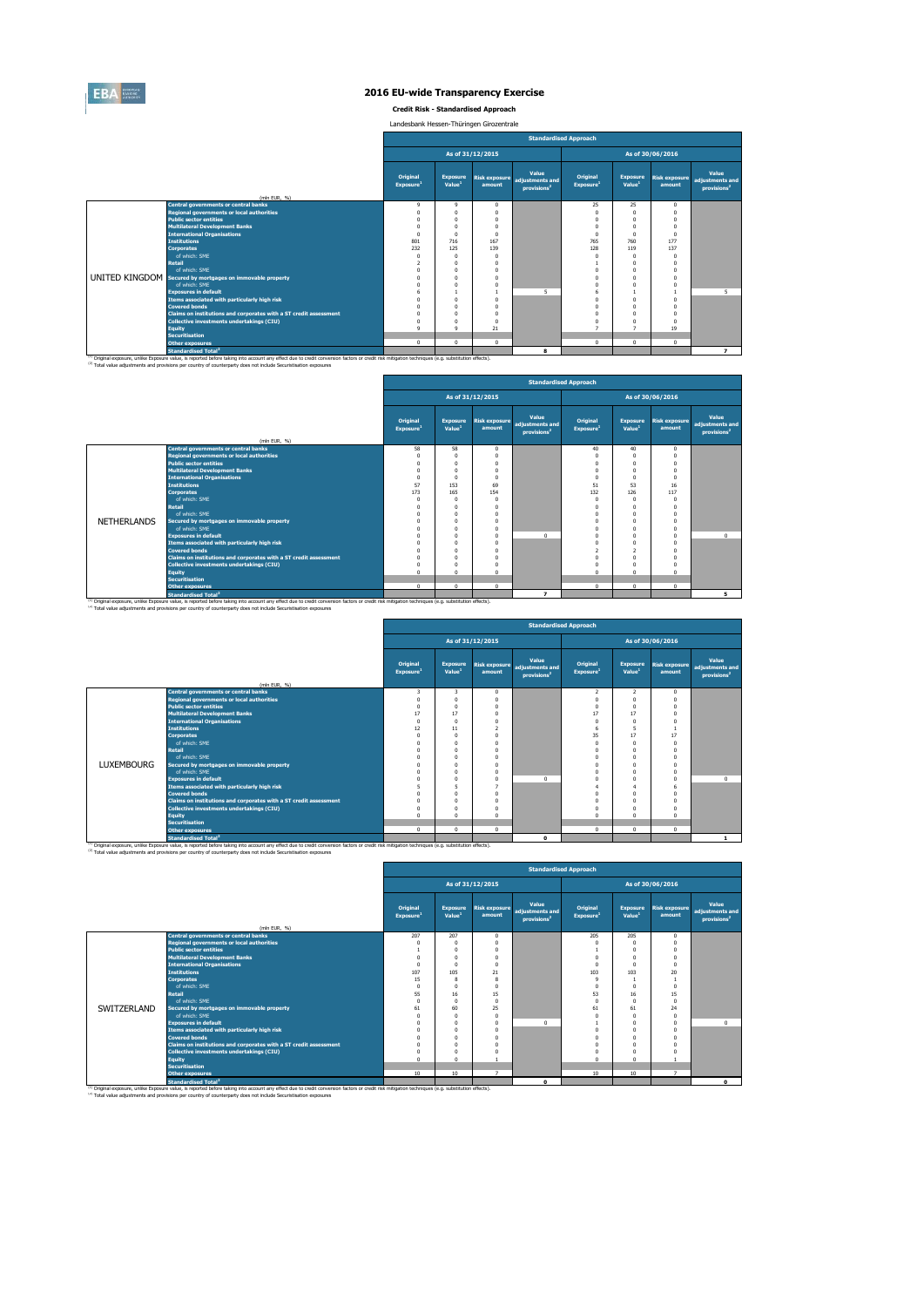

**Credit Risk - Standardised Approach** Landesbank Hessen-Thüringen Girozentrale

|              |                                                                                                                                                                                                                                                                                                                         |                                   |                                       |                                | <b>Standardised Approach</b>                        |                                   |                                       |                                |                                                     |
|--------------|-------------------------------------------------------------------------------------------------------------------------------------------------------------------------------------------------------------------------------------------------------------------------------------------------------------------------|-----------------------------------|---------------------------------------|--------------------------------|-----------------------------------------------------|-----------------------------------|---------------------------------------|--------------------------------|-----------------------------------------------------|
|              |                                                                                                                                                                                                                                                                                                                         |                                   |                                       | As of 31/12/2015               |                                                     |                                   |                                       | As of 30/06/2016               |                                                     |
|              |                                                                                                                                                                                                                                                                                                                         | Original<br>Exposure <sup>1</sup> | <b>Exposure</b><br>Value <sup>1</sup> | <b>Risk exposure</b><br>amount | Value<br>adjustments and<br>provisions <sup>2</sup> | Original<br>Exposure <sup>1</sup> | <b>Exposure</b><br>Value <sup>1</sup> | <b>Risk exposure</b><br>amount | Value<br>adjustments and<br>provisions <sup>2</sup> |
|              | (mln EUR. %)<br><b>Central governments or central banks</b>                                                                                                                                                                                                                                                             | 56                                | 56                                    | $\mathbf{0}$                   |                                                     | 71                                | 71                                    | $\mathbf{0}$                   |                                                     |
|              | <b>Regional governments or local authorities</b>                                                                                                                                                                                                                                                                        |                                   | $\Omega$                              | $\Omega$                       |                                                     | $\Omega$                          | $\Omega$                              | $\Omega$                       |                                                     |
|              | <b>Public sector entities</b>                                                                                                                                                                                                                                                                                           |                                   |                                       |                                |                                                     | $\Omega$                          | $\Omega$                              | $\Omega$                       |                                                     |
|              | <b>Multilateral Development Banks</b>                                                                                                                                                                                                                                                                                   |                                   | $\Omega$                              | $\Omega$                       |                                                     | $\Omega$                          | $\Omega$                              | $\Omega$                       |                                                     |
|              | <b>International Organisations</b>                                                                                                                                                                                                                                                                                      |                                   | $\Omega$                              |                                |                                                     | $\Omega$                          | $\Omega$                              | $\Omega$                       |                                                     |
|              | <b>Institutions</b>                                                                                                                                                                                                                                                                                                     |                                   | $\theta$                              | $\Omega$                       |                                                     |                                   | $\Omega$                              | $\Omega$                       |                                                     |
|              | <b>Corporates</b>                                                                                                                                                                                                                                                                                                       | 23                                | 23                                    | 21                             |                                                     | 27                                | 27                                    | 26                             |                                                     |
|              | of which: SMF                                                                                                                                                                                                                                                                                                           |                                   | n                                     | $\Omega$                       |                                                     | $\Omega$                          | $\Omega$                              | $\Omega$                       |                                                     |
|              | <b>Retail</b>                                                                                                                                                                                                                                                                                                           |                                   | O                                     |                                |                                                     | $\Omega$                          | $\Omega$                              | $\Omega$                       |                                                     |
|              | of which: SMF                                                                                                                                                                                                                                                                                                           |                                   | n                                     |                                |                                                     | $\Omega$                          | $\Omega$                              | $\Omega$                       |                                                     |
| <b>SPAIN</b> | Secured by mortgages on immovable property                                                                                                                                                                                                                                                                              |                                   |                                       |                                |                                                     |                                   | $\Omega$                              | $\Omega$                       |                                                     |
|              | of which: SMF                                                                                                                                                                                                                                                                                                           |                                   | n                                     | $\Omega$                       |                                                     |                                   | $\Omega$                              | $\Omega$                       |                                                     |
|              | <b>Exposures in default</b>                                                                                                                                                                                                                                                                                             |                                   | n                                     | $\Omega$                       | $\Omega$                                            | $\Omega$                          | $\Omega$                              | $\Omega$                       | $\Omega$                                            |
|              | Items associated with particularly high risk                                                                                                                                                                                                                                                                            |                                   | n                                     | $\Omega$                       |                                                     | $\Omega$                          | $\Omega$                              | $\Omega$                       |                                                     |
|              | <b>Covered bonds</b>                                                                                                                                                                                                                                                                                                    |                                   |                                       |                                |                                                     |                                   | $\Omega$                              | $\Omega$                       |                                                     |
|              | Claims on institutions and corporates with a ST credit assessment                                                                                                                                                                                                                                                       |                                   | n                                     | $\Omega$                       |                                                     | $\Omega$                          | $\Omega$                              | $\Omega$                       |                                                     |
|              | Collective investments undertakings (CIU)                                                                                                                                                                                                                                                                               |                                   | $\Omega$                              |                                |                                                     | $\Omega$                          | $\Omega$                              | $\Omega$                       |                                                     |
|              | Equity                                                                                                                                                                                                                                                                                                                  | $\Omega$                          | $\Omega$                              | $\Omega$                       |                                                     | $\mathbf{0}$                      | $\Omega$                              | $\Omega$                       |                                                     |
|              | <b>Securitisation</b>                                                                                                                                                                                                                                                                                                   |                                   |                                       |                                |                                                     |                                   |                                       |                                |                                                     |
|              | <b>Other exposures</b>                                                                                                                                                                                                                                                                                                  | $\mathbf{0}$                      | $^{\circ}$                            | $\mathbf{0}$                   |                                                     | $\mathbf{0}$                      | $\mathbf{0}$                          | $\mathbf{0}$                   |                                                     |
|              | <b>Standardised Total<sup>2</sup></b>                                                                                                                                                                                                                                                                                   |                                   |                                       |                                | $\Omega$                                            |                                   |                                       |                                | $\Omega$                                            |
|              | (1) Original exposure, unlike Exposure value, is reported before taking into account any effect due to credit conversion factors or credit risk mitigation techniques (e.g. substitution effects).<br>(2) Total value adjustments and provisions per country of counterparty does not include Securistisation exposures |                                   |                                       |                                |                                                     |                                   |                                       |                                |                                                     |

|        |                                                                   |                                   |                                       |                                |                                                     | <b>Standardised Approach</b>      |                                       |                                |                                                     |
|--------|-------------------------------------------------------------------|-----------------------------------|---------------------------------------|--------------------------------|-----------------------------------------------------|-----------------------------------|---------------------------------------|--------------------------------|-----------------------------------------------------|
|        |                                                                   |                                   |                                       | As of 31/12/2015               |                                                     |                                   |                                       | As of 30/06/2016               |                                                     |
|        | (mln EUR, %)                                                      | Original<br>Exposure <sup>1</sup> | <b>Exposure</b><br>Value <sup>1</sup> | <b>Risk exposure</b><br>amount | Value<br>adjustments and<br>provisions <sup>2</sup> | Original<br>Exposure <sup>1</sup> | <b>Exposure</b><br>Value <sup>1</sup> | <b>Risk exposure</b><br>amount | Value<br>adjustments and<br>provisions <sup>2</sup> |
|        | <b>Central governments or central banks</b>                       | 12                                | 12                                    |                                |                                                     | 37                                | 37                                    | $\overline{2}$                 |                                                     |
|        | <b>Regional governments or local authorities</b>                  | $^{\circ}$                        | $\Omega$                              |                                |                                                     | $\mathbf 0$                       | $\Omega$                              | $\Omega$                       |                                                     |
|        | <b>Public sector entities</b>                                     | $^{\circ}$                        | $\Omega$                              |                                |                                                     | $\Omega$                          | $\Omega$                              | $\Omega$                       |                                                     |
|        | <b>Multilateral Development Banks</b>                             | $^{\circ}$                        | $\Omega$                              |                                |                                                     | $\Omega$                          | $\Omega$                              | $\Omega$                       |                                                     |
|        | <b>International Organisations</b>                                | $^{\circ}$                        | $\Omega$                              |                                |                                                     | $\Omega$                          | $\Omega$                              | $\Omega$                       |                                                     |
|        | <b>Institutions</b>                                               | 73                                | 73                                    | 21                             |                                                     | 88                                | 88                                    | 23                             |                                                     |
|        | <b>Corporates</b>                                                 | 4                                 | 4                                     |                                |                                                     | 3                                 | В                                     |                                |                                                     |
|        | of which: SMF                                                     | $\Omega$                          | $\Omega$                              |                                |                                                     | $\Omega$                          | $\Omega$                              |                                |                                                     |
|        | <b>Retail</b>                                                     | $\Omega$                          | $\Omega$                              |                                |                                                     | $\Omega$                          | n                                     |                                |                                                     |
|        | of which: SMF                                                     | $\Omega$                          | $\Omega$                              |                                |                                                     | $\Omega$                          |                                       |                                |                                                     |
| CANADA | Secured by mortgages on immovable property                        | $\Omega$                          | $\Omega$                              |                                |                                                     | O                                 |                                       |                                |                                                     |
|        | of which: SME                                                     | $\Omega$                          | $\Omega$                              |                                |                                                     | $\Omega$                          | $\Omega$                              | $\Omega$                       |                                                     |
|        | <b>Exposures in default</b>                                       | $\Omega$                          | $\Omega$                              |                                | $\Omega$                                            | $\Omega$                          | $\Omega$                              | $\Omega$                       | $\Omega$                                            |
|        | Items associated with particularly high risk                      | $\Omega$                          | $\Omega$                              |                                |                                                     | $\Omega$                          | $\Omega$                              | $\Omega$                       |                                                     |
|        | <b>Covered bonds</b>                                              | $\Omega$                          | $\Omega$                              |                                |                                                     | O                                 |                                       |                                |                                                     |
|        | Claims on institutions and corporates with a ST credit assessment | $\Omega$                          | $\Omega$                              |                                |                                                     | $\Omega$                          |                                       |                                |                                                     |
|        | Collective investments undertakings (CIU)                         | $\Omega$                          | $\Omega$                              |                                |                                                     | $\Omega$                          |                                       |                                |                                                     |
|        | Equity                                                            | $\Omega$                          | $\Omega$                              |                                |                                                     | $\Omega$                          | $\theta$                              | $\Omega$                       |                                                     |
|        | <b>Securitisation</b>                                             |                                   |                                       |                                |                                                     |                                   |                                       |                                |                                                     |
|        | <b>Other exposures</b>                                            | $\mathbf{0}$                      | $\Omega$                              | $\sim$                         |                                                     | $\Omega$                          | $\Omega$                              | $\Omega$                       |                                                     |
|        | <b>Standardised Total<sup>2</sup></b>                             |                                   |                                       |                                | $\mathbf{0}$                                        |                                   |                                       |                                | $\mathbf{o}$                                        |

<sup>10</sup> Original exposure, unlike Exposure Total of Total Total Total Count any effect due to credit conversion factors or credit risk mitigation techniques (e.g. substitution effects).<br><sup>21</sup> Total value adjustments and provis

| (mln EUR, %)<br><b>Central governments or central banks</b><br><b>Regional governments or local authorities</b><br><b>Public sector entities</b> | <b>Original</b><br>Exposure <sup>1</sup><br>27<br>$\Omega$                                                                                                                                                                                                                                                                              | <b>Exposure</b><br>Value <sup>1</sup><br>27                                                                                    | As of 31/12/2015<br>amount<br>$^{\circ}$                                                              | Value<br>Risk exposure adjustments and<br>provisions <sup>2</sup> | <b>Original</b><br>Exposure <sup>1</sup> | <b>Exposure</b><br>Value <sup>1</sup> | As of 30/06/2016<br><b>Risk exposure</b><br>amount      | Value<br>adjustments and              |
|--------------------------------------------------------------------------------------------------------------------------------------------------|-----------------------------------------------------------------------------------------------------------------------------------------------------------------------------------------------------------------------------------------------------------------------------------------------------------------------------------------|--------------------------------------------------------------------------------------------------------------------------------|-------------------------------------------------------------------------------------------------------|-------------------------------------------------------------------|------------------------------------------|---------------------------------------|---------------------------------------------------------|---------------------------------------|
|                                                                                                                                                  |                                                                                                                                                                                                                                                                                                                                         |                                                                                                                                |                                                                                                       |                                                                   |                                          |                                       |                                                         |                                       |
|                                                                                                                                                  |                                                                                                                                                                                                                                                                                                                                         |                                                                                                                                |                                                                                                       |                                                                   |                                          |                                       |                                                         | provisions <sup>2</sup>               |
|                                                                                                                                                  |                                                                                                                                                                                                                                                                                                                                         |                                                                                                                                |                                                                                                       |                                                                   |                                          |                                       |                                                         |                                       |
|                                                                                                                                                  |                                                                                                                                                                                                                                                                                                                                         |                                                                                                                                |                                                                                                       |                                                                   | 29                                       | 29                                    | $\Omega$                                                |                                       |
|                                                                                                                                                  |                                                                                                                                                                                                                                                                                                                                         | $\theta$                                                                                                                       | $\Omega$                                                                                              |                                                                   | $\Omega$                                 | n                                     | $\Omega$                                                |                                       |
|                                                                                                                                                  | $\Omega$                                                                                                                                                                                                                                                                                                                                | $\theta$                                                                                                                       | $\Omega$                                                                                              |                                                                   | O                                        | n                                     |                                                         |                                       |
| <b>Multilateral Development Banks</b>                                                                                                            | $\Omega$                                                                                                                                                                                                                                                                                                                                | $\theta$                                                                                                                       |                                                                                                       |                                                                   | 0                                        | n                                     |                                                         |                                       |
| <b>International Organisations</b>                                                                                                               | O                                                                                                                                                                                                                                                                                                                                       | $\Omega$                                                                                                                       | $\Omega$                                                                                              |                                                                   | O                                        | n                                     |                                                         |                                       |
| <b>Institutions</b>                                                                                                                              | $\Omega$                                                                                                                                                                                                                                                                                                                                |                                                                                                                                |                                                                                                       |                                                                   | O                                        |                                       |                                                         |                                       |
| <b>Corporates</b>                                                                                                                                | 35                                                                                                                                                                                                                                                                                                                                      | 33                                                                                                                             | 12                                                                                                    |                                                                   | 24                                       | 23                                    |                                                         |                                       |
| of which: SMF                                                                                                                                    | $\Omega$<br>O                                                                                                                                                                                                                                                                                                                           | $\theta$<br>$\Omega$                                                                                                           |                                                                                                       |                                                                   | O<br>0                                   | n<br>n                                |                                                         |                                       |
| of which: SMF                                                                                                                                    |                                                                                                                                                                                                                                                                                                                                         |                                                                                                                                |                                                                                                       |                                                                   |                                          |                                       |                                                         |                                       |
|                                                                                                                                                  | O                                                                                                                                                                                                                                                                                                                                       | O                                                                                                                              |                                                                                                       |                                                                   |                                          | n                                     |                                                         |                                       |
|                                                                                                                                                  |                                                                                                                                                                                                                                                                                                                                         |                                                                                                                                |                                                                                                       |                                                                   |                                          |                                       |                                                         |                                       |
|                                                                                                                                                  |                                                                                                                                                                                                                                                                                                                                         |                                                                                                                                |                                                                                                       |                                                                   |                                          |                                       |                                                         | $\mathbf{0}$                          |
|                                                                                                                                                  |                                                                                                                                                                                                                                                                                                                                         |                                                                                                                                |                                                                                                       |                                                                   |                                          |                                       |                                                         |                                       |
|                                                                                                                                                  |                                                                                                                                                                                                                                                                                                                                         |                                                                                                                                |                                                                                                       |                                                                   |                                          |                                       |                                                         |                                       |
|                                                                                                                                                  |                                                                                                                                                                                                                                                                                                                                         |                                                                                                                                |                                                                                                       |                                                                   |                                          |                                       |                                                         |                                       |
|                                                                                                                                                  |                                                                                                                                                                                                                                                                                                                                         |                                                                                                                                |                                                                                                       |                                                                   |                                          |                                       |                                                         |                                       |
|                                                                                                                                                  |                                                                                                                                                                                                                                                                                                                                         |                                                                                                                                |                                                                                                       |                                                                   |                                          |                                       |                                                         |                                       |
|                                                                                                                                                  |                                                                                                                                                                                                                                                                                                                                         |                                                                                                                                |                                                                                                       |                                                                   |                                          |                                       |                                                         |                                       |
|                                                                                                                                                  |                                                                                                                                                                                                                                                                                                                                         |                                                                                                                                |                                                                                                       |                                                                   |                                          |                                       |                                                         |                                       |
|                                                                                                                                                  |                                                                                                                                                                                                                                                                                                                                         |                                                                                                                                |                                                                                                       |                                                                   |                                          |                                       |                                                         | $\Omega$                              |
|                                                                                                                                                  | Secured by mortgages on immovable property<br>of which: SMF<br><b>Exposures in default</b><br>Items associated with particularly high risk<br><b>Covered bonds</b><br>Claims on institutions and corporates with a ST credit assessment<br>Collective investments undertakings (CIU)<br><b>Securitisation</b><br><b>Other exposures</b> | $\Omega$<br>O<br>$\Omega$<br>$\Omega$<br>O<br>$\Omega$<br>O<br>$\Omega$<br>$^{\circ}$<br><b>Standardised Total<sup>2</sup></b> | $\theta$<br>$\theta$<br>$\theta$<br>O<br>$\Omega$<br>$\theta$<br>$\Omega$<br>$\Omega$<br>$\mathbf{0}$ | $\Omega$<br>n<br>$\Omega$<br>$\Omega$                             | $\Omega$<br>$\Omega$                     | O<br>0<br>O<br>0<br>$\Omega$<br>0     | n<br>n<br>n<br>n<br>n<br>n<br>n<br>$\Omega$<br>$\Omega$ | $\Omega$<br>n<br>$\Omega$<br>$\Omega$ |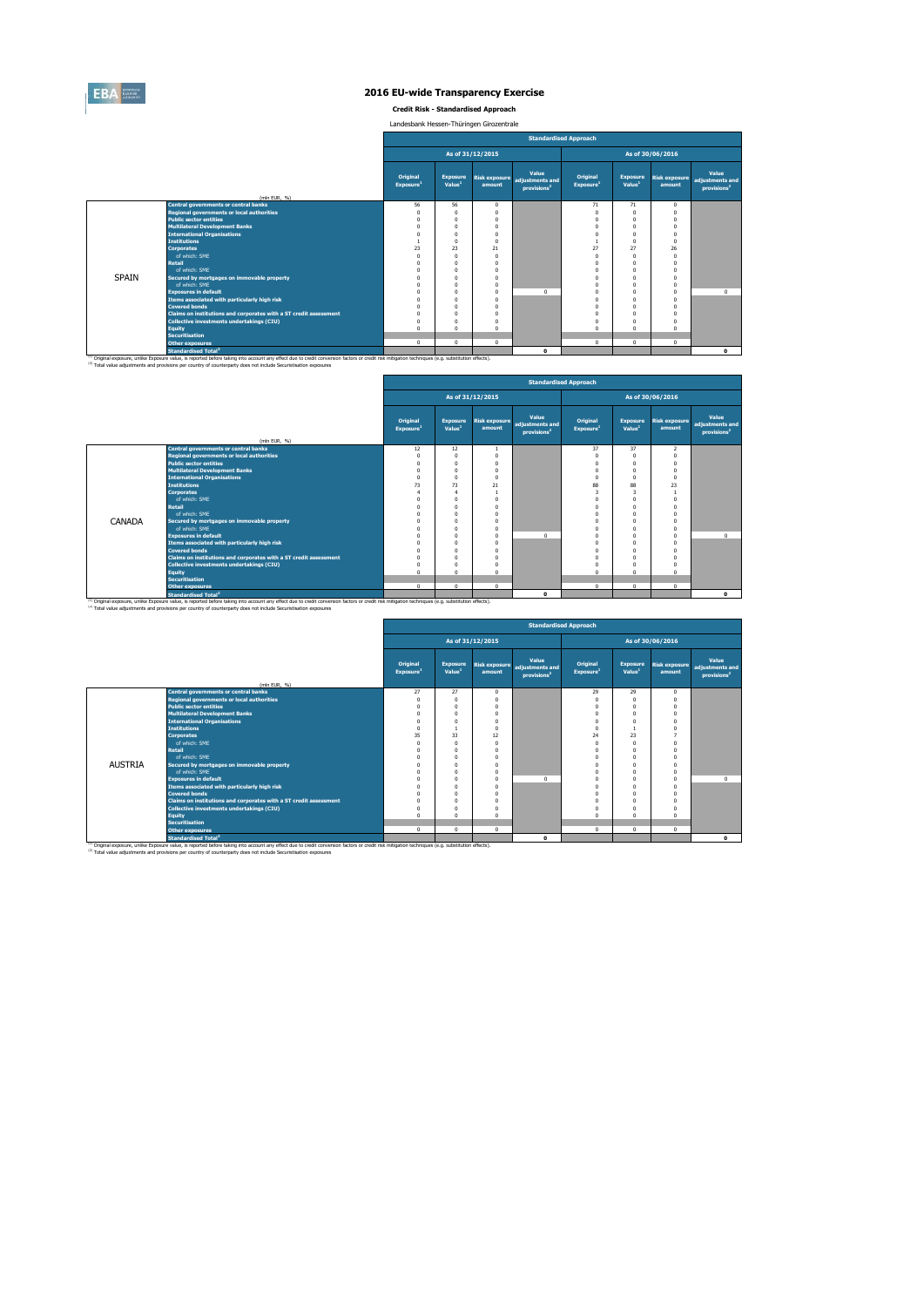

**Credit Risk - IRB Approach** Landesbank Hessen-Thüringen Girozentrale

|                   |                       |                                                                                                                                                                                                               |        |                                |                                       |                  |                             | <b>IRB Approach</b>         |        |                                |                                       |        |                             |                             |
|-------------------|-----------------------|---------------------------------------------------------------------------------------------------------------------------------------------------------------------------------------------------------------|--------|--------------------------------|---------------------------------------|------------------|-----------------------------|-----------------------------|--------|--------------------------------|---------------------------------------|--------|-----------------------------|-----------------------------|
|                   |                       |                                                                                                                                                                                                               |        |                                |                                       | As of 31/12/2015 |                             |                             |        |                                | As of 30/06/2016                      |        |                             |                             |
|                   |                       |                                                                                                                                                                                                               |        | Original Exposure <sup>1</sup> | <b>Exposure</b><br>Value <sup>1</sup> |                  | <b>Risk exposure amount</b> | Value<br>adiustments<br>and |        | Original Exposure <sup>1</sup> | <b>Exposure</b><br>Value <sup>1</sup> |        | <b>Risk exposure amount</b> | Value<br>adiustments<br>and |
|                   |                       | (mln EUR. %)                                                                                                                                                                                                  |        | Of which:<br>defaulted         |                                       |                  | Of which:<br>defaulted      | provisions                  |        | Of which:<br>defaulted         |                                       |        | Of which:<br>defaulted      | provisions                  |
|                   |                       | <b>Central banks and central governments</b>                                                                                                                                                                  | 25,300 |                                | 28,202                                | 1.535            |                             |                             | 28,488 |                                | 31.344                                | 1.779  |                             |                             |
|                   | <b>Institutions</b>   |                                                                                                                                                                                                               | 17.746 |                                | 17.155                                | 3.953            | $\Omega$                    | $\mathbf{9}$                | 18.676 |                                | 17.670                                | 3,803  |                             |                             |
| Consolidated data | <b>Corporates</b>     |                                                                                                                                                                                                               | 81.142 | 2.013                          | 68,349                                | 30,664           | 38                          | 880                         | 81.177 | 1.971                          | 68,303                                | 29.519 |                             | 861                         |
|                   |                       | Corporates - Of Which: Specialised Lending                                                                                                                                                                    | 37.316 | 1.286                          | 34,764                                | 16,405           | $\Omega$                    | 557                         | 37.677 | 1.167                          | 35.309                                | 15.758 |                             | 514                         |
|                   |                       | Corporates - Of Which: SME                                                                                                                                                                                    | 3.289  | 66                             | 2.942                                 | 1.695            | n                           | 33                          | 3.359  | 58                             | 2.999                                 | 1.676  |                             | 35                          |
|                   | <b>Retail</b>         |                                                                                                                                                                                                               | 5.256  | 60                             | 4.915                                 | 1.084            | 20                          | 25                          | 5.340  | 55                             | 4.947                                 | 1.109  | 23                          | 25                          |
|                   |                       | Retail - Secured on real estate property                                                                                                                                                                      | 3.394  | 39                             | 3.375                                 | 710              | 15                          | $\ddot{\mathbf{Q}}$         | 3.425  | 34                             | 3.405                                 | 732    | 16                          |                             |
|                   |                       | Retail - Secured on real estate property - Of Which: SME                                                                                                                                                      | 510    | $\sqrt{2}$                     | 500                                   | 177              | $\theta$                    | $\theta$                    | 518    |                                | 506                                   | 185    |                             |                             |
|                   |                       | Retail - Secured on real estate property - Of Which: non-                                                                                                                                                     | 2.884  | 39                             | 2.876                                 | 533              | 15                          | $\ddot{Q}$                  | 2,906  | 34                             | 2.899                                 | 547    | 16                          |                             |
|                   |                       | <b>Retail - Qualifying Revolving</b>                                                                                                                                                                          | 832    |                                | 584                                   | 55               |                             |                             | 831    |                                | 547                                   | 47     |                             |                             |
|                   |                       | <b>Retail - Other Retail</b>                                                                                                                                                                                  | 1.030  | 21                             | 955                                   | 319              |                             | 15                          | 1.084  | 20                             | 995                                   | 330    |                             |                             |
|                   |                       | Retail - Other Retail - Of Which: SME                                                                                                                                                                         | 210    | $\Omega$                       | 163                                   | 67               |                             | $\Omega$                    | 222    |                                | 162                                   | 66     |                             |                             |
|                   |                       | Retail - Other Retail - Of Which: non-SME                                                                                                                                                                     | 820    | 21                             | 793                                   | 252              |                             | 15                          | 863    | 20                             | 833                                   | 264    |                             | 15                          |
|                   | <b>Equity</b>         |                                                                                                                                                                                                               | 210    |                                | 210                                   | 587              | $\Omega$                    |                             | 212    |                                | 212                                   | 596    |                             |                             |
|                   | <b>Securitisation</b> |                                                                                                                                                                                                               | 5.449  |                                | 5.339                                 | 2.138            |                             | $\overline{ }$              | 5.265  |                                | 5.190                                 | 1.797  |                             |                             |
|                   |                       | Other non credit-obligation assets                                                                                                                                                                            |        |                                |                                       | 327              |                             |                             |        |                                |                                       | 364    |                             |                             |
|                   | <b>IRB Total</b>      |                                                                                                                                                                                                               |        |                                |                                       | 40,287           |                             |                             |        |                                |                                       | 38,967 |                             |                             |
|                   |                       | <sup>(1)</sup> Original exposure, unlike Exposure value, is reported before taking into account any effect due to credit conversion factors or credit risk mitigation techniques (e.g. substitution effects). |        |                                |                                       |                  |                             |                             |        |                                |                                       |        |                             |                             |

|                |                       |                                                                                                                                                                                                               |        |                                       |                                       |                  |                             | <b>IRB Approach</b>         |        |                                |                                |                  |                             |                             |
|----------------|-----------------------|---------------------------------------------------------------------------------------------------------------------------------------------------------------------------------------------------------------|--------|---------------------------------------|---------------------------------------|------------------|-----------------------------|-----------------------------|--------|--------------------------------|--------------------------------|------------------|-----------------------------|-----------------------------|
|                |                       |                                                                                                                                                                                                               |        |                                       |                                       | As of 31/12/2015 |                             |                             |        |                                |                                | As of 30/06/2016 |                             |                             |
|                |                       |                                                                                                                                                                                                               |        | <b>Original Exposure</b> <sup>1</sup> | <b>Exposure</b><br>Value <sup>1</sup> |                  | <b>Risk exposure amount</b> | Value<br>adiustments<br>and |        | Original Exposure <sup>1</sup> | Exposure<br>Value <sup>1</sup> |                  | <b>Risk exposure amount</b> | Value<br>adiustments<br>and |
|                |                       | (min EUR. %)                                                                                                                                                                                                  |        | Of which:<br>defaulted                |                                       |                  | Of which:<br>defaulted      | provisions                  |        | Of which:<br>defaulted         |                                |                  | Of which:<br>defaulted      | provisions                  |
|                |                       | <b>Central banks and central governments</b>                                                                                                                                                                  | 22,493 |                                       | 24.977                                | 1.009            | $\Omega$                    | $\Omega$                    | 24.822 | $\Omega$                       | 27,303                         | 1.193            |                             |                             |
|                | <b>Institutions</b>   |                                                                                                                                                                                                               | 2.215  |                                       | 1.919                                 | 429              | $\Omega$                    |                             | 1.967  | $\Omega$                       | 1,680                          | 424              |                             |                             |
|                | <b>Corporates</b>     |                                                                                                                                                                                                               | 43.115 | 1.285                                 | 35,499                                | 15.620           | 13                          | 460                         | 42,382 | 1,348                          | 34,682                         | 14.813           |                             | 521                         |
|                |                       | Corporates - Of Which: Specialised Lending                                                                                                                                                                    | 9.557  | 753                                   | 9.110                                 | 4.521            | $\theta$                    | 237                         | 9.174  | 741                            | 8.817                          | 4.063            |                             | 266                         |
|                |                       | Corporates - Of Which: SME                                                                                                                                                                                    | 3.128  | 64                                    | 2.785                                 | 1.618            | $\Omega$                    | 33                          | 3.196  | 57                             | 2.839                          | 1.592            |                             | 26                          |
|                | <b>Retail</b>         |                                                                                                                                                                                                               | 5.201  | 59                                    | 4.864                                 | 1.069            | 19                          | 24                          | 5.287  | 54                             | 4.899                          | 1.095            | 22                          | 22                          |
|                |                       | Retail - Secured on real estate property                                                                                                                                                                      | 3.363  | 38                                    | 3.345                                 | 701              | 14                          | $\ddot{\mathbf{Q}}$         | 3.393  | 33                             | 3.374                          | 723              | 15                          |                             |
|                |                       | Retail - Secured on real estate property - Of Which: SME                                                                                                                                                      | 507    |                                       | 497                                   | 175              | n                           | $\Omega$                    | 515    | $\Omega$                       | 503                            | 182              |                             |                             |
| <b>GERMANY</b> |                       | Retail - Secured on real estate property - Of Which: non-                                                                                                                                                     | 2.856  | 38                                    | 2.848                                 | 527              | 14                          | ٩                           | 2,878  | 33                             | 2,870                          | 540              |                             |                             |
|                |                       | <b>Retail - Qualifying Revolving</b>                                                                                                                                                                          | 822    |                                       | 577                                   | 54               | $\Omega$                    |                             | 821    |                                | 541                            | 46               |                             |                             |
|                |                       | <b>Retail - Other Retail</b>                                                                                                                                                                                  | 1.015  | $\overline{20}$                       | 942                                   | 313              |                             | 14                          | 1.073  | 20                             | 984                            | 326              |                             |                             |
|                |                       | Retail - Other Retail - Of Which: SME                                                                                                                                                                         | 209    |                                       | 162                                   | 66               | n                           | $\Omega$                    | 221    | $\sqrt{2}$                     | 161                            | 65               |                             |                             |
|                |                       | Retail - Other Retail - Of Which: non-SME                                                                                                                                                                     | 807    | 20                                    | 780                                   | 248              |                             | 14                          | 852    | 20                             | 823                            | 261              |                             |                             |
|                | Equity                |                                                                                                                                                                                                               | 115    |                                       | 115                                   | 372              | $\Omega$                    | O                           | 118    |                                | 118                            | 382              |                             |                             |
|                | <b>Securitisation</b> |                                                                                                                                                                                                               |        |                                       |                                       |                  |                             |                             |        |                                |                                |                  |                             |                             |
|                |                       | Other non credit-obligation assets                                                                                                                                                                            |        |                                       |                                       |                  |                             |                             |        |                                |                                |                  |                             |                             |
|                | <b>IRB Total</b>      |                                                                                                                                                                                                               |        |                                       |                                       |                  |                             |                             |        |                                |                                |                  |                             |                             |
|                |                       | <sup>(1)</sup> Original exposure, unlike Exposure value, is reported before taking into account any effect due to credit conversion factors or credit risk mitigation techniques (e.g. substitution effects). |        |                                       |                                       |                  |                             |                             |        |                                |                                |                  |                             |                             |

|                         | <b>IRB Approach</b>                                                                                                                                                                                                                                                                                                                                                                                                                                                                                                                                                                        |                           |                                              |                                                |                                           |                             |                 |                                     |                                            |                                                |                                           |                                                                                                                                                                                                                                   |
|-------------------------|--------------------------------------------------------------------------------------------------------------------------------------------------------------------------------------------------------------------------------------------------------------------------------------------------------------------------------------------------------------------------------------------------------------------------------------------------------------------------------------------------------------------------------------------------------------------------------------------|---------------------------|----------------------------------------------|------------------------------------------------|-------------------------------------------|-----------------------------|-----------------|-------------------------------------|--------------------------------------------|------------------------------------------------|-------------------------------------------|-----------------------------------------------------------------------------------------------------------------------------------------------------------------------------------------------------------------------------------|
|                         |                                                                                                                                                                                                                                                                                                                                                                                                                                                                                                                                                                                            |                           |                                              |                                                |                                           |                             |                 |                                     |                                            |                                                |                                           |                                                                                                                                                                                                                                   |
|                         |                                                                                                                                                                                                                                                                                                                                                                                                                                                                                                                                                                                            |                           | Exposure                                     |                                                |                                           | Value<br>adjustments        |                 |                                     | Exposure                                   |                                                |                                           | Value<br>adjustments                                                                                                                                                                                                              |
| (min EUR, %)            |                                                                                                                                                                                                                                                                                                                                                                                                                                                                                                                                                                                            | Of which:<br>defaulted    |                                              |                                                | Of which:<br>defaulted                    | provisions                  |                 | Of which:<br>defaulted              |                                            |                                                | Of which:<br>defaulted                    | and<br>provisions                                                                                                                                                                                                                 |
|                         | 900                                                                                                                                                                                                                                                                                                                                                                                                                                                                                                                                                                                        | $\Omega$                  | 900                                          | 72                                             |                                           |                             | 1.351           | $\Omega$                            | 1.351                                      | 108                                            | $\Omega$                                  |                                                                                                                                                                                                                                   |
|                         |                                                                                                                                                                                                                                                                                                                                                                                                                                                                                                                                                                                            | $\Omega$                  |                                              |                                                |                                           |                             |                 |                                     |                                            |                                                |                                           |                                                                                                                                                                                                                                   |
|                         |                                                                                                                                                                                                                                                                                                                                                                                                                                                                                                                                                                                            |                           |                                              |                                                |                                           |                             |                 |                                     |                                            |                                                |                                           |                                                                                                                                                                                                                                   |
|                         |                                                                                                                                                                                                                                                                                                                                                                                                                                                                                                                                                                                            |                           |                                              |                                                |                                           |                             |                 |                                     |                                            |                                                |                                           | 36                                                                                                                                                                                                                                |
|                         |                                                                                                                                                                                                                                                                                                                                                                                                                                                                                                                                                                                            |                           |                                              |                                                |                                           |                             |                 |                                     |                                            |                                                |                                           |                                                                                                                                                                                                                                   |
|                         |                                                                                                                                                                                                                                                                                                                                                                                                                                                                                                                                                                                            |                           |                                              |                                                |                                           |                             |                 |                                     |                                            |                                                |                                           |                                                                                                                                                                                                                                   |
|                         |                                                                                                                                                                                                                                                                                                                                                                                                                                                                                                                                                                                            |                           |                                              |                                                |                                           |                             |                 |                                     |                                            |                                                |                                           |                                                                                                                                                                                                                                   |
|                         |                                                                                                                                                                                                                                                                                                                                                                                                                                                                                                                                                                                            |                           |                                              |                                                |                                           |                             |                 |                                     |                                            |                                                |                                           |                                                                                                                                                                                                                                   |
|                         |                                                                                                                                                                                                                                                                                                                                                                                                                                                                                                                                                                                            |                           |                                              |                                                |                                           |                             |                 |                                     |                                            |                                                |                                           |                                                                                                                                                                                                                                   |
|                         |                                                                                                                                                                                                                                                                                                                                                                                                                                                                                                                                                                                            |                           |                                              |                                                |                                           |                             |                 |                                     |                                            |                                                |                                           |                                                                                                                                                                                                                                   |
|                         |                                                                                                                                                                                                                                                                                                                                                                                                                                                                                                                                                                                            |                           |                                              |                                                |                                           |                             |                 |                                     |                                            |                                                |                                           |                                                                                                                                                                                                                                   |
|                         |                                                                                                                                                                                                                                                                                                                                                                                                                                                                                                                                                                                            |                           |                                              |                                                |                                           |                             |                 |                                     |                                            |                                                |                                           |                                                                                                                                                                                                                                   |
|                         |                                                                                                                                                                                                                                                                                                                                                                                                                                                                                                                                                                                            |                           |                                              |                                                |                                           |                             |                 |                                     |                                            |                                                |                                           |                                                                                                                                                                                                                                   |
|                         | r.                                                                                                                                                                                                                                                                                                                                                                                                                                                                                                                                                                                         |                           |                                              |                                                |                                           |                             |                 |                                     |                                            |                                                |                                           |                                                                                                                                                                                                                                   |
|                         |                                                                                                                                                                                                                                                                                                                                                                                                                                                                                                                                                                                            |                           |                                              |                                                |                                           |                             |                 |                                     |                                            |                                                |                                           |                                                                                                                                                                                                                                   |
|                         |                                                                                                                                                                                                                                                                                                                                                                                                                                                                                                                                                                                            |                           |                                              |                                                |                                           |                             |                 |                                     |                                            |                                                |                                           |                                                                                                                                                                                                                                   |
|                         |                                                                                                                                                                                                                                                                                                                                                                                                                                                                                                                                                                                            |                           |                                              |                                                |                                           |                             |                 |                                     |                                            |                                                |                                           |                                                                                                                                                                                                                                   |
| Retail<br><b>Equity</b> | <b>Central banks and central governments</b><br><b>Institutions</b><br><b>Corporates</b><br>Corporates - Of Which: Specialised Lending<br>Corporates - Of Which: SME<br>Retail - Secured on real estate property<br>Retail - Secured on real estate property - Of Which: SME<br>Retail - Secured on real estate property - Of Which: non-<br><b>Retail - Qualifying Revolving</b><br><b>Retail - Other Retail</b><br>Retail - Other Retail - Of Which: SME<br>Retail - Other Retail - Of Which: non-SME<br><b>Securitisation</b><br>Other non credit-obligation assets<br><b>IRB Total</b> | 2.326<br>13.035<br>10.033 | Original Exposure <sup>1</sup><br>128<br>128 | Value <sup>1</sup><br>2.287<br>10.692<br>9.032 | As of 31/12/2015<br>520<br>5.119<br>4.352 | <b>Risk exposure amount</b> | and<br>43<br>40 | 2.181<br>13.146<br>10.133<br>£<br>٠ | Original Exposure <sup>1</sup><br>76<br>64 | Value <sup>1</sup><br>2.071<br>10.817<br>9.205 | As of 30/06/2016<br>478<br>4.792<br>4.144 | <b>Risk exposure amount</b><br>(3) Original exposure, unlike Exposure value, is reported before taking into account any effect due to credit conversion factors or credit risk mitigation techniques (e.g. substitution effects). |

|               |                       |                                                                                                                                                                                                               |          |                                |                                       |                  |                             | <b>IRB Approach</b>         |                                |                        |                                       |                  |                             |                             |
|---------------|-----------------------|---------------------------------------------------------------------------------------------------------------------------------------------------------------------------------------------------------------|----------|--------------------------------|---------------------------------------|------------------|-----------------------------|-----------------------------|--------------------------------|------------------------|---------------------------------------|------------------|-----------------------------|-----------------------------|
|               |                       |                                                                                                                                                                                                               |          |                                |                                       | As of 31/12/2015 |                             |                             |                                |                        |                                       | As of 30/06/2016 |                             |                             |
|               |                       |                                                                                                                                                                                                               |          | Original Exposure <sup>1</sup> | <b>Exposure</b><br>Value <sup>1</sup> |                  | <b>Risk exposure amount</b> | Value<br>adjustments<br>and | Original Exposure <sup>1</sup> |                        | <b>Exposure</b><br>Value <sup>1</sup> |                  | <b>Risk exposure amount</b> | Value<br>adjustments<br>and |
|               |                       | (min EUR, %)                                                                                                                                                                                                  |          | Of which:<br>defaulted         |                                       |                  | Of which:<br>defaulted      | provisions                  |                                | Of which:<br>defaulted |                                       |                  | Of which:<br>defaulted      | provisions                  |
|               |                       | <b>Central banks and central governments</b>                                                                                                                                                                  | 751      |                                | 746                                   | 131              | $\sqrt{2}$                  |                             | 760                            |                        | 757                                   | 132              |                             |                             |
|               | <b>Institutions</b>   |                                                                                                                                                                                                               | 3.059    |                                | 3.062                                 | 755              | $\Omega$                    |                             | 2.934                          |                        | 2.925                                 | 665              |                             |                             |
|               | <b>Corporates</b>     |                                                                                                                                                                                                               | 4.070    |                                | 3.713                                 | 1,600            | 14                          | 15                          | 4.286                          |                        | 3,889                                 | 1.716            |                             | 21                          |
|               |                       | Corporates - Of Which: Specialised Lending                                                                                                                                                                    | 3.168    |                                | 3.065                                 | 1.305            | $\Omega$                    | 13                          | 3.354                          |                        | 3.233                                 | 1.433            |                             | 18                          |
|               |                       | Corporates - Of Which: SME                                                                                                                                                                                    | 15       |                                | 15                                    |                  |                             |                             | 14                             |                        | 14                                    |                  |                             |                             |
|               | <b>Retail</b>         |                                                                                                                                                                                                               |          |                                |                                       |                  |                             |                             |                                |                        |                                       |                  |                             |                             |
|               |                       | Retail - Secured on real estate property                                                                                                                                                                      |          |                                |                                       |                  | n                           |                             |                                |                        |                                       |                  |                             |                             |
|               |                       | Retail - Secured on real estate property - Of Which: SME                                                                                                                                                      | $\Omega$ |                                |                                       |                  |                             |                             |                                |                        |                                       |                  |                             |                             |
| <b>FRANCE</b> |                       | Retail - Secured on real estate property - Of Which: non-                                                                                                                                                     |          |                                |                                       |                  | n                           |                             |                                |                        |                                       |                  |                             |                             |
|               |                       | <b>Retail - Qualifying Revolving</b>                                                                                                                                                                          |          |                                |                                       |                  |                             |                             |                                |                        |                                       |                  |                             |                             |
|               |                       | <b>Retail - Other Retail</b>                                                                                                                                                                                  |          |                                |                                       |                  | $\Omega$                    |                             |                                |                        |                                       |                  |                             |                             |
|               |                       | Retail - Other Retail - Of Which: SME                                                                                                                                                                         |          |                                |                                       |                  | $\theta$                    |                             |                                |                        |                                       |                  |                             |                             |
|               |                       | Retail - Other Retail - Of Which: non-SME                                                                                                                                                                     |          |                                |                                       |                  | $\Omega$                    |                             |                                |                        |                                       |                  |                             |                             |
|               | <b>Equity</b>         |                                                                                                                                                                                                               | 29       |                                | 29                                    | 93               | $\theta$                    |                             | 29                             |                        | 29                                    | 95               |                             |                             |
|               | <b>Securitisation</b> |                                                                                                                                                                                                               |          |                                |                                       |                  |                             |                             |                                |                        |                                       |                  |                             |                             |
|               |                       | Other non credit-obligation assets                                                                                                                                                                            |          |                                |                                       |                  |                             |                             |                                |                        |                                       |                  |                             |                             |
|               | <b>IRB Total</b>      | <sup>(1)</sup> Original exposure, unlike Exposure value, is reported before taking into account any effect due to credit conversion factors or credit risk mitigation techniques (e.g. substitution effects). |          |                                |                                       |                  |                             |                             |                                |                        |                                       |                  |                             |                             |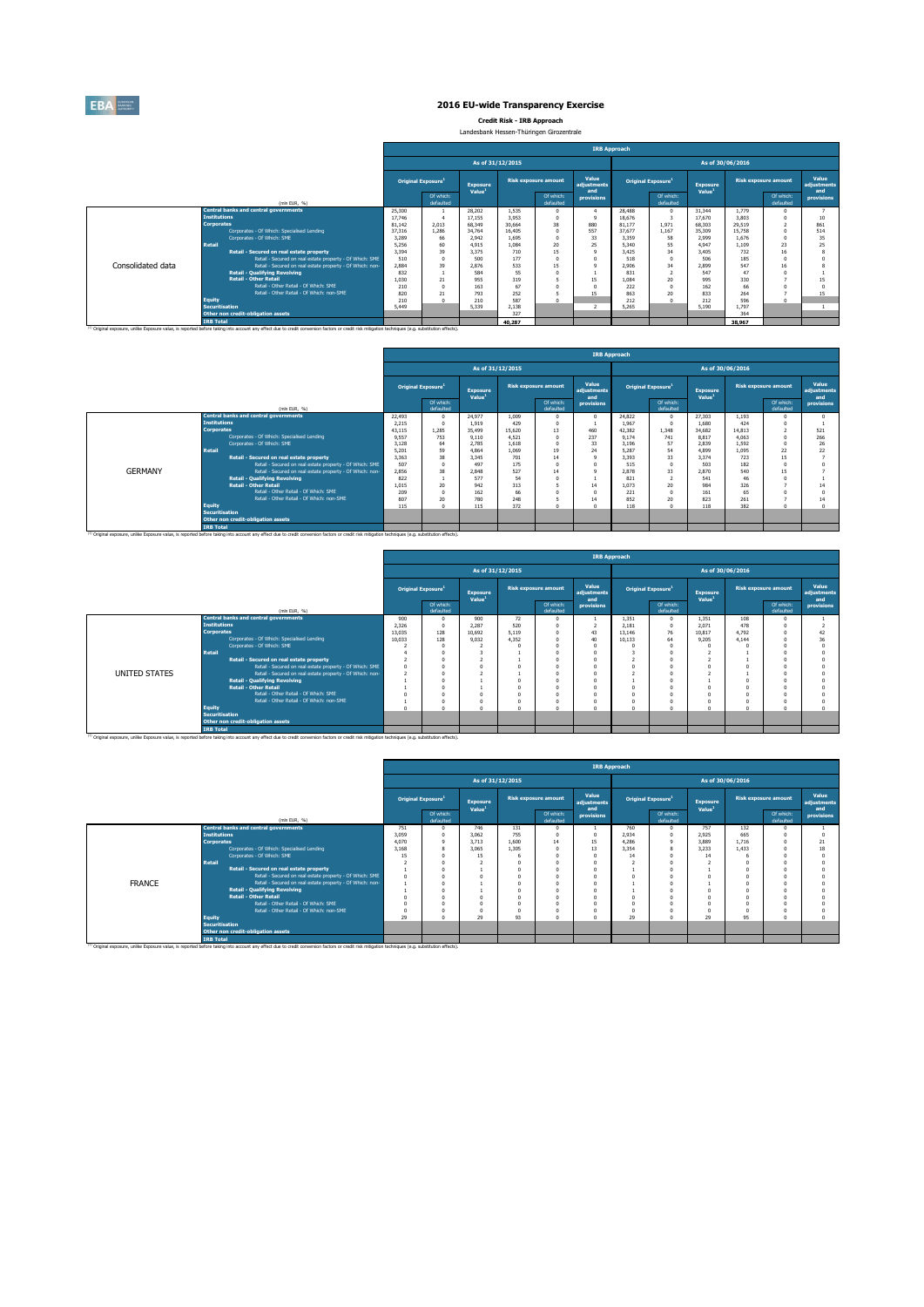

**Credit Risk - IRB Approach** Landesbank Hessen-Thüringen Girozentrale

| andesbank Hessen-Thüringen Girozentra |  |  |
|---------------------------------------|--|--|
|                                       |  |  |

|                |                       |                                                                                                                                                                                                               |       |                                |                                       |       |                             | <b>IRB Approach</b>         |          |                                |                                       | As of 30/06/2016<br><b>Risk exposure amount</b><br>and<br>Of which:<br>defaulted |  |                      |  |  |  |  |
|----------------|-----------------------|---------------------------------------------------------------------------------------------------------------------------------------------------------------------------------------------------------------|-------|--------------------------------|---------------------------------------|-------|-----------------------------|-----------------------------|----------|--------------------------------|---------------------------------------|----------------------------------------------------------------------------------|--|----------------------|--|--|--|--|
|                |                       |                                                                                                                                                                                                               |       |                                | As of 31/12/2015                      |       |                             |                             |          |                                |                                       |                                                                                  |  |                      |  |  |  |  |
|                |                       |                                                                                                                                                                                                               |       | Original Exposure <sup>1</sup> | <b>Exposure</b><br>Value <sup>1</sup> |       | <b>Risk exposure amount</b> | Value<br>adjustments<br>and |          | Original Exposure <sup>1</sup> | <b>Exposure</b><br>Value <sup>1</sup> |                                                                                  |  | Value<br>adjustments |  |  |  |  |
|                |                       | (min EUR. %)                                                                                                                                                                                                  |       | Of which:<br>defaulted         |                                       |       | Of which:<br>defaulted      | provisions                  |          | Of which:<br>defaulted         |                                       |                                                                                  |  | provisions           |  |  |  |  |
|                |                       | <b>Central banks and central governments</b>                                                                                                                                                                  | 197   |                                | 598                                   | 53    |                             | $\Omega$                    | 649      | $^{\circ}$                     | 1.019                                 | 105                                                                              |  |                      |  |  |  |  |
|                | <b>Institutions</b>   |                                                                                                                                                                                                               | 2.185 |                                | 2.162                                 | 586   |                             |                             | 2.836    | $\Omega$                       | 2,760                                 | 624                                                                              |  |                      |  |  |  |  |
|                | <b>Corporates</b>     |                                                                                                                                                                                                               | 4,316 |                                | 4.065                                 | 1.486 | 11                          | 12                          | 4.236    | $\Omega$                       | 3,884                                 | 1.273                                                                            |  |                      |  |  |  |  |
|                |                       | Corporates - Of Which: Specialised Lending                                                                                                                                                                    | 3.195 |                                | 3.108                                 | 1.061 |                             | $\alpha$                    | 3.172    | $\Omega$                       | 3.044                                 | 954                                                                              |  |                      |  |  |  |  |
|                |                       | Corporates - Of Which: SME                                                                                                                                                                                    |       |                                |                                       |       |                             |                             |          |                                |                                       |                                                                                  |  |                      |  |  |  |  |
|                | Retail                |                                                                                                                                                                                                               |       |                                |                                       |       |                             |                             |          | $\Omega$                       |                                       |                                                                                  |  |                      |  |  |  |  |
|                |                       | Retail - Secured on real estate property                                                                                                                                                                      |       |                                |                                       |       |                             |                             | A        |                                |                                       |                                                                                  |  |                      |  |  |  |  |
|                |                       | Retail - Secured on real estate property - Of Which: SME                                                                                                                                                      |       |                                |                                       |       |                             |                             |          |                                |                                       |                                                                                  |  |                      |  |  |  |  |
| UNITED KINGDOM |                       | Retail - Secured on real estate property - Of Which: non-                                                                                                                                                     |       |                                |                                       |       |                             |                             |          |                                |                                       |                                                                                  |  |                      |  |  |  |  |
|                |                       | <b>Retail - Qualifying Revolving</b>                                                                                                                                                                          |       |                                |                                       |       |                             |                             |          |                                |                                       |                                                                                  |  |                      |  |  |  |  |
|                |                       | <b>Retail - Other Retail</b>                                                                                                                                                                                  |       |                                |                                       |       |                             |                             |          |                                |                                       |                                                                                  |  |                      |  |  |  |  |
|                |                       | Retail - Other Retail - Of Which: SME                                                                                                                                                                         |       |                                |                                       |       |                             |                             |          |                                |                                       |                                                                                  |  |                      |  |  |  |  |
|                |                       | Retail - Other Retail - Of Which: non-SME                                                                                                                                                                     |       |                                |                                       |       |                             |                             |          | $\Omega$                       |                                       |                                                                                  |  |                      |  |  |  |  |
|                | Equity                |                                                                                                                                                                                                               |       |                                |                                       |       |                             |                             | $\Omega$ |                                |                                       |                                                                                  |  |                      |  |  |  |  |
|                | <b>Securitisation</b> |                                                                                                                                                                                                               |       |                                |                                       |       |                             |                             |          |                                |                                       |                                                                                  |  |                      |  |  |  |  |
|                |                       | Other non credit-obligation assets                                                                                                                                                                            |       |                                |                                       |       |                             |                             |          |                                |                                       |                                                                                  |  |                      |  |  |  |  |
|                | <b>IRB Total</b>      |                                                                                                                                                                                                               |       |                                |                                       |       |                             |                             |          |                                |                                       |                                                                                  |  |                      |  |  |  |  |
|                |                       | <sup>(1)</sup> Original exposure, unlike Exposure value, is reported before taking into account any effect due to credit conversion factors or credit risk mitigation techniques (e.g. substitution effects). |       |                                |                                       |       |                             |                             |          |                                |                                       |                                                                                  |  |                      |  |  |  |  |

|                    |                                                                                                                                                                                                               |                                                           |       |                                |                                       |                  |                             |                             | <b>IRB Approach</b> |                                |                                       |                  |                             |                             |
|--------------------|---------------------------------------------------------------------------------------------------------------------------------------------------------------------------------------------------------------|-----------------------------------------------------------|-------|--------------------------------|---------------------------------------|------------------|-----------------------------|-----------------------------|---------------------|--------------------------------|---------------------------------------|------------------|-----------------------------|-----------------------------|
|                    |                                                                                                                                                                                                               |                                                           |       |                                |                                       | As of 31/12/2015 |                             |                             |                     |                                |                                       | As of 30/06/2016 |                             |                             |
|                    |                                                                                                                                                                                                               |                                                           |       | Original Exposure <sup>1</sup> | <b>Exposure</b><br>Value <sup>1</sup> |                  | <b>Risk exposure amount</b> | Value<br>adjustments<br>and |                     | Original Exposure <sup>1</sup> | <b>Exposure</b><br>Value <sup>1</sup> |                  | <b>Risk exposure amount</b> | Value<br>adiustments<br>and |
|                    |                                                                                                                                                                                                               | (mln EUR. %)                                              |       | Of which:<br>defaulted         |                                       |                  | Of which:<br>defaulted      | provisions                  |                     | Of which:<br>defaulted         |                                       |                  | Of which:<br>defaulted      | provisions                  |
|                    |                                                                                                                                                                                                               | <b>Central banks and central governments</b>              | 56    |                                | 56                                    |                  |                             |                             | 60                  |                                | 60                                    |                  |                             |                             |
|                    | <b>Institutions</b>                                                                                                                                                                                           |                                                           | 1.039 |                                | 1.016                                 | 218              |                             |                             | 1.286               |                                | 1.189                                 | 267              |                             |                             |
|                    | <b>Corporates</b>                                                                                                                                                                                             |                                                           | 2.439 | 63                             | 2.122                                 | 811              |                             | 33                          | 2.344               | 59                             | 1.992                                 | 781              |                             |                             |
|                    |                                                                                                                                                                                                               | Corporates - Of Which: Specialised Lending                | 1.190 | 63                             | 1.155                                 | 468              |                             | 31                          | 1.068               | 59                             | 1.039                                 | 400              |                             |                             |
|                    |                                                                                                                                                                                                               | Corporates - Of Which: SME                                |       |                                |                                       |                  |                             |                             |                     |                                |                                       |                  |                             |                             |
|                    | <b>Retail</b>                                                                                                                                                                                                 |                                                           |       |                                |                                       |                  |                             |                             |                     |                                |                                       |                  |                             |                             |
|                    |                                                                                                                                                                                                               | Retail - Secured on real estate property                  |       |                                |                                       |                  |                             |                             |                     |                                |                                       |                  |                             |                             |
|                    |                                                                                                                                                                                                               | Retail - Secured on real estate property - Of Which: SME  |       |                                |                                       |                  |                             |                             |                     |                                |                                       |                  |                             |                             |
| <b>NETHERLANDS</b> |                                                                                                                                                                                                               | Retail - Secured on real estate property - Of Which: non- |       |                                |                                       |                  |                             |                             |                     |                                |                                       |                  |                             |                             |
|                    |                                                                                                                                                                                                               | <b>Retail - Qualifying Revolving</b>                      |       |                                |                                       |                  |                             |                             |                     |                                |                                       |                  |                             |                             |
|                    |                                                                                                                                                                                                               | <b>Retail - Other Retail</b>                              |       |                                |                                       |                  |                             |                             |                     |                                |                                       |                  |                             |                             |
|                    |                                                                                                                                                                                                               | Retail - Other Retail - Of Which: SME                     |       |                                |                                       |                  |                             |                             |                     |                                |                                       |                  |                             |                             |
|                    |                                                                                                                                                                                                               | Retail - Other Retail - Of Which: non-SME                 |       |                                |                                       |                  |                             |                             |                     |                                |                                       |                  |                             |                             |
|                    | <b>Equity</b>                                                                                                                                                                                                 |                                                           |       |                                | $\Omega$                              | 25               |                             |                             |                     |                                |                                       | 24               |                             |                             |
|                    | <b>Securitisation</b>                                                                                                                                                                                         |                                                           |       |                                |                                       |                  |                             |                             |                     |                                |                                       |                  |                             |                             |
|                    |                                                                                                                                                                                                               | Other non credit-obligation assets                        |       |                                |                                       |                  |                             |                             |                     |                                |                                       |                  |                             |                             |
|                    | <b>IRB Total</b>                                                                                                                                                                                              |                                                           |       |                                |                                       |                  |                             |                             |                     |                                |                                       |                  |                             |                             |
|                    | <sup>(1)</sup> Original exposure, unlike Exposure value, is reported before taking into account any effect due to credit conversion factors or credit risk mitigation techniques (e.g. substitution effects). |                                                           |       |                                |                                       |                  |                             |                             |                     |                                |                                       |                  |                             |                             |

|                   |                                                                                                                                                                                                    |                                                           | <b>IRB Approach</b> |                                |                                       |       |                             |                             |          |                                       |                                       |       |                             |                             |
|-------------------|----------------------------------------------------------------------------------------------------------------------------------------------------------------------------------------------------|-----------------------------------------------------------|---------------------|--------------------------------|---------------------------------------|-------|-----------------------------|-----------------------------|----------|---------------------------------------|---------------------------------------|-------|-----------------------------|-----------------------------|
|                   |                                                                                                                                                                                                    |                                                           |                     |                                | As of 31/12/2015                      |       |                             |                             |          |                                       | As of 30/06/2016                      |       |                             |                             |
|                   |                                                                                                                                                                                                    |                                                           |                     | Original Exposure <sup>1</sup> | <b>Exposure</b><br>Value <sup>1</sup> |       | <b>Risk exposure amount</b> | Value<br>adjustments<br>and |          | <b>Original Exposure</b> <sup>1</sup> | <b>Exposure</b><br>Value <sup>1</sup> |       | <b>Risk exposure amount</b> | Value<br>adjustments<br>and |
|                   |                                                                                                                                                                                                    | (mln EUR, %)                                              |                     | Of which:<br>defaulted         |                                       |       | Of which:<br>defaulted      | provisions                  |          | Of which:<br>defaulted                |                                       |       | Of which:<br>defaulted      | provisions                  |
|                   |                                                                                                                                                                                                    | <b>Central banks and central governments</b>              | 17                  |                                | 24                                    |       |                             | $\Omega$                    | 17       |                                       | 24                                    |       |                             |                             |
|                   | <b>Institutions</b>                                                                                                                                                                                |                                                           | 58                  |                                | 46                                    |       |                             | $\Omega$                    | 105      |                                       | 93                                    | 20    |                             |                             |
|                   | <b>Corporates</b>                                                                                                                                                                                  |                                                           | 3.147               | 104                            | 3.055                                 | 1,410 |                             | 41                          | 3.560    | 93                                    | 3.466                                 | 1.695 |                             | 37                          |
|                   |                                                                                                                                                                                                    | Corporates - Of Which: Specialised Lending                | 2.358               |                                | 2.306                                 | 1.164 |                             | 6                           | 2.815    |                                       | 2.769                                 | 1.446 |                             | 10                          |
|                   |                                                                                                                                                                                                    | Corporates - Of Which: SME                                | 101                 |                                | 101                                   | 40    |                             | O                           | 107      |                                       | 105                                   | 46    |                             |                             |
|                   | <b>Retail</b>                                                                                                                                                                                      |                                                           |                     |                                |                                       |       |                             |                             |          |                                       |                                       |       |                             |                             |
|                   |                                                                                                                                                                                                    | Retail - Secured on real estate property                  |                     |                                |                                       |       |                             | O                           |          |                                       |                                       |       |                             |                             |
|                   |                                                                                                                                                                                                    | Retail - Secured on real estate property - Of Which: SME  |                     |                                |                                       |       |                             | O                           |          |                                       |                                       |       |                             |                             |
| <b>LUXEMBOURG</b> |                                                                                                                                                                                                    | Retail - Secured on real estate property - Of Which: non- |                     |                                |                                       |       |                             | O                           |          |                                       |                                       |       |                             |                             |
|                   |                                                                                                                                                                                                    | <b>Retail - Qualifying Revolving</b>                      |                     |                                |                                       |       |                             | $\Omega$                    | ń        |                                       |                                       |       |                             |                             |
|                   |                                                                                                                                                                                                    | <b>Retail - Other Retail</b>                              |                     |                                |                                       |       |                             | O                           | ń        |                                       |                                       |       |                             |                             |
|                   |                                                                                                                                                                                                    | Retail - Other Retail - Of Which: SME                     |                     |                                |                                       |       |                             | O                           | $\Omega$ |                                       |                                       |       |                             |                             |
|                   |                                                                                                                                                                                                    | Retail - Other Retail - Of Which: non-SME                 |                     |                                |                                       |       |                             |                             | $\Omega$ |                                       |                                       |       |                             |                             |
|                   | <b>Equity</b>                                                                                                                                                                                      |                                                           |                     |                                |                                       |       |                             | $\sim$                      | $\sim$   |                                       |                                       |       | $\Delta$                    |                             |
|                   | <b>Securitisation</b>                                                                                                                                                                              |                                                           |                     |                                |                                       |       |                             |                             |          |                                       |                                       |       |                             |                             |
|                   |                                                                                                                                                                                                    | Other non credit-obligation assets                        |                     |                                |                                       |       |                             |                             |          |                                       |                                       |       |                             |                             |
|                   | <b>IRB Total</b>                                                                                                                                                                                   |                                                           |                     |                                |                                       |       |                             |                             |          |                                       |                                       |       |                             |                             |
|                   | (1) Original exposure, unlike Exposure value, is reported before taking into account any effect due to credit conversion factors or credit risk mitigation techniques (e.g. substitution effects). |                                                           |                     |                                |                                       |       |                             |                             |          |                                       |                                       |       |                             |                             |

|             |                                        |                                                                                                                                                                                                                                                                                                                                                                                                                                                                                                                                                                                        | <b>IRB Approach</b> |                                       |                                |                             |                        |                             |                                |                        |                                       |                             |                        |                             |  |  |
|-------------|----------------------------------------|----------------------------------------------------------------------------------------------------------------------------------------------------------------------------------------------------------------------------------------------------------------------------------------------------------------------------------------------------------------------------------------------------------------------------------------------------------------------------------------------------------------------------------------------------------------------------------------|---------------------|---------------------------------------|--------------------------------|-----------------------------|------------------------|-----------------------------|--------------------------------|------------------------|---------------------------------------|-----------------------------|------------------------|-----------------------------|--|--|
|             |                                        |                                                                                                                                                                                                                                                                                                                                                                                                                                                                                                                                                                                        |                     |                                       |                                | As of 31/12/2015            |                        |                             | As of 30/06/2016               |                        |                                       |                             |                        |                             |  |  |
|             |                                        |                                                                                                                                                                                                                                                                                                                                                                                                                                                                                                                                                                                        |                     | <b>Original Exposure</b> <sup>1</sup> | Exposure<br>Value <sup>1</sup> | <b>Risk exposure amount</b> |                        | Value<br>adjustments<br>and | Original Exposure <sup>1</sup> |                        | <b>Exposure</b><br>Value <sup>1</sup> | <b>Risk exposure amount</b> |                        | Value<br>adjustments<br>and |  |  |
|             |                                        | (mln EUR, %)                                                                                                                                                                                                                                                                                                                                                                                                                                                                                                                                                                           |                     | Of which:<br>defaulted                |                                |                             | Of which:<br>defaulted | provisions                  |                                | Of which:<br>defaulted |                                       |                             | Of which:<br>defaulted | provisions                  |  |  |
|             |                                        | <b>Central banks and central governments</b>                                                                                                                                                                                                                                                                                                                                                                                                                                                                                                                                           |                     |                                       |                                |                             | $\sqrt{2}$             | $\Omega$                    |                                |                        |                                       |                             |                        |                             |  |  |
|             | <b>Institutions</b>                    |                                                                                                                                                                                                                                                                                                                                                                                                                                                                                                                                                                                        | 1.075               |                                       | 1.144                          | 310                         | $\Omega$               |                             | 880                            |                        | 946                                   | 274                         |                        |                             |  |  |
|             | <b>Corporates</b>                      |                                                                                                                                                                                                                                                                                                                                                                                                                                                                                                                                                                                        | 686                 |                                       | 466                            | 184                         |                        |                             | 688                            |                        | 484                                   | 179                         |                        |                             |  |  |
|             |                                        | Corporates - Of Which: Specialised Lending                                                                                                                                                                                                                                                                                                                                                                                                                                                                                                                                             | 98                  |                                       | 96                             | 49                          |                        |                             | 81                             |                        | 80                                    | 34                          |                        |                             |  |  |
|             |                                        | Corporates - Of Which: SME                                                                                                                                                                                                                                                                                                                                                                                                                                                                                                                                                             |                     |                                       |                                |                             |                        |                             |                                |                        |                                       |                             |                        |                             |  |  |
|             | Retail                                 |                                                                                                                                                                                                                                                                                                                                                                                                                                                                                                                                                                                        | 14                  |                                       | 13                             |                             |                        |                             | 13                             |                        | 12                                    |                             |                        |                             |  |  |
|             |                                        |                                                                                                                                                                                                                                                                                                                                                                                                                                                                                                                                                                                        |                     |                                       |                                |                             |                        |                             |                                |                        |                                       |                             |                        |                             |  |  |
|             |                                        |                                                                                                                                                                                                                                                                                                                                                                                                                                                                                                                                                                                        |                     |                                       |                                |                             |                        |                             |                                |                        |                                       |                             |                        |                             |  |  |
|             |                                        |                                                                                                                                                                                                                                                                                                                                                                                                                                                                                                                                                                                        |                     |                                       |                                |                             |                        |                             |                                |                        |                                       |                             |                        |                             |  |  |
|             |                                        |                                                                                                                                                                                                                                                                                                                                                                                                                                                                                                                                                                                        |                     |                                       |                                |                             |                        |                             |                                |                        |                                       |                             |                        |                             |  |  |
|             |                                        |                                                                                                                                                                                                                                                                                                                                                                                                                                                                                                                                                                                        |                     |                                       |                                |                             |                        |                             |                                |                        |                                       |                             |                        |                             |  |  |
|             |                                        |                                                                                                                                                                                                                                                                                                                                                                                                                                                                                                                                                                                        |                     |                                       |                                |                             |                        | n                           |                                |                        |                                       |                             |                        |                             |  |  |
|             |                                        |                                                                                                                                                                                                                                                                                                                                                                                                                                                                                                                                                                                        |                     |                                       |                                |                             |                        |                             |                                |                        |                                       |                             |                        |                             |  |  |
|             |                                        |                                                                                                                                                                                                                                                                                                                                                                                                                                                                                                                                                                                        |                     |                                       |                                |                             |                        |                             |                                |                        |                                       |                             |                        |                             |  |  |
|             |                                        |                                                                                                                                                                                                                                                                                                                                                                                                                                                                                                                                                                                        |                     |                                       |                                |                             |                        |                             |                                |                        |                                       |                             |                        |                             |  |  |
|             |                                        |                                                                                                                                                                                                                                                                                                                                                                                                                                                                                                                                                                                        |                     |                                       |                                |                             |                        |                             |                                |                        |                                       |                             |                        |                             |  |  |
|             | <b>IRB Total</b>                       |                                                                                                                                                                                                                                                                                                                                                                                                                                                                                                                                                                                        |                     |                                       |                                |                             |                        |                             |                                |                        |                                       |                             |                        |                             |  |  |
| SWITZERLAND | <b>Equity</b><br><b>Securitisation</b> | Retail - Secured on real estate property<br>Retail - Secured on real estate property - Of Which: SME<br>Retail - Secured on real estate property - Of Which: non-<br><b>Retail - Qualifying Revolving</b><br><b>Retail - Other Retail</b><br>Retail - Other Retail - Of Which: SME<br>Retail - Other Retail - Of Which: non-SME<br>Other non credit-obligation assets<br><sup>(1)</sup> Original exposure, unlike Exposure value, is reported before taking into account any effect due to credit conversion factors or credit risk mitigation techniques (e.g. substitution effects). | $\mathbf{R}$        |                                       |                                |                             |                        | Ò                           | $\sim$                         |                        |                                       |                             |                        |                             |  |  |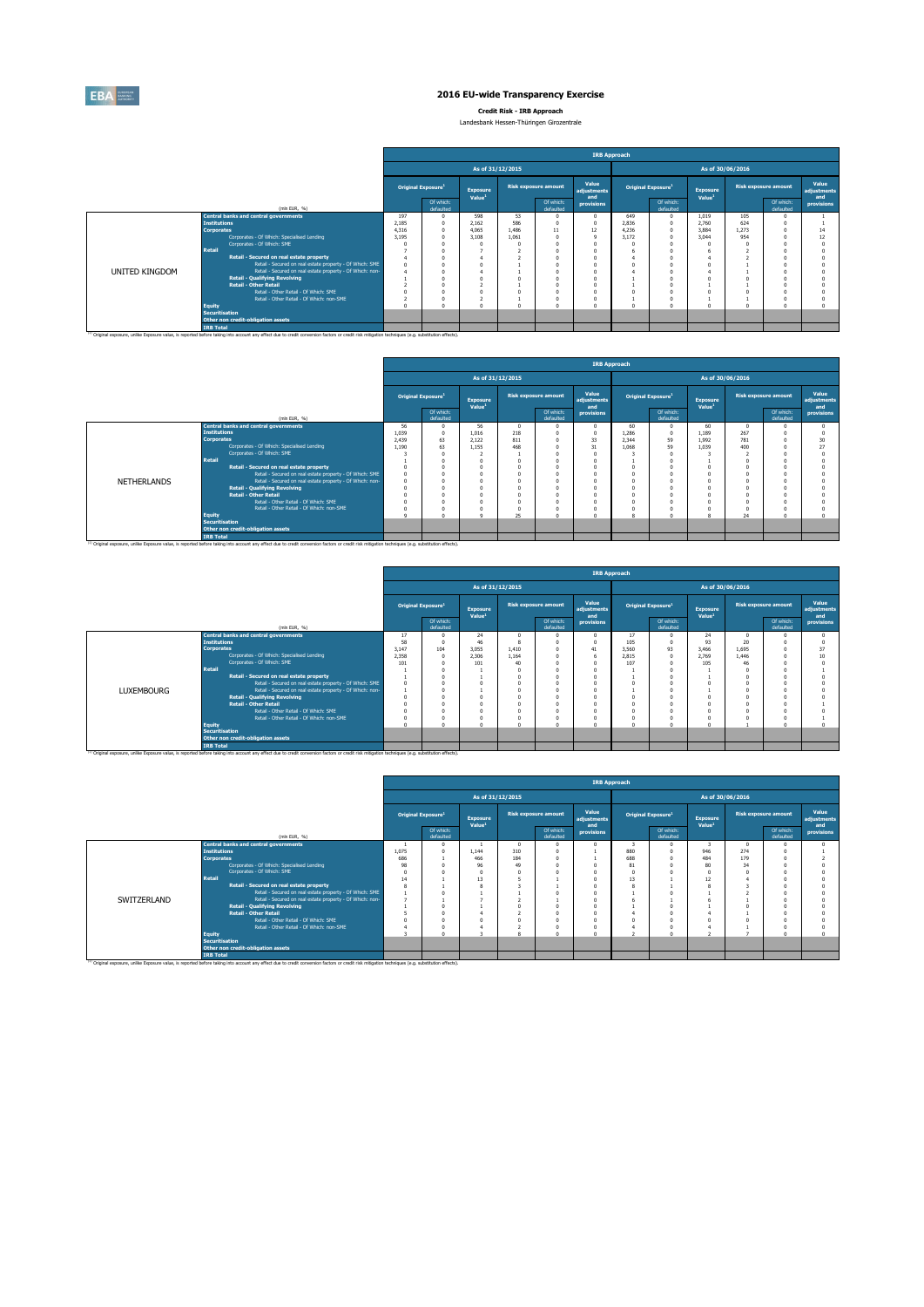

**Credit Risk - IRB Approach** Landesbank Hessen-Thüringen Girozentrale

|  | andesbank Hessen-Thüringen Girozentr |  |
|--|--------------------------------------|--|
|  |                                      |  |

|              |                                                                                                                                                                                                                                                                                                                                                                                                                             | <b>IRB Approach</b>      |                                       |                                       |                                     |                        |                                              |                                                           |                                                                                                |                                       |                                     |                        |                             |  |
|--------------|-----------------------------------------------------------------------------------------------------------------------------------------------------------------------------------------------------------------------------------------------------------------------------------------------------------------------------------------------------------------------------------------------------------------------------|--------------------------|---------------------------------------|---------------------------------------|-------------------------------------|------------------------|----------------------------------------------|-----------------------------------------------------------|------------------------------------------------------------------------------------------------|---------------------------------------|-------------------------------------|------------------------|-----------------------------|--|
|              |                                                                                                                                                                                                                                                                                                                                                                                                                             |                          |                                       | As of 31/12/2015                      |                                     |                        | As of 30/06/2016                             |                                                           |                                                                                                |                                       |                                     |                        |                             |  |
|              |                                                                                                                                                                                                                                                                                                                                                                                                                             |                          | <b>Original Exposure</b> <sup>1</sup> | <b>Exposure</b><br>Value <sup>1</sup> | <b>Risk exposure amount</b>         |                        | Value<br>adjustments<br>and                  |                                                           | Original Exposure <sup>1</sup>                                                                 | <b>Exposure</b><br>Value <sup>1</sup> | <b>Risk exposure amount</b>         |                        | Value<br>adiustments<br>and |  |
|              | (min EUR. %)                                                                                                                                                                                                                                                                                                                                                                                                                |                          | Of which:<br>defaulted                |                                       |                                     | Of which:<br>defaulted | provisions                                   |                                                           | Of which:<br>defaulted                                                                         |                                       |                                     | Of which:<br>defaulted | provisions                  |  |
| <b>SPAIN</b> | <b>Central banks and central governments</b><br><b>Institutions</b><br><b>Corporates</b><br>Corporates - Of Which: Specialised Lending<br>Corporates - Of Which: SME<br>Retail<br>Retail - Secured on real estate property<br>Retail - Secured on real estate property - Of Which: SME<br>Retail - Secured on real estate property - Of Which: non-<br><b>Retail - Qualifying Revolving</b><br><b>Retail - Other Retail</b> | 528<br>382<br>710<br>558 | 133<br>123                            | 528<br>381<br>688<br>539              | 221<br>Q <sub>4</sub><br>523<br>467 |                        | $\Omega$<br>53<br>41<br>$\Omega$<br>$\Omega$ | 508<br>341<br>600<br>478<br>n<br>$\sim$<br>$\Omega$<br>×, | $\Omega$<br>$\Omega$<br>130<br>120<br>$\Omega$<br>$\Omega$<br>$\Omega$<br>$\Omega$<br>$\Omega$ | 508<br>340<br>572<br>468              | 213<br>68<br>371<br>326<br>$\Omega$ |                        | 38                          |  |
|              | Retail - Other Retail - Of Which: SME<br>Retail - Other Retail - Of Which: non-SME<br>Equity<br><b>Securitisation</b><br>Other non credit-obligation assets                                                                                                                                                                                                                                                                 |                          |                                       | $\Omega$                              | 25                                  |                        | $\Delta$                                     | $\alpha$                                                  | $\Omega$<br>$\Omega$<br>$\sqrt{2}$                                                             |                                       | $\sim$<br>27                        |                        |                             |  |
|              | <b>IRB Total</b><br><sup>(1)</sup> Original exposure, unlike Exposure value, is reported before taking into account any effect due to credit conversion factors or credit risk mitigation techniques (e.g. substitution effects).                                                                                                                                                                                           |                          |                                       |                                       |                                     |                        |                                              |                                                           |                                                                                                |                                       |                                     |                        |                             |  |

|        |                                            |                                                                                                                                                                                                               | <b>IRB Approach</b> |                                |                                |     |                             |                             |       |                                |                                |                             |                        |                             |  |
|--------|--------------------------------------------|---------------------------------------------------------------------------------------------------------------------------------------------------------------------------------------------------------------|---------------------|--------------------------------|--------------------------------|-----|-----------------------------|-----------------------------|-------|--------------------------------|--------------------------------|-----------------------------|------------------------|-----------------------------|--|
|        |                                            |                                                                                                                                                                                                               |                     |                                | As of 31/12/2015               |     |                             |                             |       |                                |                                | As of 30/06/2016            |                        |                             |  |
|        |                                            |                                                                                                                                                                                                               |                     | Original Exposure <sup>1</sup> | Exposure<br>Value <sup>1</sup> |     | <b>Risk exposure amount</b> | Value<br>adjustments<br>and |       | Original Exposure <sup>1</sup> | Exposure<br>Value <sup>1</sup> | <b>Risk exposure amount</b> |                        | Value<br>adjustments<br>and |  |
|        |                                            | (mln EUR, %)                                                                                                                                                                                                  |                     | Of which:<br>defaulted         |                                |     | Of which:<br>defaulted      | provisions                  |       | Of which:<br>defaulted         |                                |                             | Of which:<br>defaulted | provisions                  |  |
|        |                                            | <b>Central banks and central governments</b>                                                                                                                                                                  | 14                  |                                | 14                             |     |                             |                             |       |                                |                                |                             |                        |                             |  |
|        | <b>Institutions</b>                        |                                                                                                                                                                                                               | 1.465               |                                | 1.465                          | 198 |                             |                             | 1.652 |                                | 1.652                          | 203                         |                        |                             |  |
|        | <b>Corporates</b>                          |                                                                                                                                                                                                               | 130                 |                                | 129                            | 61  |                             |                             | 130   |                                | 129                            | 54                          |                        |                             |  |
|        | Corporates - Of Which: Soecialised Lending | 102                                                                                                                                                                                                           |                     | 102                            | 33                             |     |                             | 103                         |       | 103                            | 33                             |                             |                        |                             |  |
|        | Corporates - Of Which: SME                 |                                                                                                                                                                                                               |                     |                                |                                |     |                             |                             |       |                                |                                |                             |                        |                             |  |
|        | <b>Retail</b>                              |                                                                                                                                                                                                               |                     |                                |                                |     |                             |                             |       |                                |                                |                             |                        |                             |  |
|        |                                            | Retail - Secured on real estate property                                                                                                                                                                      |                     |                                |                                |     |                             |                             |       |                                |                                |                             |                        |                             |  |
|        |                                            | Retail - Secured on real estate property - Of Which: SME                                                                                                                                                      |                     |                                |                                |     |                             |                             |       |                                |                                |                             |                        |                             |  |
| CANADA |                                            | Retail - Secured on real estate property - Of Which: non-                                                                                                                                                     |                     |                                |                                |     |                             |                             |       |                                |                                |                             |                        |                             |  |
|        |                                            | <b>Retail - Qualifying Revolving</b>                                                                                                                                                                          |                     |                                |                                |     |                             |                             |       |                                |                                |                             |                        |                             |  |
|        |                                            | <b>Retail - Other Retail</b>                                                                                                                                                                                  |                     |                                |                                |     |                             |                             |       |                                |                                |                             |                        |                             |  |
|        |                                            | Retail - Other Retail - Of Which: SME                                                                                                                                                                         |                     |                                |                                |     |                             |                             |       |                                |                                |                             |                        |                             |  |
|        |                                            | Retail - Other Retail - Of Which: non-SME                                                                                                                                                                     |                     |                                |                                |     |                             |                             |       |                                |                                |                             |                        |                             |  |
|        | <b>Equity</b>                              |                                                                                                                                                                                                               |                     |                                |                                |     |                             |                             |       |                                |                                |                             |                        |                             |  |
|        | <b>Securitisation</b>                      |                                                                                                                                                                                                               |                     |                                |                                |     |                             |                             |       |                                |                                |                             |                        |                             |  |
|        |                                            | Other non credit-obligation assets                                                                                                                                                                            |                     |                                |                                |     |                             |                             |       |                                |                                |                             |                        |                             |  |
|        | <b>IRB Total</b>                           |                                                                                                                                                                                                               |                     |                                |                                |     |                             |                             |       |                                |                                |                             |                        |                             |  |
|        |                                            | <sup>(1)</sup> Original exposure, unlike Exposure value, is reported before taking into account any effect due to credit conversion factors or credit risk mitigation techniques (e.g. substitution effects). |                     |                                |                                |     |                             |                             |       |                                |                                |                             |                        |                             |  |

|                |                       |                                                                                                                                                                                                               | <b>IRB Approach</b> |                                |                                |                  |                             |                             |                                |                        |                                       |     |                             |                             |  |  |
|----------------|-----------------------|---------------------------------------------------------------------------------------------------------------------------------------------------------------------------------------------------------------|---------------------|--------------------------------|--------------------------------|------------------|-----------------------------|-----------------------------|--------------------------------|------------------------|---------------------------------------|-----|-----------------------------|-----------------------------|--|--|
|                |                       |                                                                                                                                                                                                               |                     |                                |                                | As of 31/12/2015 |                             |                             | As of 30/06/2016               |                        |                                       |     |                             |                             |  |  |
|                |                       |                                                                                                                                                                                                               |                     | Original Exposure <sup>1</sup> | Exposure<br>Value <sup>1</sup> |                  | <b>Risk exposure amount</b> | Value<br>adjustments<br>and | Original Exposure <sup>1</sup> |                        | <b>Exposure</b><br>Value <sup>1</sup> |     | <b>Risk exposure amount</b> | Value<br>adjustments<br>and |  |  |
|                |                       | (mln EUR, %)                                                                                                                                                                                                  |                     | Of which:<br>defaulted         |                                |                  | Of which:<br>defaulted      | provisions                  |                                | Of which:<br>defaulted |                                       |     | Of which:<br>defaulted      | provisions                  |  |  |
|                |                       | <b>Central banks and central governments</b>                                                                                                                                                                  | 110                 |                                | 126                            | 18               | n                           |                             | 148                            |                        | 148                                   | 21  |                             |                             |  |  |
|                | <b>Institutions</b>   |                                                                                                                                                                                                               | 429                 |                                | 385                            | 80               | n                           |                             | 399                            |                        | 371                                   | 81  |                             |                             |  |  |
|                | <b>Corporates</b>     |                                                                                                                                                                                                               | 1.013               | 51                             | 946                            | 531              | $\Omega$                    |                             | 1.013                          | 51                     | 962                                   | 516 |                             |                             |  |  |
|                |                       | Corporates - Of Which: Specialised Lending                                                                                                                                                                    | 401                 |                                | 398                            | 239              |                             |                             | 393                            |                        | 392                                   | 203 |                             |                             |  |  |
|                |                       | Corporates - Of Which: SME                                                                                                                                                                                    |                     |                                |                                |                  |                             |                             |                                |                        |                                       |     |                             |                             |  |  |
|                | <b>Retail</b>         |                                                                                                                                                                                                               |                     |                                |                                |                  |                             |                             |                                |                        |                                       |     |                             |                             |  |  |
|                |                       | Retail - Secured on real estate property                                                                                                                                                                      |                     |                                |                                |                  |                             |                             |                                |                        |                                       |     |                             |                             |  |  |
|                |                       | Retail - Secured on real estate property - Of Which: SME                                                                                                                                                      | $\Omega$            |                                |                                |                  |                             |                             |                                |                        |                                       |     |                             |                             |  |  |
| <b>AUSTRIA</b> |                       | Retail - Secured on real estate property - Of Which: non-                                                                                                                                                     |                     |                                |                                |                  |                             |                             |                                |                        |                                       |     |                             |                             |  |  |
|                |                       | <b>Retail - Qualifving Revolving</b>                                                                                                                                                                          |                     |                                |                                |                  |                             |                             |                                |                        |                                       |     |                             |                             |  |  |
|                |                       | <b>Retail - Other Retail</b>                                                                                                                                                                                  |                     |                                |                                |                  |                             |                             |                                |                        |                                       |     |                             |                             |  |  |
|                |                       | Retail - Other Retail - Of Which: SME                                                                                                                                                                         |                     |                                |                                |                  |                             |                             |                                |                        |                                       |     |                             |                             |  |  |
|                |                       | Retail - Other Retail - Of Which: non-SME                                                                                                                                                                     |                     |                                |                                |                  |                             |                             |                                |                        |                                       |     |                             |                             |  |  |
|                | <b>Equity</b>         |                                                                                                                                                                                                               |                     |                                |                                |                  |                             |                             |                                |                        |                                       |     |                             |                             |  |  |
|                | <b>Securitisation</b> |                                                                                                                                                                                                               |                     |                                |                                |                  |                             |                             |                                |                        |                                       |     |                             |                             |  |  |
|                |                       | Other non credit-obligation assets                                                                                                                                                                            |                     |                                |                                |                  |                             |                             |                                |                        |                                       |     |                             |                             |  |  |
|                | <b>IRB Total</b>      |                                                                                                                                                                                                               |                     |                                |                                |                  |                             |                             |                                |                        |                                       |     |                             |                             |  |  |
|                |                       | <sup>(1)</sup> Original exposure, unlike Exposure value, is reported before taking into account any effect due to credit conversion factors or credit risk mitigation techniques (e.g. substitution effects). |                     |                                |                                |                  |                             |                             |                                |                        |                                       |     |                             |                             |  |  |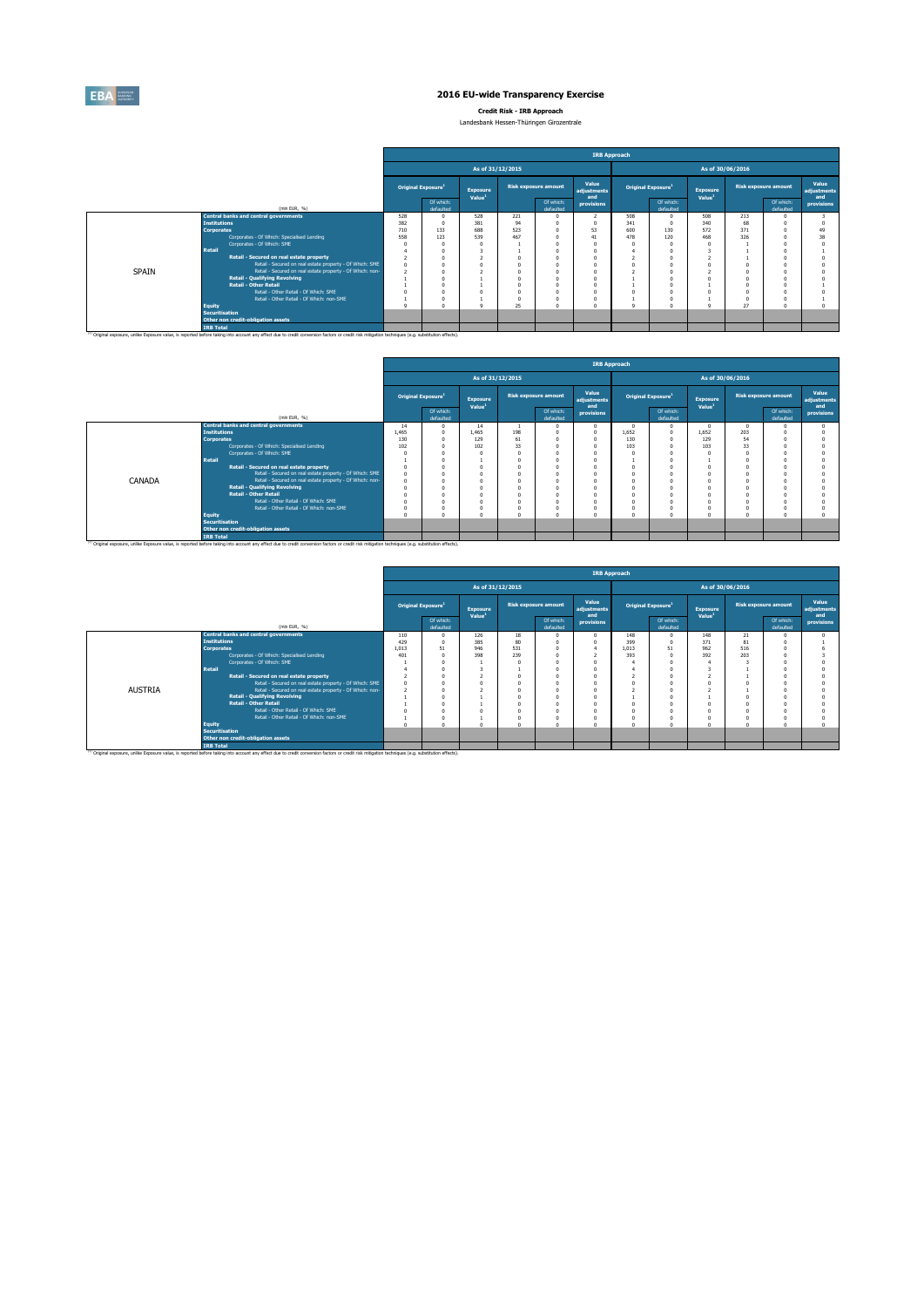#### **Sovereign Exposure**

Landesbank Hessen-Thüringen Girozentrale

| (mln EUR)                                          |          |                                          |                    |                                         |                       |                    |                              |                       | As of 31/12/2015   |                                     |                       |                    |                                              |                       |                    |                      |                       |                    |
|----------------------------------------------------|----------|------------------------------------------|--------------------|-----------------------------------------|-----------------------|--------------------|------------------------------|-----------------------|--------------------|-------------------------------------|-----------------------|--------------------|----------------------------------------------|-----------------------|--------------------|----------------------|-----------------------|--------------------|
|                                                    |          |                                          |                    | Memo: breakdown by accounting portfolio |                       |                    |                              |                       |                    |                                     |                       |                    |                                              |                       |                    |                      |                       |                    |
|                                                    |          | <b>Financial assets: Carrying Amount</b> |                    |                                         |                       |                    | <b>Designated at</b>         |                       |                    |                                     |                       |                    |                                              |                       |                    |                      |                       |                    |
| <b>Country / Region</b>                            |          | of which:                                | of which:          | <b>Held for</b><br>trading              | of which:             | of which:          | fair value<br>through profit | of which:             | of which:          | Available-for-<br>sale <sup>3</sup> | of which:             | of which:          | <b>Loans and</b><br>Receivables <sup>4</sup> | of which:             | of which:          | Held-to-<br>maturity | of which:             | of which:          |
|                                                    |          | loans and<br>advances                    | debt<br>securities |                                         | Loans and<br>advances | Debt<br>securities | or $loss2$                   | Loans and<br>advances | Debt<br>securities |                                     | Loans and<br>advances | Debt<br>securities |                                              | Loans and<br>advances | Debt<br>securities | investments          | Loans and<br>advances | Debt<br>securities |
| <b>TOTAL - ALL COUNTRIES</b>                       | 33,814.4 | 21,116.6                                 | 12,697.7           | 5,355.3                                 | 600.8                 | 4,754.5            | 688.2                        | 574.6                 | 113.7              | 7,829.6                             | 0.0                   | 7,829.6            | 19,941.3                                     | 19,941.3              | 0.0                | 0.0                  | 0.0                   | 0.0                |
| <b>Austria</b>                                     | 191.4    | 12.2                                     | 179.2              |                                         |                       |                    |                              |                       |                    |                                     |                       |                    |                                              |                       |                    |                      |                       |                    |
| <b>Belgium</b>                                     | 160.2    | 0.0                                      | 160.2              |                                         |                       |                    |                              |                       |                    |                                     |                       |                    |                                              |                       |                    |                      |                       |                    |
| <b>Bulgaria</b>                                    | 0.0      | 0.0                                      | 0.0                |                                         |                       |                    |                              |                       |                    |                                     |                       |                    |                                              |                       |                    |                      |                       |                    |
| Croatia                                            | 0.0      | 0.0                                      | 0.0                |                                         |                       |                    |                              |                       |                    |                                     |                       |                    |                                              |                       |                    |                      |                       |                    |
| Cyprus                                             | 0.0      | 0.0                                      | 0.0                |                                         |                       |                    |                              |                       |                    |                                     |                       |                    |                                              |                       |                    |                      |                       |                    |
| <b>Czech Republic</b>                              | 0.8      | 0.0                                      | 0.8                |                                         |                       |                    |                              |                       |                    |                                     |                       |                    |                                              |                       |                    |                      |                       |                    |
| <b>Denmark</b>                                     | 0.0      | 0.0                                      | 0.0                |                                         |                       |                    |                              |                       |                    |                                     |                       |                    |                                              |                       |                    |                      |                       |                    |
| <b>Estonia</b>                                     | 0.0      | 0.0                                      | 0.0                |                                         |                       |                    |                              |                       |                    |                                     |                       |                    |                                              |                       |                    |                      |                       |                    |
| <b>Finland</b>                                     | 50.7     | 0.0                                      | 50.7               |                                         |                       |                    |                              |                       |                    |                                     |                       |                    |                                              |                       |                    |                      |                       |                    |
| France                                             | 1,202.3  | 539.1                                    | 663.2              |                                         |                       |                    |                              |                       |                    |                                     |                       |                    |                                              |                       |                    |                      |                       |                    |
| Germany                                            | 31,065.2 | 20,037.7                                 | 11,027.5           |                                         |                       |                    |                              |                       |                    |                                     |                       |                    |                                              |                       |                    |                      |                       |                    |
| Greece                                             | 0.0      | 0.0                                      | 0.0                |                                         |                       |                    |                              |                       |                    |                                     |                       |                    |                                              |                       |                    |                      |                       |                    |
| Hungary                                            | 0.0      | 0.0                                      | 0.0                |                                         |                       |                    |                              |                       |                    |                                     |                       |                    |                                              |                       |                    |                      |                       |                    |
| <b>Ireland</b>                                     | 0.0      | 0.0                                      | 0.0                |                                         |                       |                    |                              |                       |                    |                                     |                       |                    |                                              |                       |                    |                      |                       |                    |
| <b>Italy</b>                                       | 52.9     | 0.0                                      | 52.9               |                                         |                       |                    |                              |                       |                    |                                     |                       |                    |                                              |                       |                    |                      |                       |                    |
| Latvia                                             | $1.1$    | 0.0                                      | 1.1                |                                         |                       |                    |                              |                       |                    |                                     |                       |                    |                                              |                       |                    |                      |                       |                    |
| Lithuania                                          | 0.1      | 0.0                                      | 0.1                |                                         |                       |                    |                              |                       |                    |                                     |                       |                    |                                              |                       |                    |                      |                       |                    |
| Luxembourg                                         | 80.6     | 0.0                                      | 80.6               |                                         |                       |                    |                              |                       |                    |                                     |                       |                    |                                              |                       |                    |                      |                       |                    |
| <b>Malta</b>                                       | 0.0      | 0.0                                      | 0.0                |                                         |                       |                    |                              |                       |                    |                                     |                       |                    |                                              |                       |                    |                      |                       |                    |
| <b>Netherlands</b>                                 | 0.0      | 0.0                                      | 0.0                |                                         |                       |                    |                              |                       |                    |                                     |                       |                    |                                              |                       |                    |                      |                       |                    |
| Poland                                             | 16.6     | 0.0                                      | 16.6               |                                         |                       |                    |                              |                       |                    |                                     |                       |                    |                                              |                       |                    |                      |                       |                    |
| Portugal                                           | 0.0      | 0.0                                      | 0.0                |                                         |                       |                    |                              |                       |                    |                                     |                       |                    |                                              |                       |                    |                      |                       |                    |
| Romania                                            | 0.0      | 0.0                                      | 0.0                |                                         |                       |                    |                              |                       |                    |                                     |                       |                    |                                              |                       |                    |                      |                       |                    |
| <b>Slovakia</b>                                    | 17.1     | 0.0                                      | 17.1               |                                         |                       |                    |                              |                       |                    |                                     |                       |                    |                                              |                       |                    |                      |                       |                    |
| <b>Slovenia</b>                                    | 0.0      | 0.0                                      | 0.0                |                                         |                       |                    |                              |                       |                    |                                     |                       |                    |                                              |                       |                    |                      |                       |                    |
| <b>Spain</b>                                       | 583.4    | 467.0                                    | 116.4              |                                         |                       |                    |                              |                       |                    |                                     |                       |                    |                                              |                       |                    |                      |                       |                    |
| Sweden                                             | 0.0      | 0.0                                      | 0.0                |                                         |                       |                    |                              |                       |                    |                                     |                       |                    |                                              |                       |                    |                      |                       |                    |
| <b>United Kingdom</b>                              | 8.9      | 8.9                                      | 0.0                |                                         |                       |                    |                              |                       |                    |                                     |                       |                    |                                              |                       |                    |                      |                       |                    |
| <b>Iceland</b>                                     | 0.0      | 0.0                                      | 0.0                |                                         |                       |                    |                              |                       |                    |                                     |                       |                    |                                              |                       |                    |                      |                       |                    |
| Liechtenstein                                      | 0.0      | 0.0                                      | 0.0                |                                         |                       |                    |                              |                       |                    |                                     |                       |                    |                                              |                       |                    |                      |                       |                    |
| <b>Norway</b>                                      | 0.0      | 0.0                                      | 0.0                |                                         |                       |                    |                              |                       |                    |                                     |                       |                    |                                              |                       |                    |                      |                       |                    |
| <b>Switzerland</b>                                 | 46.4     | 46.4                                     | 0.0                |                                         |                       |                    |                              |                       |                    |                                     |                       |                    |                                              |                       |                    |                      |                       |                    |
| <b>Australia</b>                                   | 0.0      | 0.0                                      | 0.0                |                                         |                       |                    |                              |                       |                    |                                     |                       |                    |                                              |                       |                    |                      |                       |                    |
| Canada                                             | 15.2     | 0.0                                      | 15.2               |                                         |                       |                    |                              |                       |                    |                                     |                       |                    |                                              |                       |                    |                      |                       |                    |
| China                                              | 0.0      | 0.0                                      | 0.0                |                                         |                       |                    |                              |                       |                    |                                     |                       |                    |                                              |                       |                    |                      |                       |                    |
| <b>Hong Kong</b>                                   | 0.0      | 0.0                                      | 0.0                |                                         |                       |                    |                              |                       |                    |                                     |                       |                    |                                              |                       |                    |                      |                       |                    |
| <b>Japan</b>                                       | 0.0      | 0.0                                      | 0.0                |                                         |                       |                    |                              |                       |                    |                                     |                       |                    |                                              |                       |                    |                      |                       |                    |
| <b>U.S.</b>                                        | 82.2     | 0.3                                      | 81.9               |                                         |                       |                    |                              |                       |                    |                                     |                       |                    |                                              |                       |                    |                      |                       |                    |
| Other advanced economies non EEA                   | 0.7      | 0.0                                      | 0.7                |                                         |                       |                    |                              |                       |                    |                                     |                       |                    |                                              |                       |                    |                      |                       |                    |
| Other Central and eastern Europe countries non EEA | 4.9      | 4.9                                      | 0.0                |                                         |                       |                    |                              |                       |                    |                                     |                       |                    |                                              |                       |                    |                      |                       |                    |
| <b>Middle East</b>                                 | 0.0      | 0.0                                      | 0.0                |                                         |                       |                    |                              |                       |                    |                                     |                       |                    |                                              |                       |                    |                      |                       |                    |
| <b>Latin America and the Caribbean</b>             | 0.0      | 0.0                                      | 0.0                |                                         |                       |                    |                              |                       |                    |                                     |                       |                    |                                              |                       |                    |                      |                       |                    |
| <b>Africa</b>                                      | 0.0      | 0.0                                      | 0.0                |                                         |                       |                    |                              |                       |                    |                                     |                       |                    |                                              |                       |                    |                      |                       |                    |
| <b>Others</b>                                      | 233.7    | 0.2                                      | 233.5              |                                         |                       |                    |                              |                       |                    |                                     |                       |                    |                                              |                       |                    |                      |                       |                    |

Note:<br>The information reported covers all exposures to "General governments" as defined in paraggin 41 (b) of Annex V of ITS on Supervisory reporting: "central governments, state or regional governments, and both governmen

**Redions:**<br>Other afvanced non EEA: Israel, Korea, New Zealand, Russia, San Marino, Singore and Taiwan.<br>Middle East: Bahain, Dilouti, Iran, Iran, Jordan, Kuran, Libya, Mewhamenn: Semina, Oman, Suna, Suna, Suna, United Arab

(1) Includes "Trading financial assets" portfolio for banks reporting under GAAP

<sup>(2)</sup> Includes "Non-trading non-derivative financial assets measured at fair value through profit or loss" portfolio for banks reporting under GAAP<br><sup>03</sup> Includes "Non-trading non-derivative financial and and the major bank

**EBA**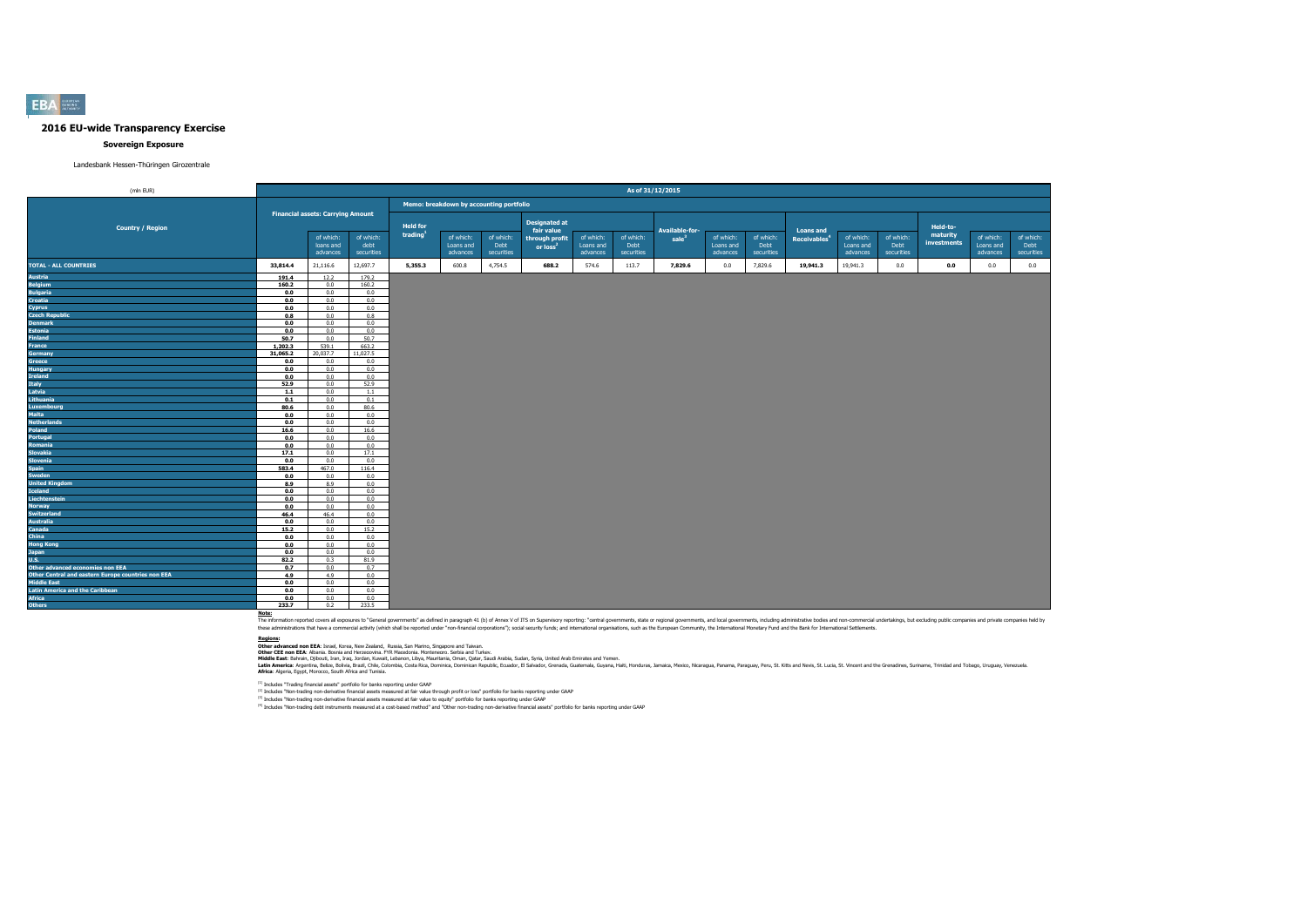#### **Sovereign Exposure**

Landesbank Hessen-Thüringen Girozentrale

| (mln EUR)                                          |          |                                          |                   |                                         |                        |                   |                              |                        | As of 30/06/2016  |                   |                        |                   |                          |                        |                   |                      |                        |                   |
|----------------------------------------------------|----------|------------------------------------------|-------------------|-----------------------------------------|------------------------|-------------------|------------------------------|------------------------|-------------------|-------------------|------------------------|-------------------|--------------------------|------------------------|-------------------|----------------------|------------------------|-------------------|
|                                                    |          |                                          |                   | Memo: breakdown by accounting portfolio |                        |                   |                              |                        |                   |                   |                        |                   |                          |                        |                   |                      |                        |                   |
|                                                    |          | <b>Financial assets: Carrying Amount</b> |                   |                                         |                        |                   | <b>Designated at</b>         |                        |                   |                   |                        |                   |                          |                        |                   |                      |                        |                   |
| <b>Country / Region</b>                            |          |                                          |                   | <b>Held for</b><br>trading              |                        |                   | fair value                   |                        |                   | Available-for-    |                        |                   | <b>Loans and</b>         |                        |                   | Held-to-<br>maturity |                        |                   |
|                                                    |          | of which:<br>loans and                   | of which:<br>debt |                                         | of which:<br>Loans and | of which:<br>Debt | through profit<br>or $loss2$ | of which:<br>Loans and | of which:<br>Debt | sale <sup>3</sup> | of which:<br>Loans and | of which:<br>Debt | Receivables <sup>4</sup> | of which:<br>Loans and | of which:<br>Debt | investments          | of which:<br>Loans and | of which:<br>Debt |
|                                                    |          | advances                                 | securities        |                                         | advances               | securities        |                              | advances               | securities        |                   | advances               | securities        |                          | advances               | securities        |                      | advances               | securities        |
| <b>TOTAL - ALL COUNTRIES</b>                       | 33,119.7 | 22,367.3                                 | 10,752.4          | 4,169.3                                 | 769.2                  | 3,400.1           | 709.2                        | 584.1                  | 125.1             | 7,227.1           | 0.0                    | 7,227.1           | 21,014.0                 | 21,014.0               | 0.0               | 0.0                  | 0.0                    | 0.0               |
| <b>Austria</b>                                     | 197.1    | 10.4                                     | 186.6             |                                         |                        |                   |                              |                        |                   |                   |                        |                   |                          |                        |                   |                      |                        |                   |
| <b>Belgium</b>                                     | 56.7     | 0.0                                      | 56.7              |                                         |                        |                   |                              |                        |                   |                   |                        |                   |                          |                        |                   |                      |                        |                   |
| <b>Bulgaria</b>                                    | 0.0      | 0.0                                      | 0.0               |                                         |                        |                   |                              |                        |                   |                   |                        |                   |                          |                        |                   |                      |                        |                   |
| <b>Croatia</b>                                     | 0.0      | 0.0                                      | 0.0               |                                         |                        |                   |                              |                        |                   |                   |                        |                   |                          |                        |                   |                      |                        |                   |
| Cyprus                                             | 0.0      | 0.0                                      | 0.0               |                                         |                        |                   |                              |                        |                   |                   |                        |                   |                          |                        |                   |                      |                        |                   |
| <b>Czech Republic</b>                              | 0.1      | 0.0                                      | 0.1               |                                         |                        |                   |                              |                        |                   |                   |                        |                   |                          |                        |                   |                      |                        |                   |
| <b>Denmark</b>                                     | 0.0      | 0.0                                      | 0.0               |                                         |                        |                   |                              |                        |                   |                   |                        |                   |                          |                        |                   |                      |                        |                   |
| <b>Estonia</b>                                     | 0.0      | 0.0                                      | 0.0               |                                         |                        |                   |                              |                        |                   |                   |                        |                   |                          |                        |                   |                      |                        |                   |
| <b>Finland</b>                                     | 48.3     | 0.0                                      | 48.3              |                                         |                        |                   |                              |                        |                   |                   |                        |                   |                          |                        |                   |                      |                        |                   |
| France                                             | 1,190.0  | 543.1                                    | 646.9             |                                         |                        |                   |                              |                        |                   |                   |                        |                   |                          |                        |                   |                      |                        |                   |
| Germany                                            | 30,499.8 | 21,307.9                                 | 9,191.9           |                                         |                        |                   |                              |                        |                   |                   |                        |                   |                          |                        |                   |                      |                        |                   |
| Greece                                             | 0.0      | 0.0                                      | 0.0               |                                         |                        |                   |                              |                        |                   |                   |                        |                   |                          |                        |                   |                      |                        |                   |
| Hungary                                            | 0.0      | 0.0                                      | 0.0               |                                         |                        |                   |                              |                        |                   |                   |                        |                   |                          |                        |                   |                      |                        |                   |
| <b>Ireland</b>                                     | 0.0      | 0.0                                      | 0.0               |                                         |                        |                   |                              |                        |                   |                   |                        |                   |                          |                        |                   |                      |                        |                   |
| <b>Italy</b>                                       | 15.8     | 0.0                                      | 15.8              |                                         |                        |                   |                              |                        |                   |                   |                        |                   |                          |                        |                   |                      |                        |                   |
| Latvia                                             | 0.3      | 0.0                                      | 0.3               |                                         |                        |                   |                              |                        |                   |                   |                        |                   |                          |                        |                   |                      |                        |                   |
| Lithuania                                          | 0.4      | 0.0                                      | 0.4               |                                         |                        |                   |                              |                        |                   |                   |                        |                   |                          |                        |                   |                      |                        |                   |
| Luxembourg                                         | 64.6     | 0.0                                      | 64.6              |                                         |                        |                   |                              |                        |                   |                   |                        |                   |                          |                        |                   |                      |                        |                   |
| <b>Malta</b>                                       | 0.0      | 0.0                                      | 0.0               |                                         |                        |                   |                              |                        |                   |                   |                        |                   |                          |                        |                   |                      |                        |                   |
| <b>Netherlands</b>                                 | 0.0      | 0.0                                      | 0.0               |                                         |                        |                   |                              |                        |                   |                   |                        |                   |                          |                        |                   |                      |                        |                   |
| Poland                                             | 37.0     | 0.0                                      | 37.0              |                                         |                        |                   |                              |                        |                   |                   |                        |                   |                          |                        |                   |                      |                        |                   |
| Portugal                                           | 0.0      | 0.0                                      | 0.0               |                                         |                        |                   |                              |                        |                   |                   |                        |                   |                          |                        |                   |                      |                        |                   |
| <b>Romania</b>                                     | 0.0      | 0.0                                      | 0.0               |                                         |                        |                   |                              |                        |                   |                   |                        |                   |                          |                        |                   |                      |                        |                   |
| <b>Slovakia</b>                                    | 0.0      | 0.0                                      | 0.0               |                                         |                        |                   |                              |                        |                   |                   |                        |                   |                          |                        |                   |                      |                        |                   |
| <b>Slovenia</b>                                    | 0.0      | 0.0                                      | 0.0               |                                         |                        |                   |                              |                        |                   |                   |                        |                   |                          |                        |                   |                      |                        |                   |
| <b>Spain</b>                                       | 542.9    | 446.8                                    | 96.1              |                                         |                        |                   |                              |                        |                   |                   |                        |                   |                          |                        |                   |                      |                        |                   |
| Sweden                                             | 0.0      | 0.0                                      | 0.0               |                                         |                        |                   |                              |                        |                   |                   |                        |                   |                          |                        |                   |                      |                        |                   |
| <b>United Kingdom</b>                              | 7.9      | 7.9                                      | 0.0               |                                         |                        |                   |                              |                        |                   |                   |                        |                   |                          |                        |                   |                      |                        |                   |
| <b>Iceland</b>                                     | 0.0      | 0.0                                      | 0.0               |                                         |                        |                   |                              |                        |                   |                   |                        |                   |                          |                        |                   |                      |                        |                   |
| Liechtenstein                                      | 0.0      | 0.0                                      | 0.0               |                                         |                        |                   |                              |                        |                   |                   |                        |                   |                          |                        |                   |                      |                        |                   |
| <b>Norway</b>                                      | 0.0      | 0.0                                      | 0.0               |                                         |                        |                   |                              |                        |                   |                   |                        |                   |                          |                        |                   |                      |                        |                   |
| <b>Switzerland</b>                                 | 46.3     | 46.3                                     | 0.0               |                                         |                        |                   |                              |                        |                   |                   |                        |                   |                          |                        |                   |                      |                        |                   |
| <b>Australia</b>                                   | 0.0      | 0.0                                      | 0.0               |                                         |                        |                   |                              |                        |                   |                   |                        |                   |                          |                        |                   |                      |                        |                   |
| Canada                                             | 1.2      | 0.0                                      | 1.2               |                                         |                        |                   |                              |                        |                   |                   |                        |                   |                          |                        |                   |                      |                        |                   |
| China                                              | 0.0      | 0.0                                      | 0.0               |                                         |                        |                   |                              |                        |                   |                   |                        |                   |                          |                        |                   |                      |                        |                   |
| <b>Hong Kong</b>                                   | 0.0      | 0.0                                      | 0.0               |                                         |                        |                   |                              |                        |                   |                   |                        |                   |                          |                        |                   |                      |                        |                   |
| <b>Japan</b>                                       | 0.0      | 0.0                                      | 0.0               |                                         |                        |                   |                              |                        |                   |                   |                        |                   |                          |                        |                   |                      |                        |                   |
| <b>U.S.</b>                                        | 82.3     | 0.7                                      | 81.6              |                                         |                        |                   |                              |                        |                   |                   |                        |                   |                          |                        |                   |                      |                        |                   |
| Other advanced economies non EEA                   | 0.7      | 0.0                                      | 0.7               |                                         |                        |                   |                              |                        |                   |                   |                        |                   |                          |                        |                   |                      |                        |                   |
| Other Central and eastern Europe countries non EEA | 4.2      | 4.2                                      | 0.0               |                                         |                        |                   |                              |                        |                   |                   |                        |                   |                          |                        |                   |                      |                        |                   |
| <b>Middle East</b>                                 | 0.0      | 0.0                                      | 0.0               |                                         |                        |                   |                              |                        |                   |                   |                        |                   |                          |                        |                   |                      |                        |                   |
| <b>Latin America and the Caribbean</b>             | $-0.1$   | $-0.1$                                   | 0.0               |                                         |                        |                   |                              |                        |                   |                   |                        |                   |                          |                        |                   |                      |                        |                   |
| <b>Africa</b>                                      | 0.0      | 0.0                                      | 0.0               |                                         |                        |                   |                              |                        |                   |                   |                        |                   |                          |                        |                   |                      |                        |                   |
| <b>Others</b>                                      | 324.2    | 0.1                                      | 324.0             |                                         |                        |                   |                              |                        |                   |                   |                        |                   |                          |                        |                   |                      |                        |                   |

Note:<br>The information reported covers all exposures to "General governments" as defined in paraggin 41 (b) of Annex V of ITS on Supervisory reporting: "central governments, state or regional governments, and both governmen

**Redions:**<br>Other afvanced non EEA: Israel, Korea, New Zealand, Russia, San Marino, Singore and Taiwan.<br>Middle East: Bahain, Dilouti, Iran, Iran, Jordan, Kuran, Libya, Mewhamenn: Semina, Oman, Suna, Suna, Suna, United Arab

(1) Includes "Trading financial assets" portfolio for banks reporting under GAAP

<sup>(2)</sup> Includes "Non-trading non-derivative financial assets measured at fair value through profit or loss" portfolio for banks reporting under GAAP<br><sup>03</sup> Includes "Non-trading non-derivative financial and and the major bank

**EBA**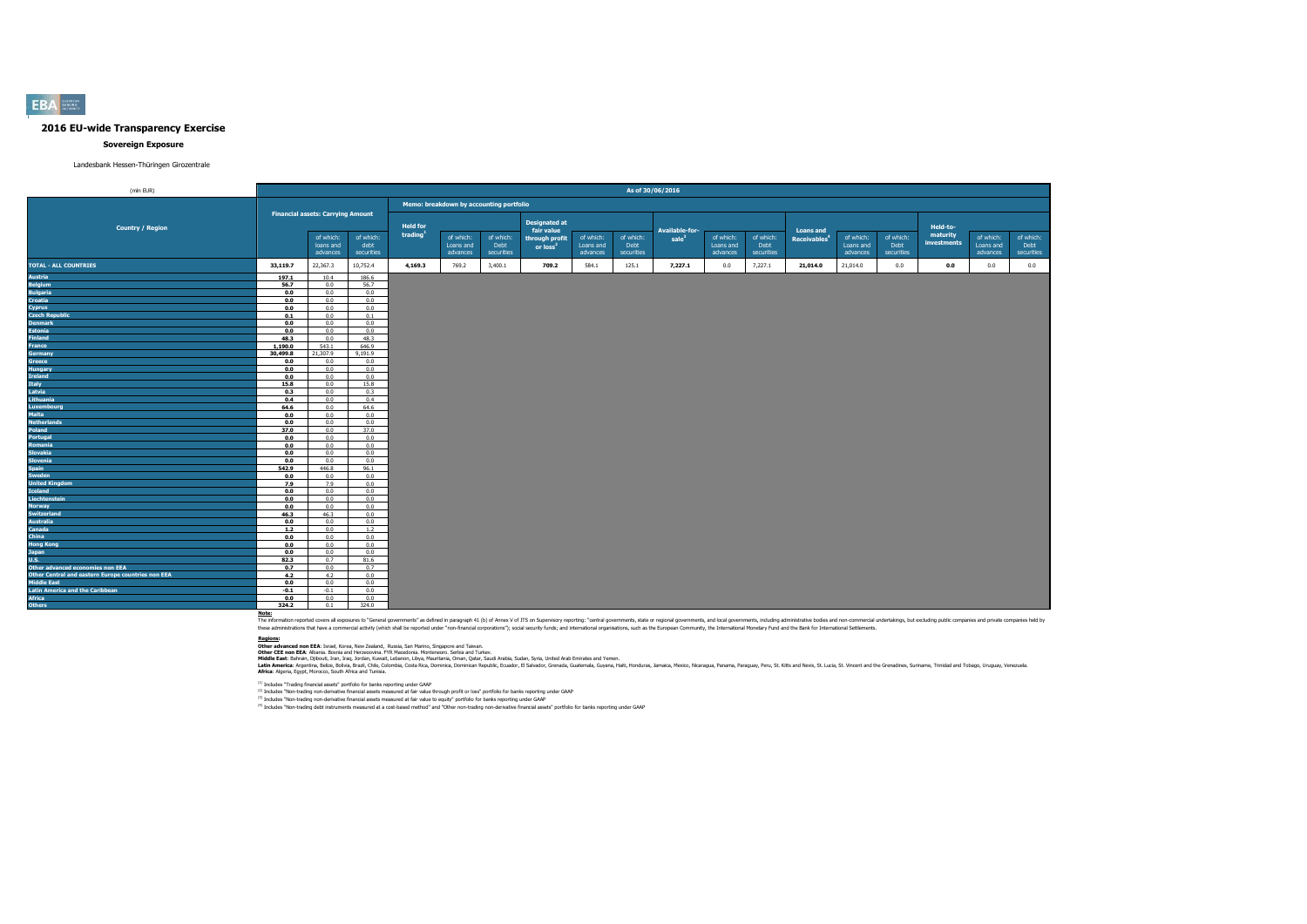

#### **Performing and non-performing exposures**

Landesbank Hessen-Thüringen Girozentrale

|                                                                |                              |                                            |                                                                | As of 31/12/2015 |                                              |                                                             |                                                           | As of 30/06/2016 |                                            |                                      |                        |                                              |                                                             |                                                           |  |  |  |
|----------------------------------------------------------------|------------------------------|--------------------------------------------|----------------------------------------------------------------|------------------|----------------------------------------------|-------------------------------------------------------------|-----------------------------------------------------------|------------------|--------------------------------------------|--------------------------------------|------------------------|----------------------------------------------|-------------------------------------------------------------|-----------------------------------------------------------|--|--|--|
|                                                                | <b>Gross carrying amount</b> |                                            |                                                                |                  | <b>Accumulated impairment,</b><br>provisions | accumulated changes in fair<br>value due to credit risk and | <b>Collaterals and</b><br>financial                       |                  | <b>Gross carrying amount</b>               |                                      |                        | <b>Accumulated impairment,</b><br>provisions | accumulated changes in fair<br>value due to credit risk and | <b>Collaterals and</b><br>financial                       |  |  |  |
|                                                                |                              | Of which<br>performing but<br>past due >30 | Of which non-performing <sup>1</sup><br>Of which:<br>defaulted |                  | On performing<br>exposures <sup>2</sup>      | On non-<br>performing                                       | guarantees<br>received on non-<br>performing<br>exposures |                  | Of which<br>performing but<br>past due >30 | Of which non-performing <sup>1</sup> |                        | On performing<br>exposures <sup>2</sup>      | On non-<br>performing                                       | guarantees<br>received on non-<br>performing<br>exposures |  |  |  |
| (mln EUR, %)                                                   |                              | days and $\lt$ =90<br>days                 |                                                                |                  |                                              | exposures <sup>3</sup>                                      |                                                           |                  | days and $\lt=90$<br>days                  |                                      | Of which:<br>defaulted | exposures                                    |                                                             |                                                           |  |  |  |
| Debt securities (including at amortised cost and fair value)   | 23,440                       | $\mathbf 0$                                | 88                                                             | 88               | $\overline{2}$                               | 37                                                          | $\mathbf 0$                                               | 23,257           | $\mathbf 0$                                | 88                                   | 88                     | $\overline{2}$                               | 37                                                          | $\mathbf{0}$                                              |  |  |  |
| Central banks                                                  |                              | <sup>n</sup>                               |                                                                |                  | $\Omega$                                     |                                                             | $\Omega$                                                  |                  | <sup>n</sup>                               |                                      | $\Omega$               | $^{\circ}$                                   | $\Omega$                                                    | $\bf{0}$                                                  |  |  |  |
| General governments                                            | 7,945                        | $\Omega$                                   |                                                                |                  | 2                                            | n                                                           | $\Omega$                                                  | 7,354            | $^{\circ}$                                 | $\Omega$                             | $\Omega$               | 2                                            | $\Omega$                                                    | $\mathbf{0}$                                              |  |  |  |
| Credit institutions                                            | 14,152                       | $\Omega$                                   | $\Omega$                                                       | $\Omega$         | $\Omega$                                     | $\Omega$                                                    | $\mathbf{0}$                                              | 14,752           | $\Omega$                                   | $\Omega$                             | $\Omega$               | $^{\circ}$                                   | $\Omega$                                                    | $\mathbf{0}$                                              |  |  |  |
| Other financial corporations                                   | 1,099                        | $\Omega$                                   |                                                                |                  |                                              | n                                                           | $\Omega$                                                  | 901              | $\Omega$                                   | $\Omega$                             | $\Omega$               | $^{\circ}$                                   | $\Omega$                                                    | $\mathbf{0}$                                              |  |  |  |
| Non-financial corporations                                     | 244                          | $\Omega$                                   | 88                                                             | 88               | $\Omega$                                     | 37                                                          | $\Omega$                                                  | 250              | $\Omega$                                   | 88                                   | 88                     | $\Omega$                                     | 37                                                          | $\mathbf{0}$                                              |  |  |  |
| Loans and advances(including at amortised cost and fair value) | 112,732                      | 33                                         | 2,392                                                          | 2,385            | 356                                          | 749                                                         | 516                                                       | 114,119          | 6                                          | 2,328                                | 2,327                  | 305                                          | 782                                                         | 377                                                       |  |  |  |
| Central banks                                                  | 1,832                        | $\Omega$                                   | $\Omega$                                                       | $\Omega$         | $\Omega$                                     | $\Omega$                                                    | $\mathbf{0}$                                              | 2,255            | $\Omega$                                   |                                      | $\Omega$               | $^{\circ}$                                   | $\Omega$                                                    | $\mathbf{0}$                                              |  |  |  |
| General governments                                            | 20,525                       | $\Omega$                                   |                                                                | $\mathcal{L}$    | $\overline{7}$                               | $\overline{z}$                                              | $\Omega$                                                  | 21,606           | $\Omega$                                   |                                      |                        | $\overline{7}$                               |                                                             | $\mathbf{0}$                                              |  |  |  |
| Credit institutions                                            | 17,049                       | $\Omega$                                   |                                                                | 3                |                                              |                                                             | $\overline{\phantom{a}}$                                  | 17,078           |                                            |                                      | 3                      |                                              | $\Omega$                                                    | $\overline{2}$                                            |  |  |  |
| Other financial corporations                                   | 11,615                       | $\Omega$                                   | 482                                                            | 482              | 15                                           | 88                                                          | 123                                                       | 11,210           | $^{\circ}$                                 | 408                                  | 408                    | 12                                           | 68                                                          | 121                                                       |  |  |  |
| Non-financial corporations                                     | 56,111                       | 30                                         | 1,763                                                          | 1,757            | 328                                          | 613                                                         | 348                                                       | 56,421           | 3                                          | 1,783                                | 1,783                  | 281                                          | 670                                                         | 212                                                       |  |  |  |
| of which: small and medium-sized enterprises at amortised cost | 8,218                        | $\overline{2}$                             | 97                                                             | 92               | 9                                            | 36                                                          | 45                                                        | 7,582            | 3                                          | 67                                   | 67                     | $\overline{7}$                               | 34                                                          | 28                                                        |  |  |  |
| Households                                                     | 5,600                        | 3                                          | 141                                                            | 140              | -5                                           | 44                                                          | 44                                                        | 5,549            | $\overline{\mathbf{3}}$                    | 133                                  | 132                    | -5                                           | 43                                                          | 43                                                        |  |  |  |
| <b>DEBT INSTRUMENTS other than HFT</b>                         | 136,171                      | 33                                         | 2,480                                                          | 2,473            | 358                                          | 786                                                         | 516                                                       | 137,376          | 6                                          | 2,416                                | 2,415                  | 307                                          | 819                                                         | 377                                                       |  |  |  |
| <b>OFF-BALANCE SHEET EXPOSURES</b>                             | 29,099                       |                                            | 89                                                             | 88               | 9                                            | 35                                                          | $\overline{2}$                                            | 28,158           |                                            | 91                                   | 89                     | 9                                            | 33                                                          | $\overline{2}$                                            |  |  |  |

<sup>(1)</sup> For the definition of non-performing exposures please refer to COMMISSION IMPLEMENTING REGULATION (EU) 2015/227 of 9 January 2015, ANNEX V, Part 2-Template related instructions, subtitle 29

<sup>(2)</sup> Insitutions report here collective allowances for incurrred but not reported losses (instruments at amortised cost) and changes in fair value of performing exposures due to credit risk and provisions (instruments at

<sup>(3)</sup> Insitutions report here specific allowances for financial assets, individually and collectively estimated (instruments at amortised cost) and changes in fair value of NPE due to credit risk and provisions (instrument